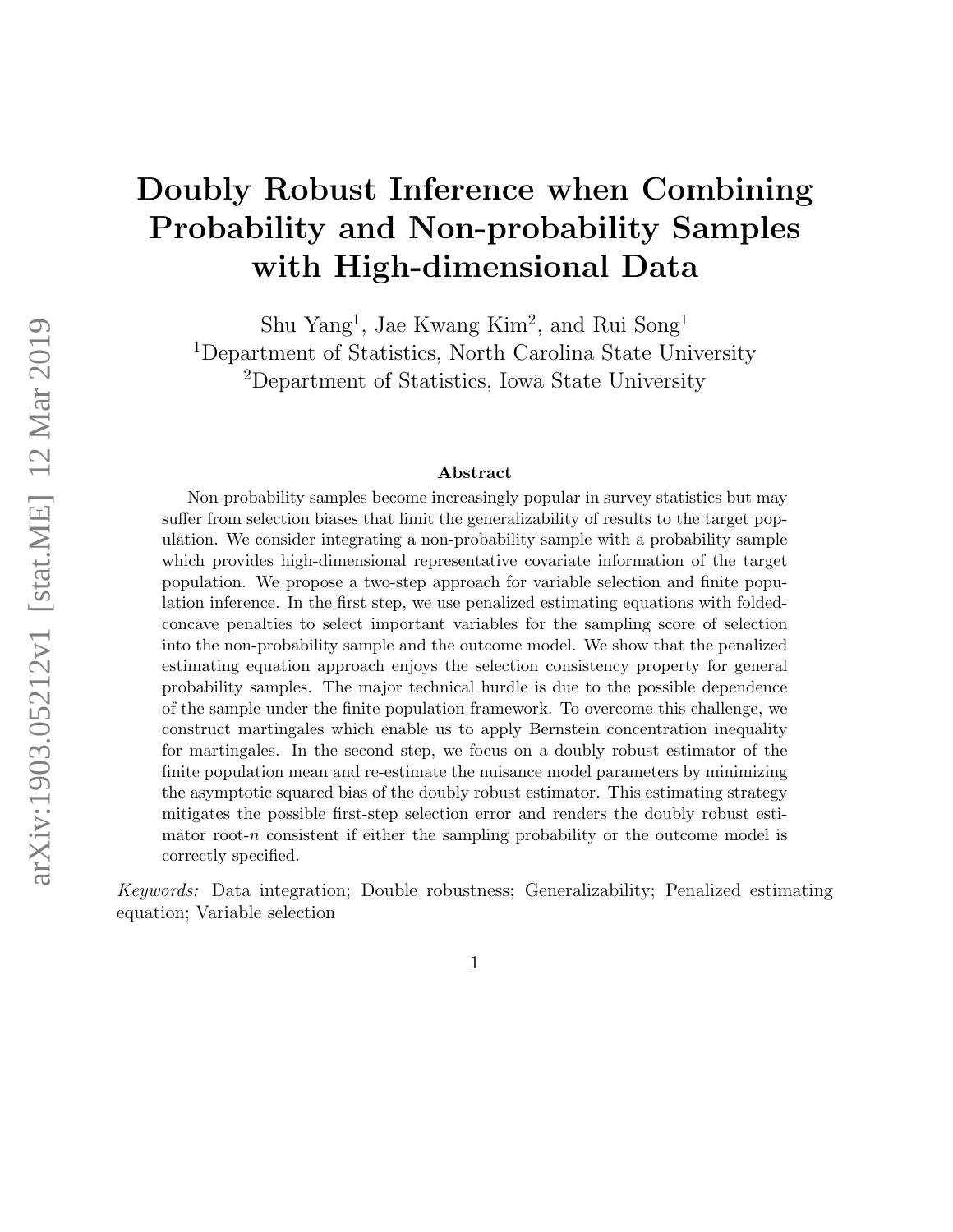## 1 INTRODUCTION

Probability sampling is regarded as the gold-standard in survey statistics for finite population inference. Fundamentally, probability samples are selected under known sampling designs and therefore are representative of the target population. However, many practical challenges arise in collecting and analyzing probability sample data such as cost, time duration, and increasing non-response rates [\(Keiding and Louis, 2016\)](#page-38-0). As the advancement of technology, big non-probability samples become increasingly available for research purposes, such as remote sensing data, Internet samples, etc. Although non-probability samples do not contain information on the sampling mechanism, they provide rich information about the target population and can be potentially helpful for finite population inference. These complementary features of probability samples and non-probability samples raise the question of whether it is possible to develop data integration methods that leverage the advantages of both data sources.

Existing methods for data integration can be categorized into three types. The first type is the so-called propensity score adjustment [\(Rosenbaum and Rubin, 1983\)](#page-39-0). In this approach, the probability of a unit being selected into the non-probability sample, which is referred to as the propensity or sampling score, is modeled and estimated for all units in the non-probability sample. The subsequent adjustments, such as propensity score weighting or stratification, can then be used to adjust for selection biases; see, e.g., [Lee and Valliant](#page-38-1) [\(2009\)](#page-38-1), [Valliant and Dever](#page-39-1) [\(2011\)](#page-39-1), [Elliott et al.](#page-37-0) [\(2017\)](#page-37-0) and [Chen et al.](#page-36-0) [\(2018\)](#page-36-0). [Stuart](#page-39-2) [et al.](#page-39-2) [\(2011;](#page-39-2) [2015\)](#page-39-3) and [Buchanan et al.](#page-36-1) [\(2018\)](#page-36-1) use propensity score weighting to generalize results from randomized trials to a target population. [O'Muircheartaigh and Hedges](#page-39-4) [\(2014\)](#page-39-4) propose propensity score stratification for analyzing a non-randomized social experiment. One notable disadvantage of the propensity score methods is that they rely on an explicit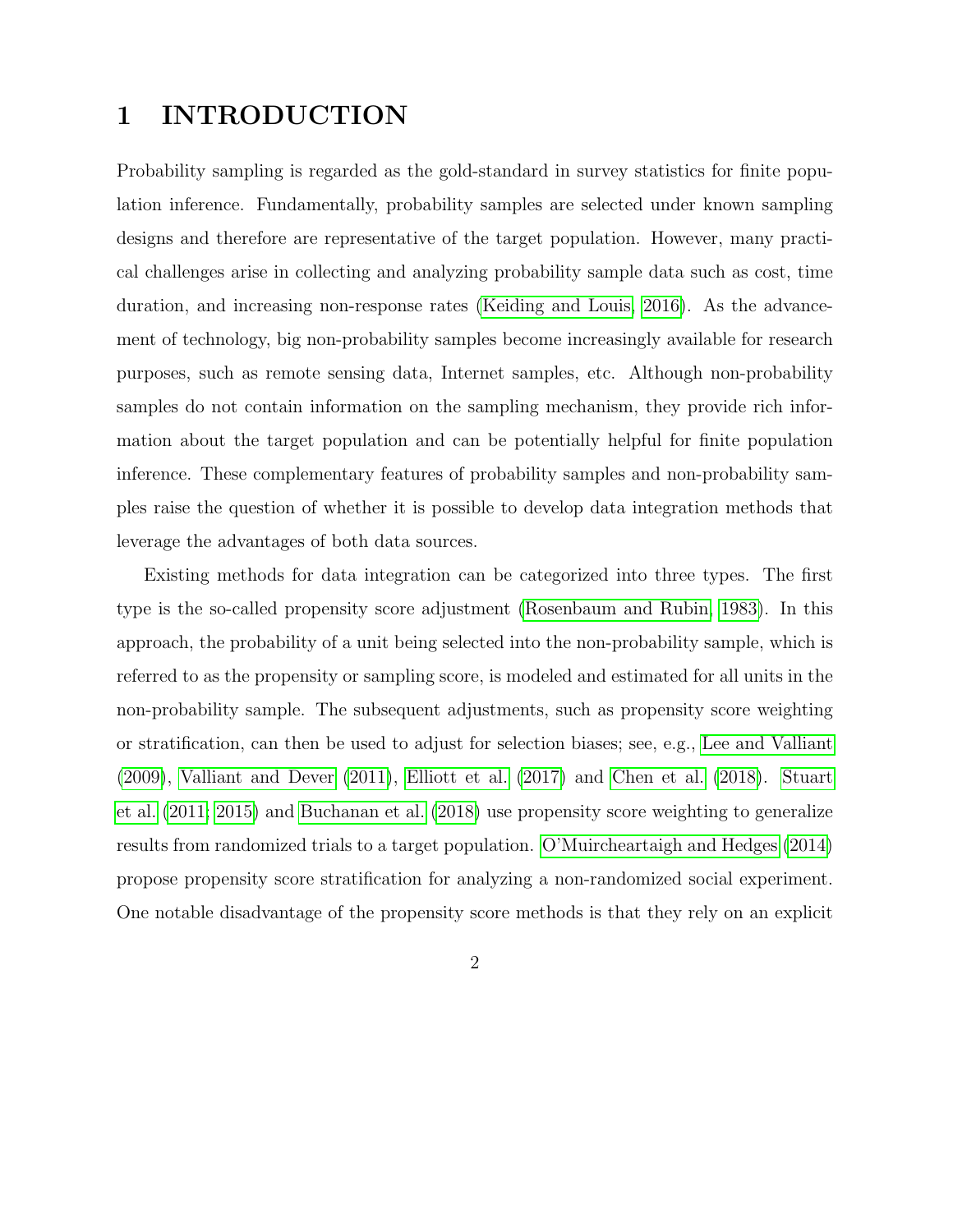propensity score model and are biased and highly variable if the model is misspecified [\(Kang](#page-38-2) and Schafer,  $2007$ ). The second type uses calibration weighting (Deville and Särndal, 1992, [Kott, 2006\)](#page-38-3). This technique calibrates auxiliary information in the non-probability sample with that in the probability sample, so that after calibration the weighted distribution of the non-probability sample is similar to that of the target population [\(DiSogra et al., 2011\)](#page-37-2). The third type is mass imputation, which imputes the missing values for all units in the probability sample. In the usual imputation for missing data analysis, the respondents in the sample constitute a training dataset for developing an imputation model. In the mass imputation, an independent non-probability sample is used as a training dataset, and imputation is applied to all units in the probability sample; see, e.g., [Breidt et al.](#page-36-2) [\(1996\)](#page-36-2), [Rivers](#page-39-5) [\(2007\)](#page-39-5), [Kim and Rao](#page-38-4) [\(2012\)](#page-38-4), [Chipperfield et al.](#page-37-3) [\(2012\)](#page-37-3), [Bethlehem](#page-36-3) [\(2016\)](#page-36-3), and [Yang](#page-40-0) [and Kim](#page-40-0) [\(2018\)](#page-40-0).

Let  $X \in \mathbb{R}^p$  be a vector of auxiliary variables (including an intercept) that are available from two data sources, and let  $Y \in \mathbb{R}$  be the study variable of interest. We consider combining a probability sample with  $X$ , referred to as Sample A, and a non-probability sample with  $(X, Y)$ , referred to as Sample B, to estimate  $\mu$  the population mean of Y. Because the sampling mechanism of a non-probability sample is unknown, the target population quantity is not identifiable in general. Researchers rely on an identification strategy that requires a non-informative sampling assumption imposed on the non-probability sample. To ensure this assumption holds, researchers should control for all covariates that are predictors of both sampling and the outcome variable. In practice, subject matter experts will recommend a rich set of potential useful variables but will not identify the exact variables to adjust for. In the presence of many auxiliary variables, variable selection becomes important, because existing methods may become unstable or even infeasible, and irrelevant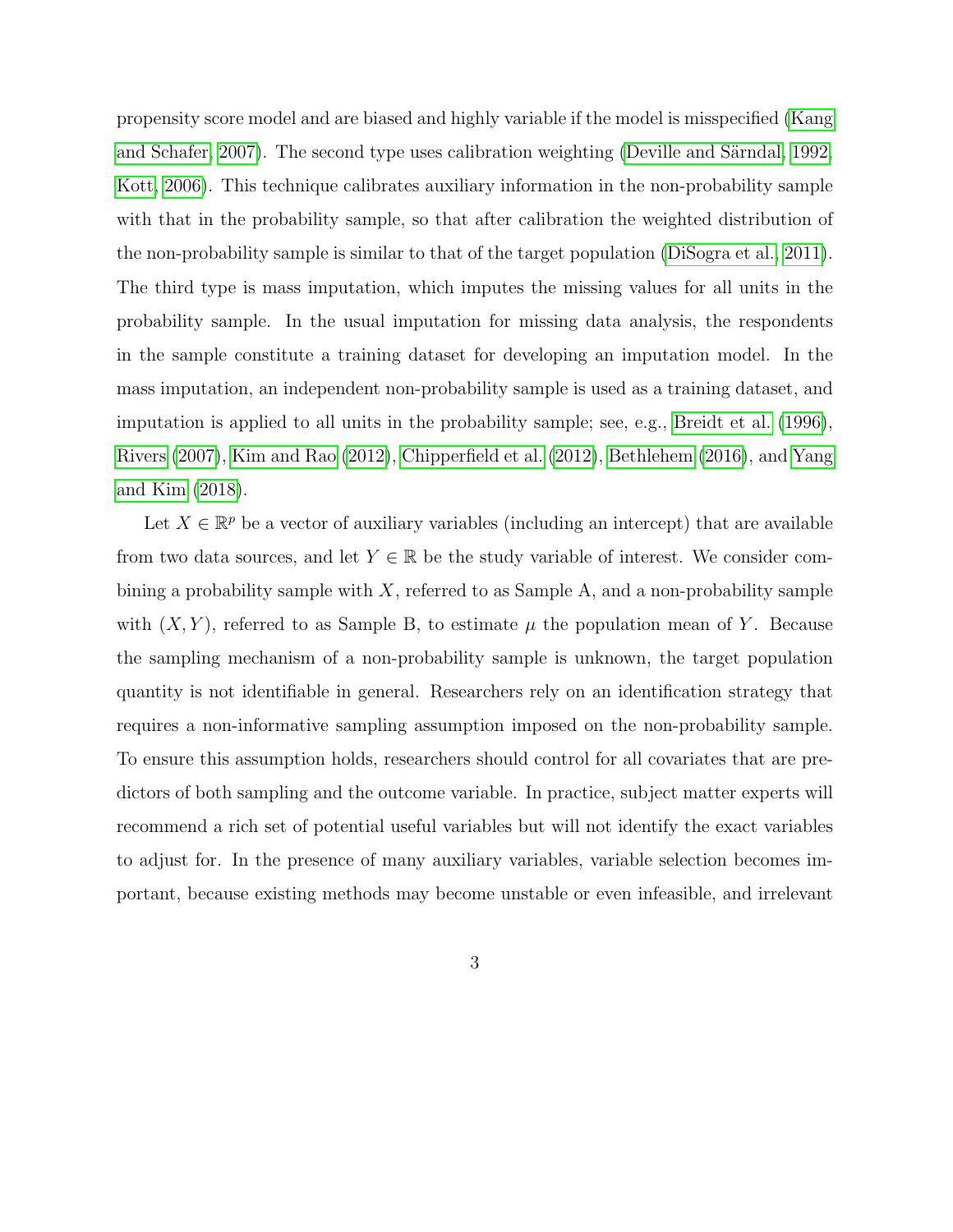auxiliary variables can introduce a large variability in estimation. There is a large literature on variable selection methods for prediction, but little work on variable selection for data integration that can successfully recognize the strengths and the limitations of each data source and utilize all information captured for finite population inference. [Gao and Carroll](#page-37-4) [\(2017\)](#page-37-4) propose a pseudo-likelihood approach to combining multiple non-survey data with high dimensionality; this approach requires all likelihoods be correctly specified and therefore is sensitive to model misspecification. Robust inference has not been addressed in the context of data integration with high-dimensional data.

We propose a doubly robust variable selection and estimation strategy that harnesses the representativeness of the probability sample and the outcome and covariate information in the non-probability sample. The double robustness entails that the final estimator is consistent for the true value if either the probability of selection into the non-probability sample, referred to as the sampling score, or the outcome model is correctly specified, not necessarily both (a double robustness condition); see, e.g., [Bang and Robins](#page-36-4) [\(2005\)](#page-36-4), [Tsiatis](#page-39-6) [\(2006\)](#page-39-6), [Cao et al.](#page-36-5) [\(2009\)](#page-36-5), and [Han and Wang](#page-37-5) [\(2013\)](#page-37-5). To handle potentially highdimensional covariates, our strategy separates the variable selection step and the estimation step for finite population mean to achieve two different goals.

In the first step, we select a set of variables that are important predictors of either the sampling score or the outcome model by penalized estimating equations. Following most of the empirical literature, we assume the sampling score follows a logistic regression model with the unknown parameter  $\alpha \in \mathbb{R}^p$  and the outcome follows a generalized linear model (accommodating different types of the outcome) with the unknown parameter  $\beta \in \mathbb{R}^p$ . Importantly, we separate the estimating equations for  $\alpha$  and  $\beta$  in order to achieve stability in variable selection under the double robustness condition. Specifically, we construct the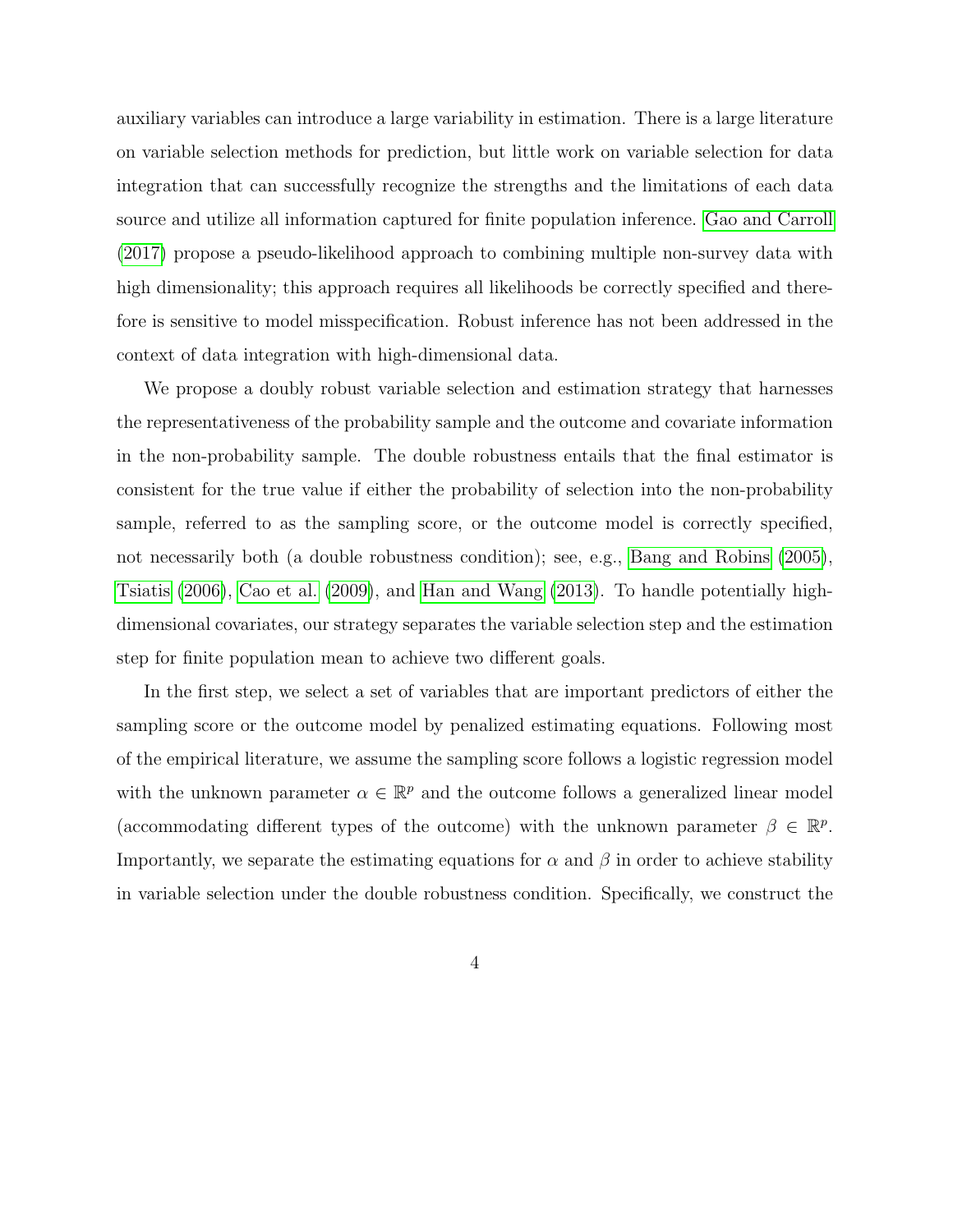estimating equation for  $\alpha$  by calibrating the weighted average of X from Sample B, weighted by the inverse of the sampling score, to the design weighted average of X from Sample A (i.e., a design estimate of population mean of  $X$ ). We construct the estimating equation for  $\beta$  by minimizing the standard least squared error loss under the outcome model. To establish the selection properties, we consider the "large n, diverging  $p$ " framework. To the best of our knowledge, the asymptotic properties of penalized estimating estimation based on survey data have not been studied in the literature. Our major technical challenge is that under the finite population framework, the sampling indicator of Sample A may not be independent even under simple random sampling. To overcome this challenge, we construct martingale random variables with a weak dependence that allows applying Bernstein inequality. This construction is innovative and crucial in establishing our new selection consistency result.

In the second step, we consider a doubly robust estimator of  $\mu$ ,  $\widehat{\mu}_{dr}(\widehat{\alpha}, \widehat{\beta})$  and re-estimate  $(\alpha, \beta)$  based on the joint set of variables selected from the first step. We propose using different estimating equations to estimate  $(\alpha, \beta)$ , derived by minimizing the asymptotic squared bias of  $\widehat{\mu}_{dr}(\widehat{\alpha}, \widehat{\beta})$ . This estimation strategy is not new; see, e.g., [Kim and Haziza](#page-38-5) [\(2014\)](#page-38-5) for missing data analyses and [Vermeulen and Vansteelandt](#page-40-1) [\(2015;](#page-40-1) [2016\)](#page-40-2) for causal inference of treatment effects in low-dimensional data; however, we demonstrate its new role in high-dimensional data to mitigate the possible selection error in the first step. In essence, our strategy for estimating  $(\alpha, \beta)$  renders the first order term in the Taylor expansion of  $\widehat{\mu}_{dr}(\widehat{\alpha}, \widehat{\beta})$  with respect to  $(\alpha, \beta)$  to be exactly zero, and the remaining terms are negligible under regularity conditions. Therefore, the proposed estimator allows model misspecification of either the sampling score or the outcome model. Moreover, we propose a consistent variance estimator allowing for doubly robust inferences.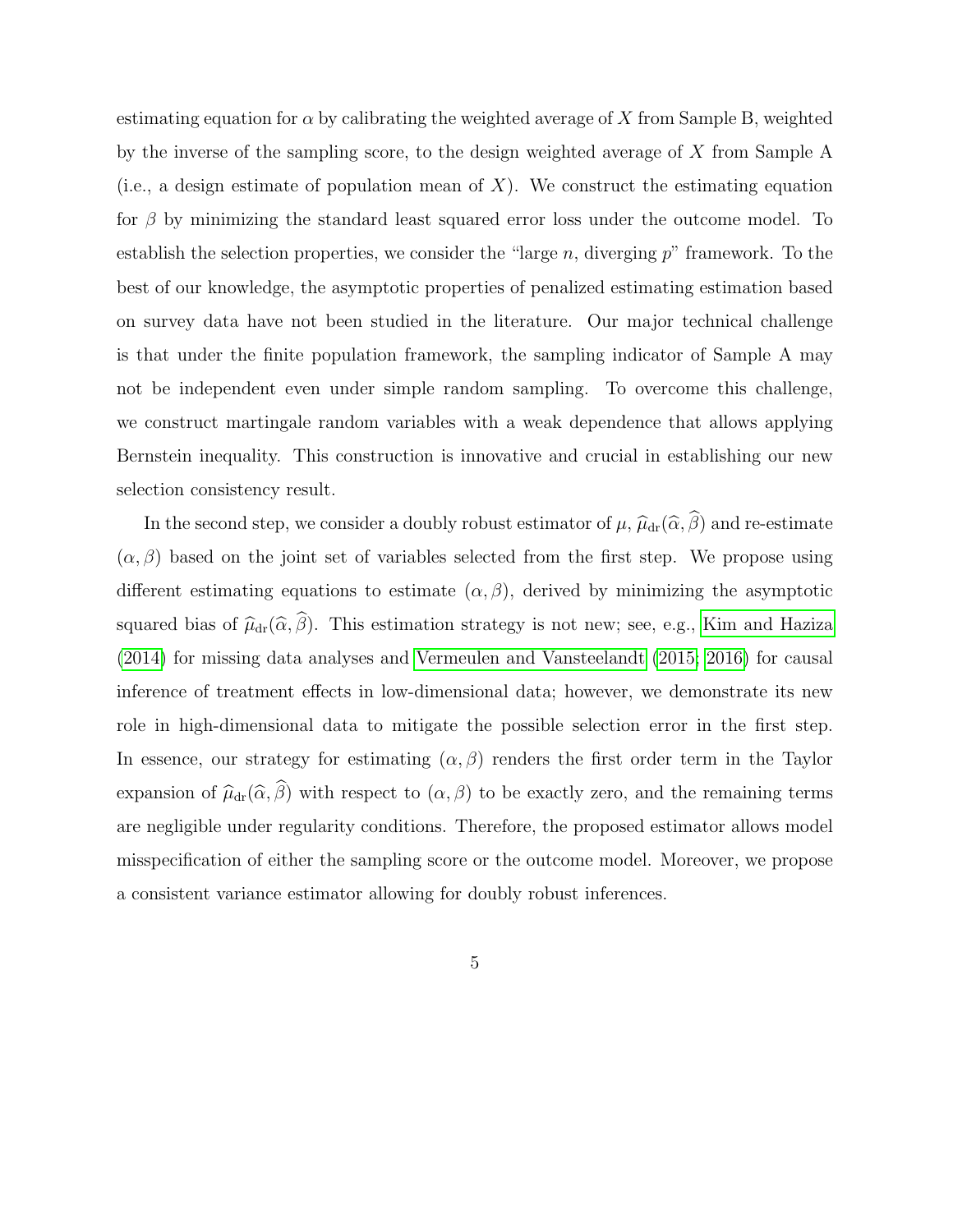The paper proceeds as follows. Section [2](#page-5-0) provides the basic setup of the paper. Section [3](#page-9-0) presents the proposed two-step procedure for variable selection and doubly robust estimation of the finite population mean. Section [4](#page-14-0) describes the computation algorithm for solving penalized estimating equations. Section [5](#page-16-0) presents the theoretical properties for variable selection and doubly robust estimation. Section [6](#page-23-0) reports simulation results that illustrate the finite-sample performance of the proposed method. In Section [7,](#page-27-0) we present an application to analyze a non-probability sample collected by the Pew Research Centre. Section [8](#page-35-0) concludes with a discussion. We relegate all proofs to the supplementary material.

### <span id="page-5-0"></span>2 BASIC SETUP

### 2.1 Notation: Two Samples

Let  $\mathcal{U} = \{1, \ldots, N\}$  be the index set of N units for the finite population, with N being the known population size. The finite population consists of  $\mathcal{F}_N = \{(X_i, Y_i) : i \in \mathcal{U}\}\.$  Let the parameter of interest be the finite population mean  $\mu = N^{-1} \sum_{i=1}^{N} Y_i$ . We consider two data sources: one from a probability sample, referred to as Sample A, and the other one from a non-probability sample, referred to as Sample B. Table [1](#page-6-0) illustrates the observed data structure. Sample A consists of observations  $\mathcal{O}_A = \{(d_{A,i} = \pi_{A,i}^{-1}, X_i) : i \in \mathcal{A}\}\$  with sample size  $n_A$ , where  $\pi_{A,i} = P(i \in \mathcal{A})$  is known throughout Sample A, and Sample B consists of observations  $\mathcal{O}_B = \{(X_i, Y_i) : i \in \mathcal{B}\}\$  with sample size  $n_B$ . We define  $I_{A,i}$  and  $I_{B,i}$  to be the indicators of selection to Sample A and Sample B, respectively. Although the non-probability sample contains rich information on  $(X, Y)$ , the sampling mechanism is unknown, and therefore we cannot compute the first-order inclusion probability for Horvitz–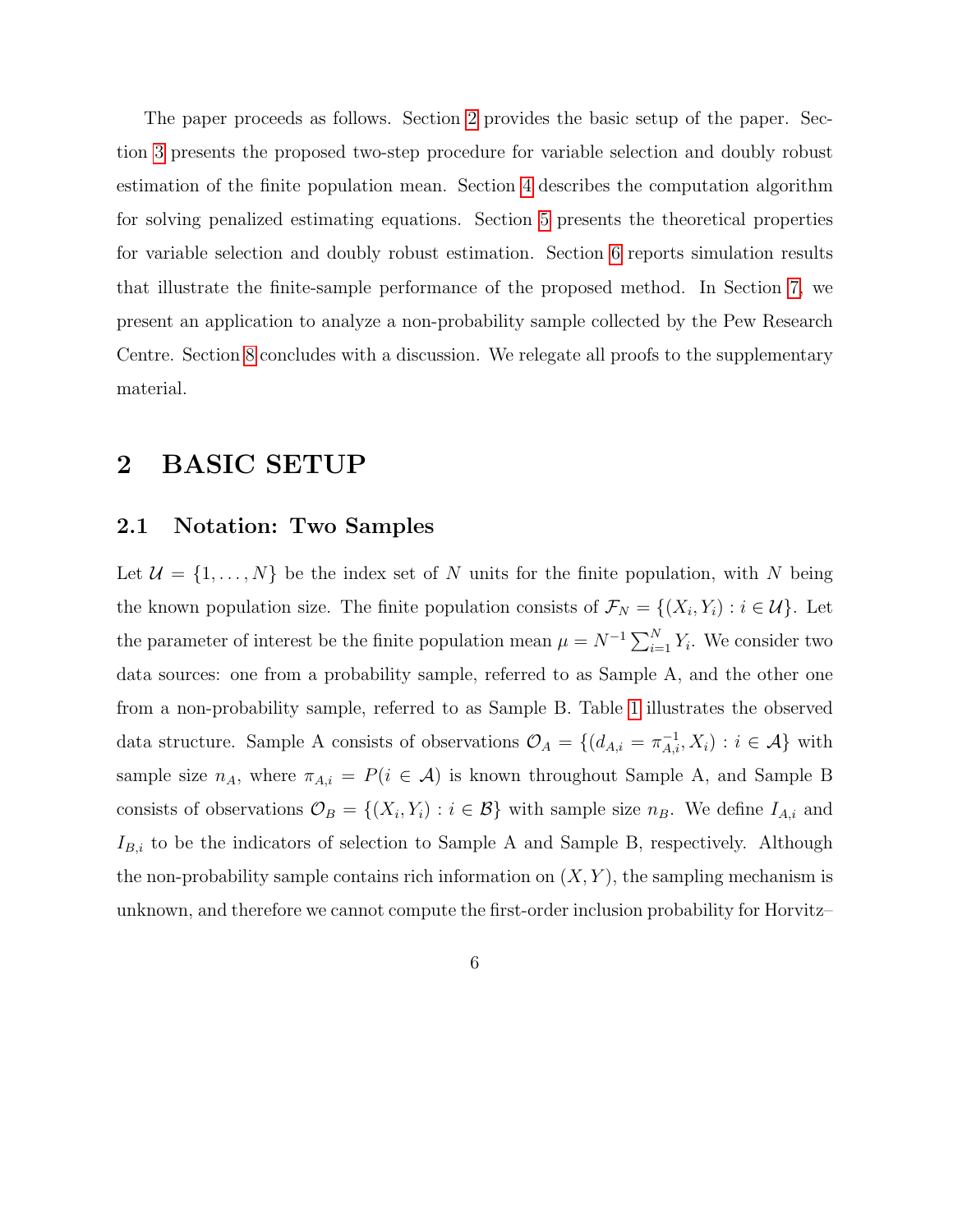|                 |           |                |   | Sample weight Covariate Study Variable |
|-----------------|-----------|----------------|---|----------------------------------------|
|                 |           | $\pi^{-1}$     | Х | Y                                      |
| Probability     |           |                |   | ?                                      |
| Sample          |           | $\bullet$      | ٠ | ٠                                      |
| $\mathcal{O}_A$ | $n_A$     |                |   |                                        |
| Non-probability | $n_A+1$   | 7              |   |                                        |
| Sample          | $\bullet$ | ٠<br>$\bullet$ | ٠ |                                        |
| ${\cal O}_B$    | $n_A+n_B$ | ?              |   |                                        |

<span id="page-6-0"></span>Table 1: Two data sources. " $\sqrt{ }$ " and "?" indicate observed and unobserved data, respectively.

Sample A is a probability sample, and Sample B is a non-probability sample.

Thompson estimation. The naive estimators without adjusting for the sampling process are subject to selection biases [\(Meng, 2018\)](#page-39-7). On the other hand, although the probability sample with sampling weights represents the finite population, it does not observe the study variable of interest.

### 2.2 An Identification Assumption

Before presenting the proposed methodology for integrating the two data sources, we first discuss the identification assumption. Let  $f(Y | X)$  be the conditional distribution of Y given X in the superpopulation model  $\zeta$  that generates the finite population. We make the following primary assumption.

<span id="page-6-1"></span>**Assumption 1** (i) The sampling indicator  $I_B$  of Sample B and the response variable Y is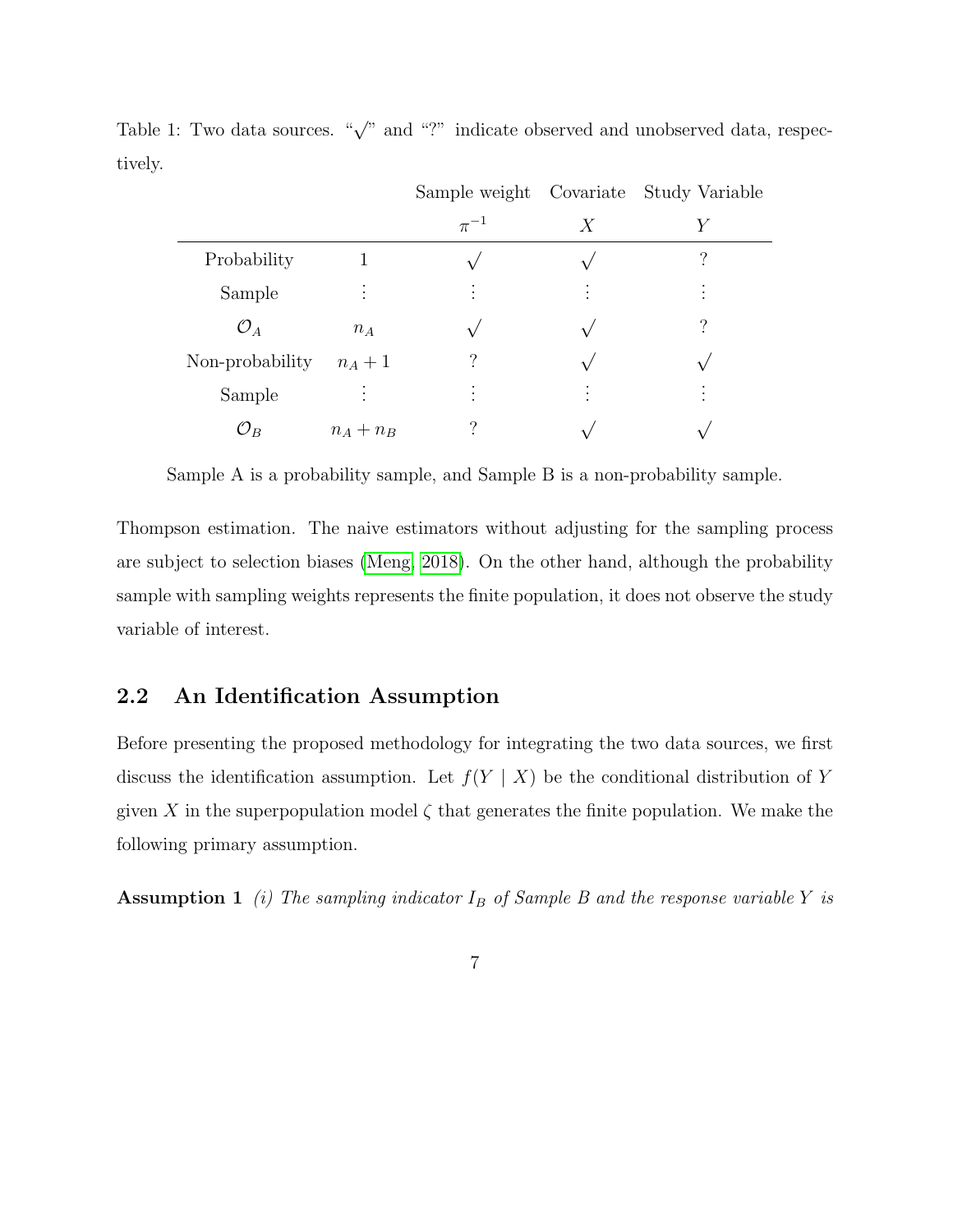independent given X; i.e.  $P(I_B = 1 | X, Y) = P(I_B = 1 | X)$ , referred to as the sampling score  $\pi_B(X)$ , and (ii)  $\pi_B(X) > N^{\gamma-1}\delta_B > 0$  for all X, where  $\gamma \in (2/3, 1]$ .

Assumption [1](#page-6-1) (i) implies that  $E(Y | X) = E(Y | X, I_B = 1)$ , denoted by  $m(X)$ , can be estimated based solely on Sample B. Assumption [1](#page-6-1) (ii) specifies a lower bound of  $\pi_B(X)$ for the technicality in Section [5.](#page-16-0) A standard condition in the literature imposes a strict positivity in the sense that  $\pi_B(X) > \delta_B > 0$ ; however, it implies that  $n_B = O(N)$ , which may be restrictive in survey sampling. Here, we relax this condition and allow  $n_B = O(N^{\gamma})$ , where  $\gamma$  can be strictly less than 1.

Assumption [1](#page-6-1) is a key assumption for identification. Under Assumption [1,](#page-6-1)  $E(\mu)$  is identifiable based on Sample A by  $E\{I_A m(X)\}$  or Sample B by  $E\{I_B Y/\pi_B(X)\}$ . However, this assumption is not verifiable from the observed data. To ensure this assumption holds, researchers often consider many potentially predictors for the sampling indicator  $I_B$  or the outcome  $Y$ , resulting in a rich set of variables in  $X$ .

### 2.3 Existing Estimators

In practice, the sampling score function  $\pi_B(X)$  and the outcome mean function  $m(X)$ are unknown and need to be estimated from the data. Let  $\pi_B(X^{\mathsf{T}}\alpha)$  and  $m(X^{\mathsf{T}}\beta)$  be the posited models for  $\pi_B(X)$  and  $m(X)$ , respectively, where  $\alpha$  and  $\beta$  are unknown parameters. First, under Assumption [1,](#page-6-1) we can obtain  $\widehat{\beta}$  by fitting the outcome model based solely on  $\mathcal{O}_B = \{(X_i, Y_i) : i \in \mathcal{B}\}\.$  Second, following [Valliant and Dever](#page-39-1) [\(2011\)](#page-39-1), we can obtain  $\widehat{\alpha}$ by fitting the sampling score model based on the blended data  $\mathcal{O}_A \cup \mathcal{O}_B = \{(d_{A,i}, X_i, I_i =$ 0) :  $i \in \mathcal{A}$  ∪ {( $X_i, I_i = 1$ ) :  $i \in \mathcal{B}$ }, weighted by the design weights from Sample A. The resulting estimator  $\hat{\alpha}$  is valid if the size of Sample B is relatively small [\(Valliant and Dever,](#page-39-1) [2011\)](#page-39-1).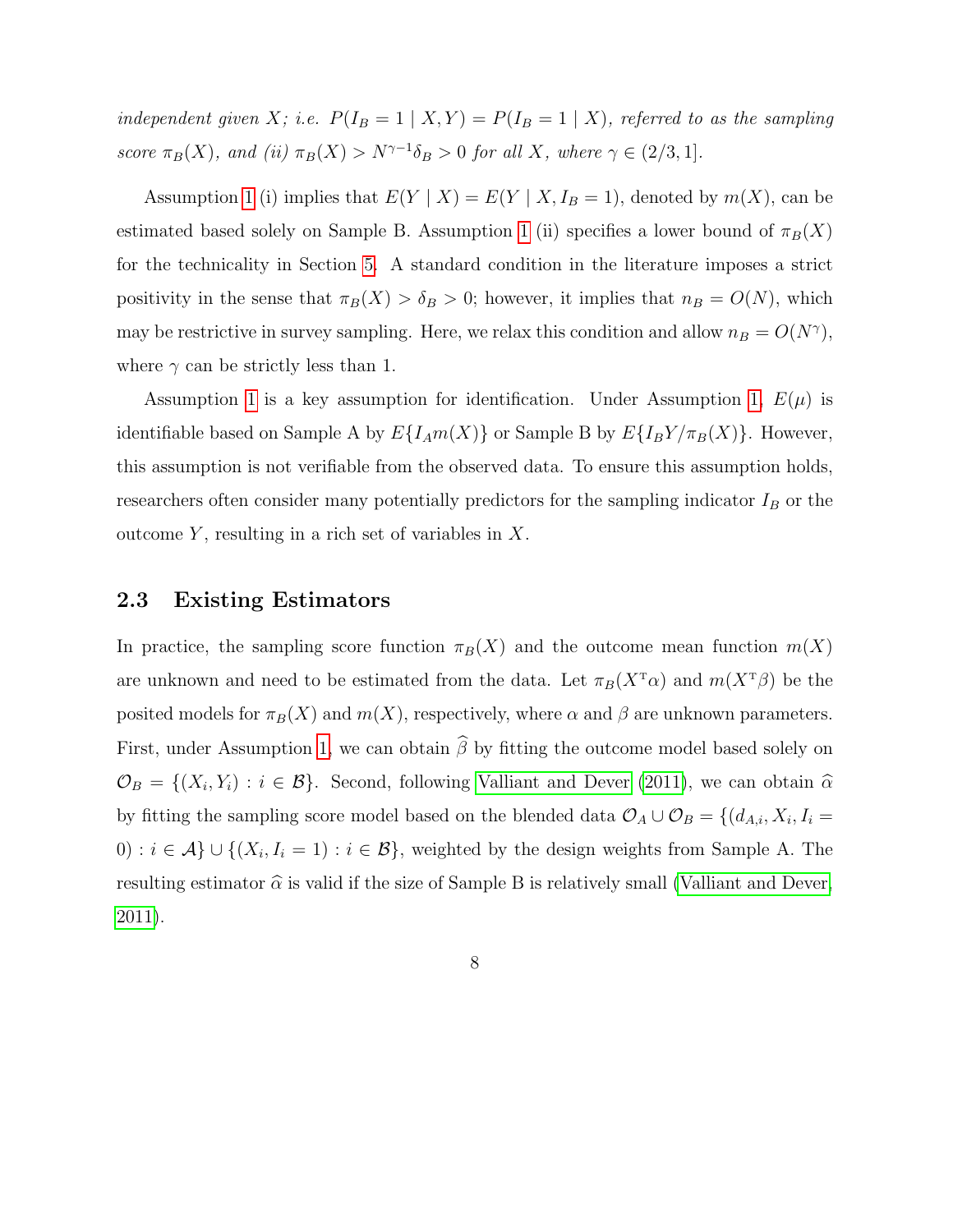Given  $m(X; \hat{\beta})$  and  $\pi_B(X; \hat{\alpha})$ , researchers have proposed different estimators for  $\mu$ . We provide examples below and discuss their properties and limitations.

Example 1 (Inverse probability of sampling score weighting) The inverse probability of sampling score weighting estimator is

<span id="page-8-2"></span>
$$
\widehat{\mu}_{IPW} = \widehat{\mu}_{IPW}(\widehat{\alpha}) = \frac{1}{N} \sum_{i=1}^{N} \frac{I_{B,i}}{\pi_B(X_i^{\mathrm{T}} \widehat{\alpha})} Y_i.
$$
\n(1)

The justification for  $\hat{\mu}_{IPW}$  relies on the correct specification of  $\pi_B(X)$  and the consistency of  $\widehat{\alpha}$ . If  $\pi_B(X_i^T \alpha)$  is misspecified or  $\widehat{\alpha}$  is inconsistent,  $\widehat{\mu}_{IPW}$  is biased.

Example 2 (Calibration weighting) The calibration weighting estimator is

<span id="page-8-1"></span>
$$
\widehat{\mu}_{\text{cal}} = \widehat{\mu}_{\text{cal}} = \frac{1}{N} \sum_{i=1}^{N} \omega_i I_{B,i} Y_i,
$$
\n(2)

where  $\{\omega_i : i \in \mathcal{S}_B\}$  satisfies  $\sum_{i \in \mathcal{S}_B} \omega_i X_i = \sum_{i \in \mathcal{S}_A} d_{A,i} X_i$ .

The justification for  $\hat{\mu}_{cal}$  relies on the linearity of the outcome model, i.e.,  $m(X) = X^T \beta^*$ for some  $\beta^*$ , or the linearity of the inverse probability of sampling weight, i.e.,  $\pi_B(X)^{-1} =$  $X^{\mathrm{T}}\alpha^*$  for some  $\alpha^*$  [\(Fuller, 2009;](#page-37-6) Theorem 5.1). The linearity conditions are unlikely to hold for non-continuous variables. In these cases,  $\hat{\mu}_{\text{cal}}$  is biased.

Example 3 (Outcome regression based on Sample A) The outcome regression estimator is

<span id="page-8-0"></span>
$$
\widehat{\mu}_{\text{reg}} = \widehat{\mu}_{\text{reg}}(\widehat{\beta}) = \frac{1}{N} \sum_{i=1}^{N} I_{A,i} d_{A,i} m(X_i; \widehat{\beta}). \tag{3}
$$

The justification for  $\hat{\mu}_{reg}$  relies on the correct specification of  $m(X)$  and the consistency of  $\widehat{\beta}$ . If  $m(X^T\beta)$  is misspecified or  $\widehat{\beta}$  is inconsistent,  $\widehat{\mu}_\text{reg}$  is biased.

9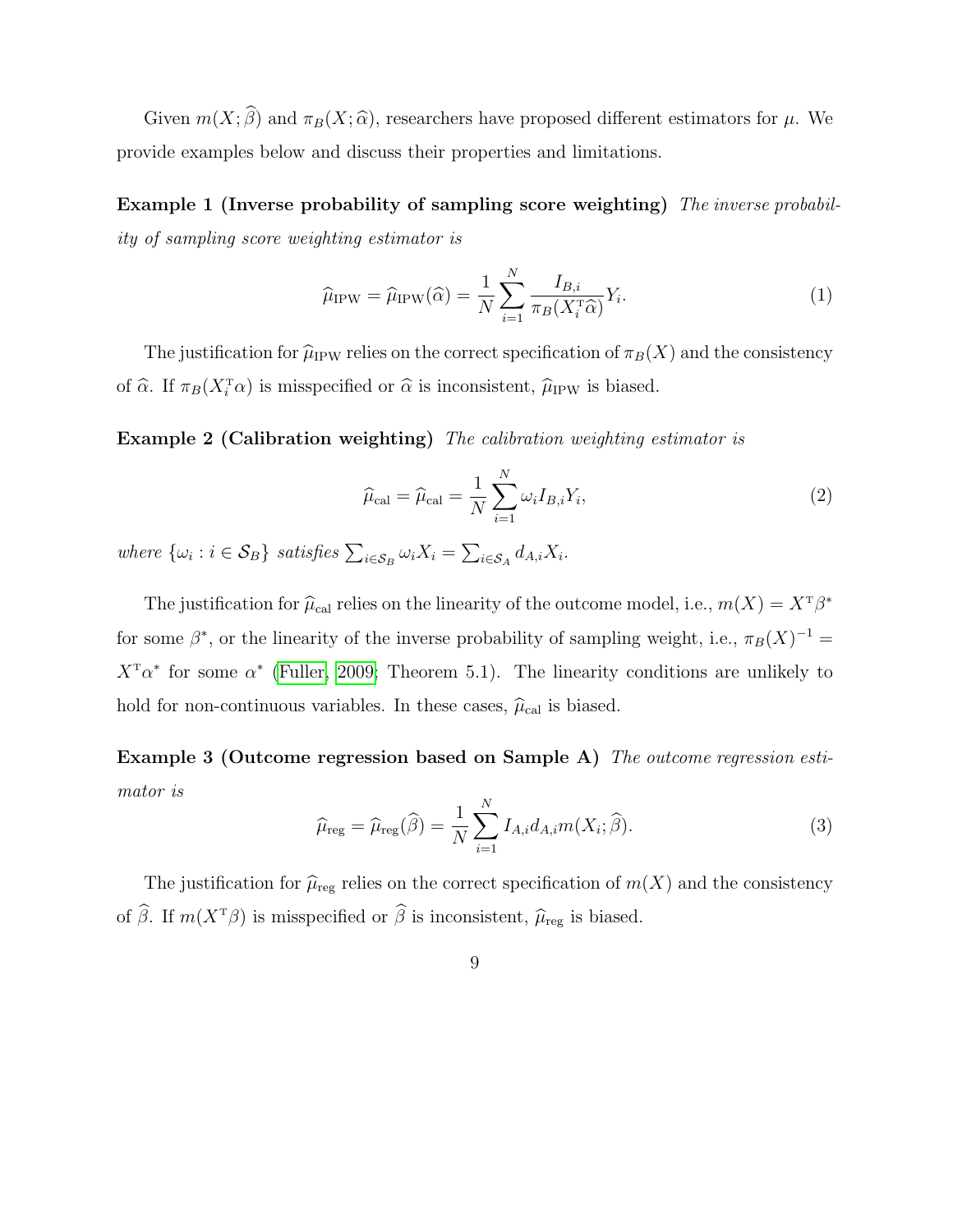Example 4 (Doubly robust estimator) The doubly robust estimator is

<span id="page-9-2"></span>
$$
\widehat{\mu}_{\rm dr} = \widehat{\mu}_{\rm dr}(\widehat{\alpha}, \widehat{\beta}) = \frac{1}{N} \sum_{i=1}^{N} \left[ \frac{I_{B,i}}{\widehat{\pi}_B(X_i^{\rm T}\widehat{\alpha})} \{Y_i - m(X_i; \widehat{\beta})\} + I_{A,i} d_{A,i} m(X_i; \widehat{\beta}) \right]. \tag{4}
$$

The estimator  $\hat{\mu}_{dr}$  is doubly robust with fixed-dimensional X [\(Chen et al., 2018\)](#page-36-0), in the sense that it achieves the consistency if either  $\pi_B(X_i^{\text{T}}\alpha)$  or  $m(X^{\text{T}}\beta)$  is correctly specified, but not necessarily both. The double robustness is attractive; therefore, we shall investigate the potential of  $\hat{\mu}_{dr}$  in high-dimensional data.

### <span id="page-9-0"></span>3 METHODOLOGY IN HIGH-DIMENSIONAL DATA

A major challenge arises in the presence of a large number of covariates, not all of them are necessary for making inference of the population mean of the outcome. This necessitates variable selection. For simplicity of exposition, we introduce the following notation. For any vector  $\alpha \in \mathbb{R}^p$ , denote the number of nonzero elements in  $\alpha$  as  $||\alpha||_0 = \sum_{j=1}^p I(\alpha_j \neq 0)$ , the L<sub>1</sub>-norm as  $||\alpha||_1 = \sum_{j=1}^p |\alpha_j|$ , the L<sub>2</sub>-norm as  $||\alpha||_2 = \sqrt{\sum_{j=1}^p \alpha_j^2}$ , and the L<sub>∞</sub>-norm as  $||\alpha||_{\infty} = \max_{j=1}^{p} |\alpha_j|$ . For any  $\mathcal{J} \subseteq \{1,\ldots,p\}$ , let  $\alpha_{\mathcal{J}}$  be the sub-vector of  $\alpha$  formed by elements of  $\alpha$  whose indexes are in  $\mathcal{J}$ . Let  $\mathcal{J}^c$  be the complement of  $\mathcal{J}$ . For any  $\mathcal{J}_1, \mathcal{J}_2 \subseteq \{1,\ldots,p\}$  and matrix  $\Sigma \in \mathbb{R}^{p \times p}$ , let  $\Sigma_{\mathcal{J}_1,\mathcal{J}_2}$  be the sub-matrix of  $\Sigma$  formed by rows in  $\mathcal{J}_1$  and columns in  $\mathcal{J}_2$ . Following the literature on variable selection, we can first standardize the covariates so that approximately they have variances equal to one to stabilize the variable selection procedure. We make the following modeling assumptions.

<span id="page-9-1"></span>**Assumption 2 (Sampling score model)** We assume a logistic regression model for  $\pi_B(X)$ ; *i.e.*,  $logit \{\pi_B(X^{\mathsf{T}}\alpha)\} = X^{\mathsf{T}}\alpha$  for  $\alpha \in \mathbb{R}^p$ . Define  $\alpha^*$  to be the p-dimensional parameter that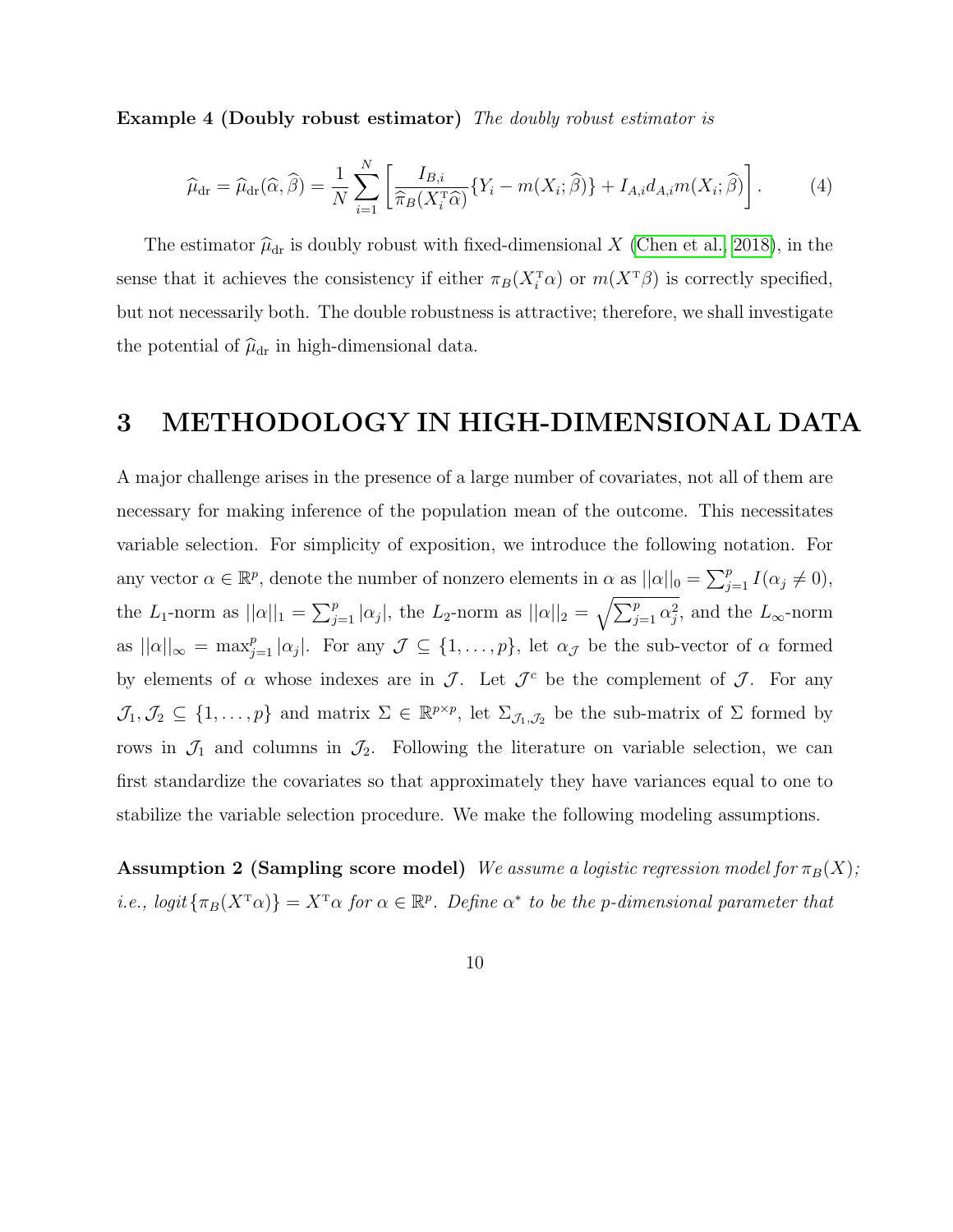minimizes the Kullback-Leibler divergence

$$
\alpha^* = \arg\min_{\alpha \in \mathbb{R}^p} E\left[\pi_B(X) \log \frac{\pi_B(X^{\mathrm{T}}\alpha)}{\pi_B(X)} + \{1 - \pi_B(X)\} \log \frac{1 - \pi_B(X^{\mathrm{T}}\alpha)}{1 - \pi_B(X)}\right].
$$

Assumption 3 (Outcome model) We assume a generalized linear regression model for  $m(X)$ ; i.e.  $m(X^T\beta)$  for  $\beta \in \mathbb{R}^p$ , where  $m(\cdot)$  is a link function by an abuse the notation. Define  $\beta^* = \arg \min_{\beta} E[I_B \{ Y - m(X^{\text{T}}\beta)\}^2].$ 

The models  $\pi_B(X^T\alpha)$  and  $m(X^T\beta)$  are working models and they may be misspecified. If the sampling score model is correctly specified,  $\pi_B(X) = \pi_B(X^T \alpha^*)$ . If the outcome model is correctly specified,  $m(X) = m(X^T\beta^*)$ .

The proposed procedure consists of two steps: the first step selects important variables in the sampling score model and the outcome model, and the second step focuses on doubly robust estimation of the population mean.

In the first step, we propose solving penalized estimating equations for variable selection. To select important variables in  $\pi_B(X^{\mathsf{T}}\alpha)$ , the traditional loss function under the logistic regression model,

$$
\frac{1}{N} \sum_{i=1}^{N} \left[ \log \{ 1 + \pi_B(X_i^{\mathrm{T}} \alpha) \} - I_{B,i} X_i^{\mathrm{T}} \alpha \right],
$$

is not feasible, because it requires the availability of the population information on  $X$ . To overcome this difficulty, the key insight is that under Assumption [2,](#page-9-1)

$$
E\left\{\frac{I_{B,i}}{\pi_B(X_i^{\mathrm{T}}\alpha)}X_i\right\} = E\left(\frac{I_{A,i}}{\pi_{A,i}}X_i\right) = E(X_i).
$$

Therefore, we define the estimating function for  $\alpha$  as

$$
U_1(\alpha) = \frac{1}{N} \sum_{i=1}^{N} \left\{ \frac{I_{B,i}}{\pi_B(X_i^{\mathrm{T}} \alpha)} - \frac{I_{A,i}}{\pi_{A,i}} \right\} X_i.
$$

11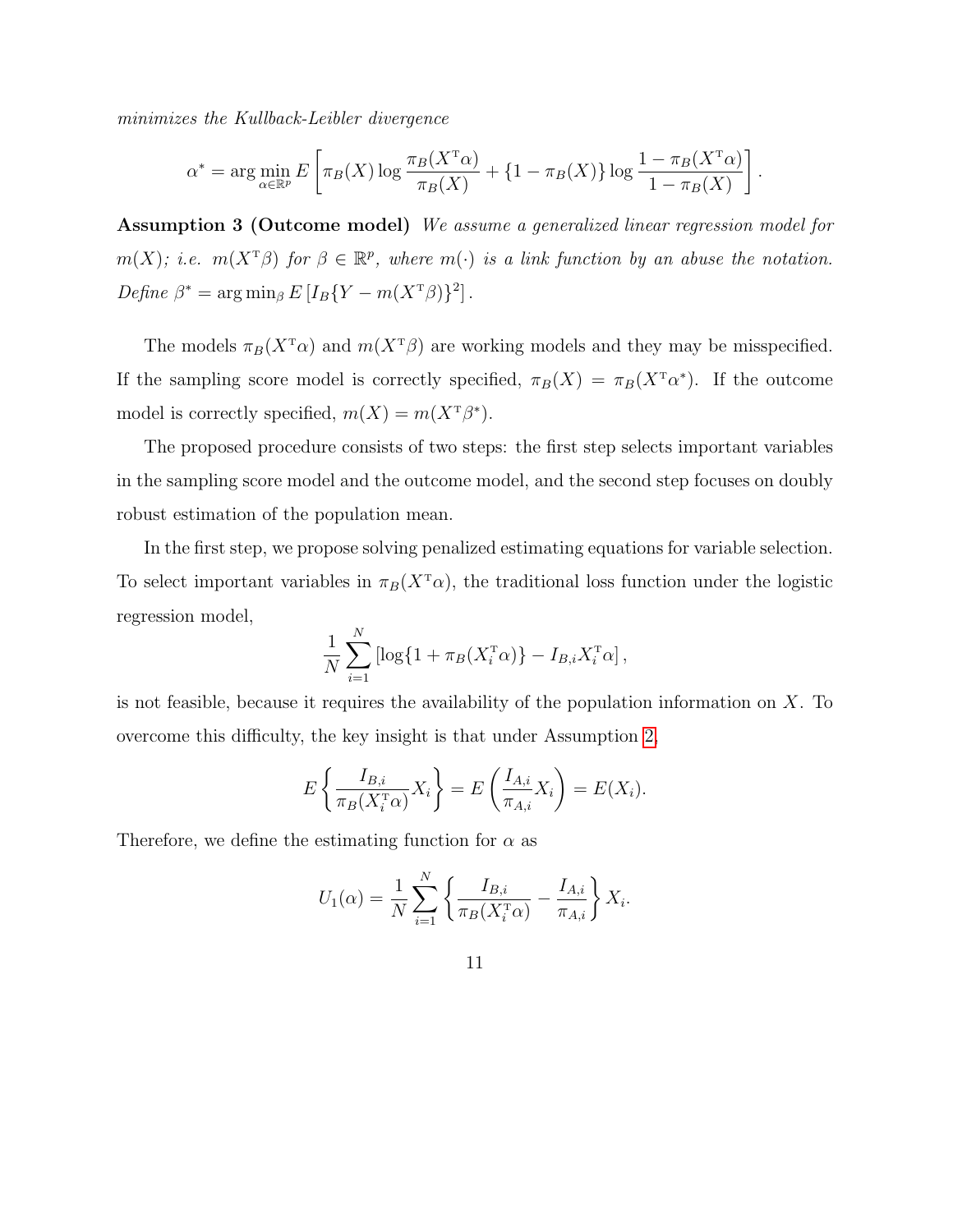To select important variables in  $m(X^T\beta)$ , under Assumption [1,](#page-6-1) we have  $E(Y | X) = E(Y | X)$  $X, I_B = 1$ ). Therefore, we define the estimating function for  $\beta$  as

$$
U_2(\beta) = \frac{1}{N} \sum_{i=1}^{N} I_{B,i} \{ Y_i - m(X_i^{\mathrm{T}} \beta) \} X_i.
$$

Let  $U(\theta) = (U_1(\alpha)^T, U_2(\beta)^T)^T$  be the joint estimating function for  $\theta = (\alpha^T, \beta^T)^T$ . When  $p$  is large, following [Johnson et al.](#page-38-6) [\(2008\)](#page-38-6), we consider solving the penalized estimating function

<span id="page-11-0"></span>
$$
U^{p}(\alpha, \beta) = U(\alpha, \beta) - \begin{pmatrix} q_{\lambda_{\alpha}}(|\alpha|) \operatorname{sign}(\alpha) \\ q_{\lambda_{\beta}}(|\beta|) \operatorname{sign}(\beta) \end{pmatrix},
$$
(5)

for  $(\alpha, \beta)$ , where  $q_{\lambda_{\alpha}}(\alpha) = \{q_{\lambda_{\alpha}}(|\alpha_0|), \ldots, q_{\lambda_{\alpha}}(|\alpha_p|)\}^{\mathrm{T}}$  and  $q_{\lambda_{\beta}}(\beta) = \{q_{\lambda_{\beta}}(|\beta_0|), \ldots, q_{\lambda_{\beta}}(|\beta_p|)\}^{\mathrm{T}}$ are some continuous functions,  $q_{\lambda_\alpha}(|\alpha|)$ sign $(\alpha)$  is the element-wise product of  $q_{\lambda_\alpha}(\alpha)$  and  $sign(\alpha)$ , and  $q_{\lambda_{\beta}}(|\beta|)sign(\beta)$  is the element-wise product of  $q_{\lambda_{\beta}}(\beta)$  and  $sign(\beta)$ . We let  $q_{\lambda}(x) = dp_{\lambda}(x)/dx$ , where  $p_{\lambda}(x)$  is some penalization function. Although the same discussion applies to different non-concave penalty functions, we specify  $p_{\lambda}(x)$  to be a foldedconcave smoothly clipped absolute deviation (SCAD) penalty function [\(Fan and Lv, 2011\)](#page-37-7). Accordingly, we have

<span id="page-11-1"></span>
$$
q_{\lambda}(|\theta|) = \lambda \left\{ I(|\theta| < \lambda) + \frac{(a\lambda - |\theta|)_{+}}{(a-1)\lambda} I(|\theta| \ge \lambda) \right\},\tag{6}
$$

for  $a > 0$ , where  $(\cdot)_+$  is the truncated linear function; i.e., if  $x \ge 0$ ,  $(x)_+ = x$ , and if  $x < 0$ ,  $(x)_+ = 0$ . Following the suggestion of [Fan and Lv](#page-37-7) [\(2011\)](#page-37-7), we use  $a = 3.7$ . We select the variables if the corresponding estimates of [\(5\)](#page-11-0) are nonzero in either the sampling score or the outcome model, indexed by  $\mathcal{C}$ .

**Remark 1** To help understand the penalized estimating equation, we discuss two scenarios. If  $|\alpha_j|$  is large, then  $q_{\lambda_\alpha}(|\alpha_j|)$  is zero, and therefore  $U_{1,j}(\alpha)$  is not penalized. Whereas, if

12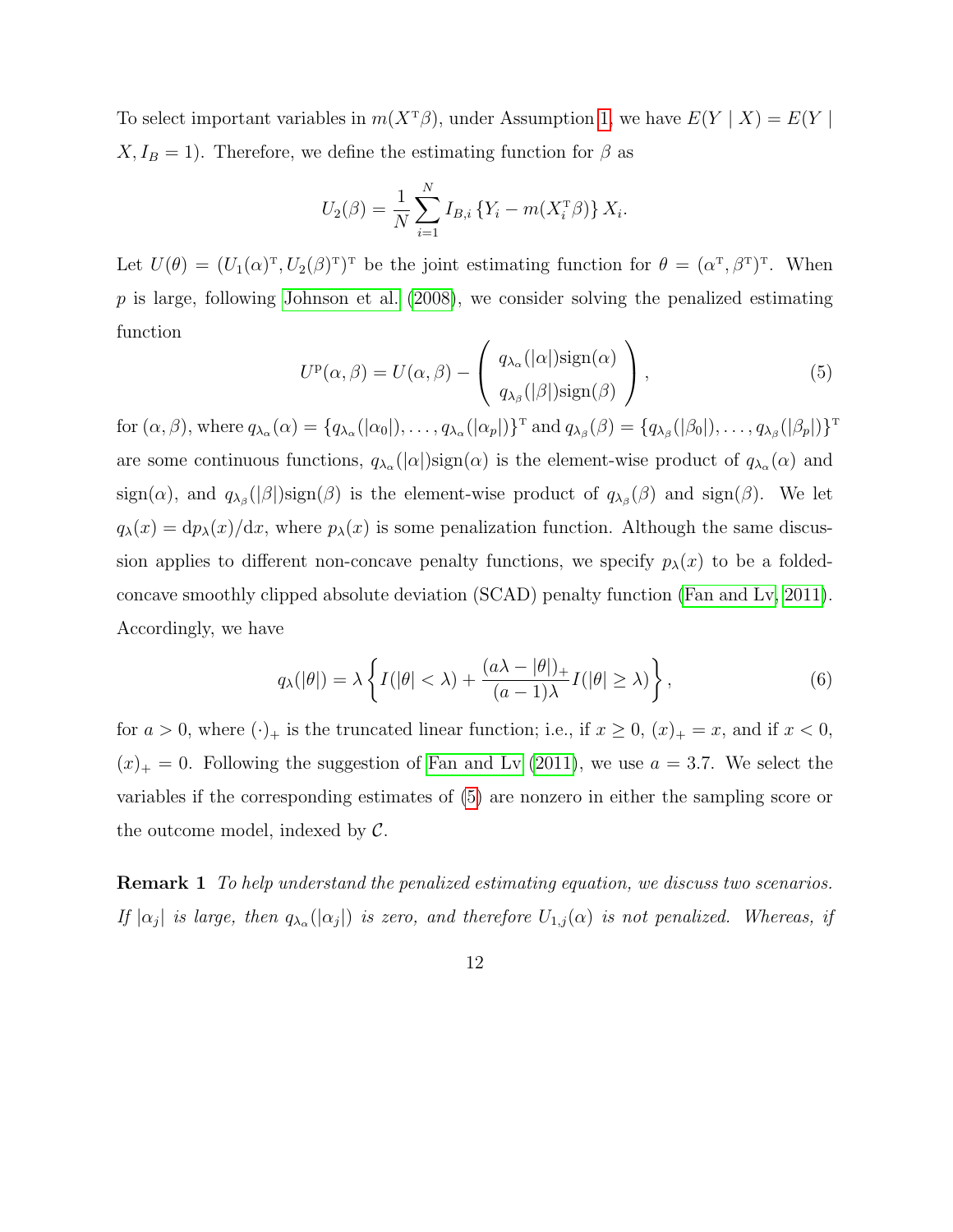$|\alpha_j|$  is small but nonzero, then  $q_{\lambda_\alpha}(|\alpha_j|)$  is large, and therefore  $U_{1,j}(\alpha)$  is penalized with a penalty term. The penalty term then forces  $\widehat{\alpha}_j$  to be zero and excludes the jth element in X from the final selected set of variables. The same discussion applies to  $U_2(\beta)$  and  $q_{\lambda_\beta}(|\beta|)$ .

In the second step, we consider the estimator of the population mean  $\hat{\mu}_{dr}(\hat{\alpha}, \hat{\beta})$  in [\(4\)](#page-9-2) with  $(\widehat{\alpha}, \widehat{\beta})$  re-estimated based on  $X_c$ . As we will show in Section [5,](#page-16-0) C contains the true important variables in either the sampling score model or the outcome model with probability approaching one (the oracle property). Therefore, if either the sampling score model or the outcome model is correctly specified, the asymptotic bias of  $\hat{\mu}_{dr}(\alpha^*, \beta^*)$  is zero; however, if both models are misspecified, the asymptotic bias of  $\hat{\mu}_{dr}(\alpha^*, \beta^*)$  is

a.bias(
$$
\alpha^*, \beta^*
$$
) =  $E \{\hat{\mu}_{dr}(\alpha^*, \beta^*) - \mu\}$   
\n=  $E \left( \frac{1}{N} \sum_{i=1}^N \left[ \frac{I_{B,i}}{\pi_B(X_i^T \alpha^*)} \{Y_i - m(X_i^T \beta^*)\} + I_{A,i} d_{A,i} m(X_i^T \beta^*) \right] \right) - \mu$   
\n=  $E \left[ \frac{1}{N} \sum_{i=1}^N \left\{ \frac{I_{B,i}}{\pi_B(X_i^T \alpha^*)} - 1 \right\} \{Y_i - m(X_i^T \beta^*)\} \right]$   
\n+  $E \left\{ \frac{1}{N} \sum_{i=1}^N (I_{A,i} d_{A,i} - 1) m(X_i^T \beta^*) \right\}.$ 

In order to minimize  $\{a \cdot \text{bias}(\alpha^*, \beta^*)\}^2$ , we consider the joint estimating function

<span id="page-12-0"></span>
$$
J(\alpha, \beta) = \begin{pmatrix} J_1(\alpha, \beta) \\ J_2(\alpha, \beta) \end{pmatrix} = \begin{pmatrix} \frac{1}{N} \sum_{i=1}^N I_{B,i} \left\{ \frac{1}{\pi_B(X_i^T \alpha)} - 1 \right\} \{Y_i - m(X_i^T \beta)\} X_{i\mathcal{C}} \\ \frac{1}{N} \sum_{i=1}^N \left\{ \frac{I_{B,i}}{\pi_B(X_i^T \alpha)} - d_{A,i} I_{A,i} \right\} \partial m(X_i^T \beta) / \partial \beta_{\mathcal{C}} \end{pmatrix} \tag{7}
$$

for estimating  $(\alpha, \beta)$ , constrained on  $\{(\alpha^{\mathrm{T}}, \beta^{\mathrm{T}})^{\mathrm{T}} \in \mathbb{R}^{2p} : \alpha_{\mathcal{C}^c} = 0, \beta_{\mathcal{C}^c} = 0\}.$ 

Remark 2 The two steps use different estimating functions [\(5\)](#page-11-0) and [\(7\)](#page-12-0), respectively, for selection and estimation with the following advantages. First, [\(5\)](#page-11-0) separates the selection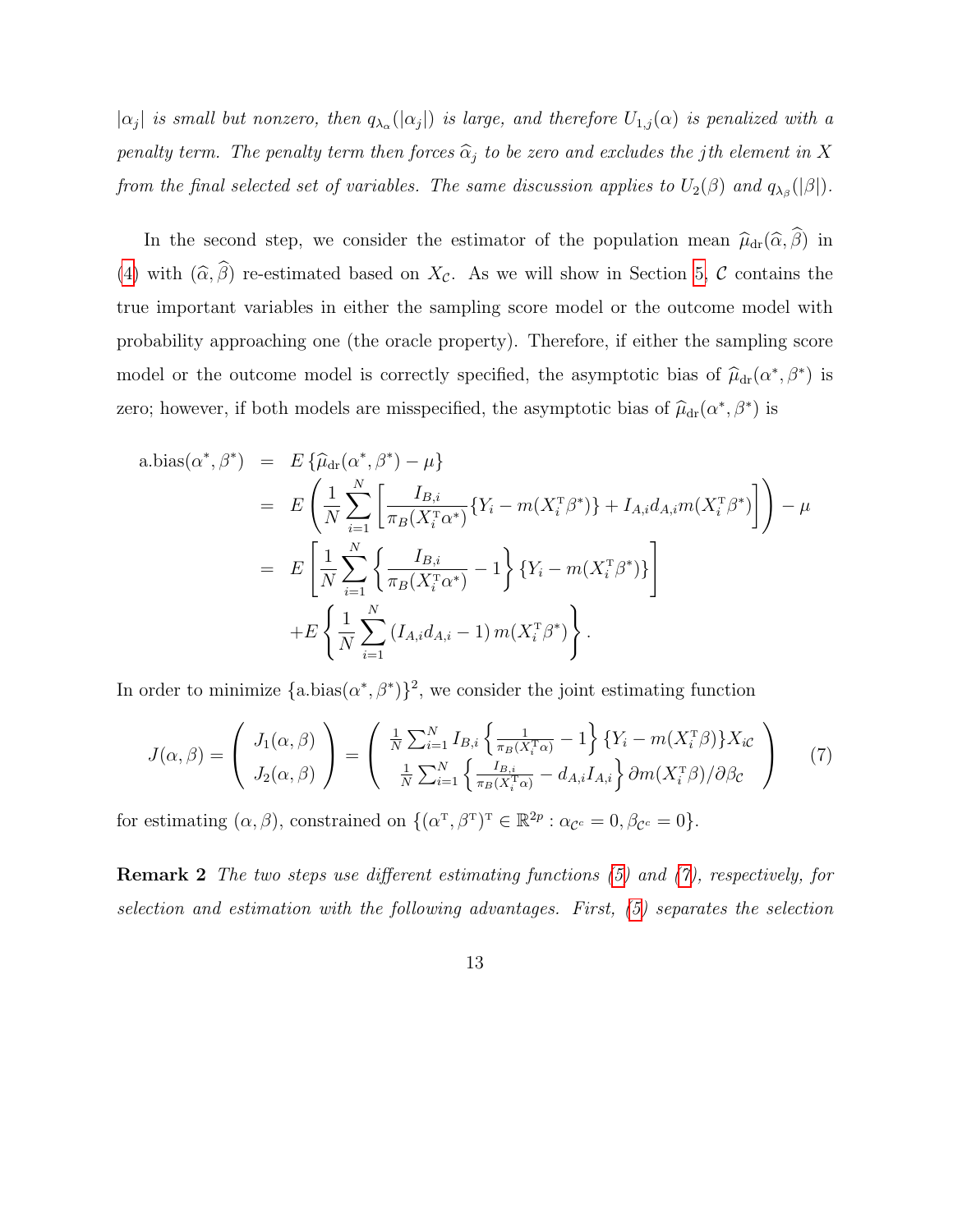for  $\alpha$  and  $\beta$  in  $U_1(\alpha)$  and  $U_2(\beta)$ , so it stabilizes the selection procedure if either the sampling score model or the outcome model is misspecified. Second, using the joint estimating function [\(7\)](#page-12-0) for estimation leads to an attractive feature in the estimation of  $\mu$ : this estimating strategy mitigates the possible first-step selection error and renders  $\widehat{\mu}_{dr}(\widehat{\alpha}, \widehat{\beta})$  root-n consistent if either the sampling probability or the outcome model is correctly specified in high-dimensional data. We relegate the details to Section [5.](#page-16-0)

In summary, our two-step procedure for variable selection and estimation is as follows. spacing

- Step 1. To facilitate joint selection of variables for the sampling score and outcome, solve the penalized joint estimating equations  $U^{\mathbf{p}}(\alpha, \beta) = 0$  in [\(5\)](#page-11-0), denoted by  $(\tilde{\alpha}, \tilde{\beta})$ . Let  $\widehat{\mathcal{M}}_{\alpha} = \{j : \widetilde{\alpha}_j \neq 0\}$  and  $\widehat{\mathcal{M}}_{\beta} = \{j : \widetilde{\beta}_j \neq 0\}.$
- Step 2. Let the set of variables for estimation be  $\mathcal{C} = \widehat{\mathcal{M}}_{\alpha} \cup \widehat{\mathcal{M}}_{\beta}$ . Obtain the proposed estimator as

<span id="page-13-0"></span>
$$
\widehat{\mu}_{\text{p-dr}} = \widehat{\mu}_{\text{p-dr}}(\widehat{\alpha}, \widehat{\beta}) = \frac{1}{N} \sum_{i=1}^{N} \left\{ I_{B,i} \frac{Y_i - m(X_i^{\text{T}} \widehat{\beta})}{\pi_B(X_i^{\text{T}} \widehat{\alpha})} + I_{A,i} d_{A,i} m(X_i^{\text{T}} \widehat{\beta}) \right\},\tag{8}
$$

where  $\hat{\alpha}$  and  $\hat{\beta}$  are obtained by solving the joint estimating equations [\(7\)](#page-12-0) for  $\alpha$  and  $\beta$  with  $\alpha_{\mathcal{C}^c} = 0$  and  $\beta_{\mathcal{C}^c} = 0$ .

Remark 3 Variable selection circumvents the instability or infeasibility of direct estimation of  $(\alpha, \beta)$  with high-dimensional X. Moreover, in Step 2 for estimation, we consider a union of covariates  $X_c$ , where  $C = \widehat{\mathcal{M}}_\alpha \cup \widehat{\mathcal{M}}_\beta$ . [Brookhart et al.](#page-36-6) [\(2006\)](#page-36-6) and [Shortreed](#page-39-8) [and Ertefaie](#page-39-8) [\(2017\)](#page-39-8) show that including variables that are related to the outcome in the propensity score model will increase the precision of the estimated average treatment effect

14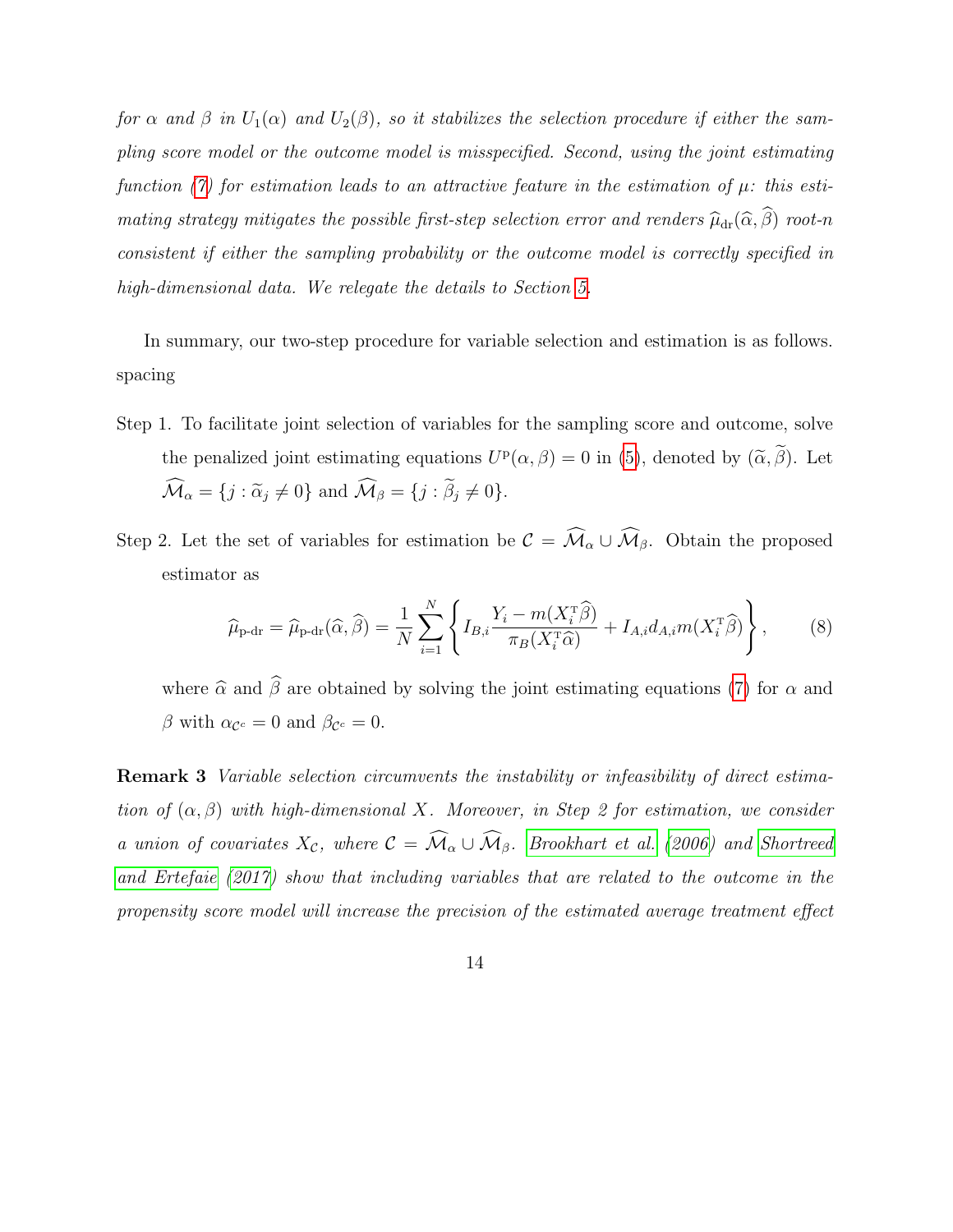without increasing bias. This implies that an efficient variable selection and estimation method should take into account both sampling-covariate and outcome-covariate relationships. As a result,  $\widehat{\mu}_{dr}(\widehat{\alpha}, \widehat{\beta})$  may have a better performance than the oracle estimator which uses the true important variables in the sampling score and the outcome model. This is particularly true when one of the models is misspecified. Our simulation study in Section [6](#page-23-0) demonstrates that  $\widehat{\mu}_{dr}$  with variable selection has a similar performance as the orcale estimator for the continuous outcome and outperforms the oracle estimator for the binary outcome.

# <span id="page-14-0"></span>4 COMPUTATION

In this section, we discuss the computation for solving the penalized estimating function [\(5\)](#page-11-0). Following [Johnson et al.](#page-38-6) [\(2008\)](#page-38-6), we use an iterative algorithm that combines the Newton– Raphson algorithm for solving estimating equation and the minorization-maximization algorithm for non-convex penalty of [Hunter and Li](#page-38-7) [\(2005\)](#page-38-7).

First, by the minorization-maximization algorithm, the penalized estimator  $\tilde{\theta} = (\tilde{\alpha}, \tilde{\beta})$ solving [\(5\)](#page-11-0) satisfies

<span id="page-14-1"></span>
$$
U^{\mathbf{p}}(\widetilde{\theta}) = U(\widetilde{\theta}) - \begin{pmatrix} q_{\lambda_{\widetilde{\alpha}}}(|\widetilde{\alpha}|) \operatorname{sign}(\widetilde{\alpha}) \frac{|\widetilde{\alpha}|}{\epsilon + |\widetilde{\alpha}|} \\ q_{\lambda_{\widetilde{\beta}}}(|\widetilde{\beta}|) \operatorname{sign}(\widetilde{\beta}) \frac{|\widetilde{\beta}|}{\epsilon + |\widetilde{\beta}|} \end{pmatrix} = 0, \tag{9}
$$

for  $\epsilon$  is a predefined small number. In our implementation, we choose  $\epsilon$  to be 10<sup>-6</sup>.

Second, we solve [\(9\)](#page-14-1) by the Newton-Raphson algorithm. It may be challenging to implement the Newton-Raphson algorithm directly, because it involves inverting a large matrix. For ease and stability in those cases, we can use a coordinate decent algorithm [\(Friedman et al., 2007\)](#page-37-8) by cycling through and updating each of the coordinates.

15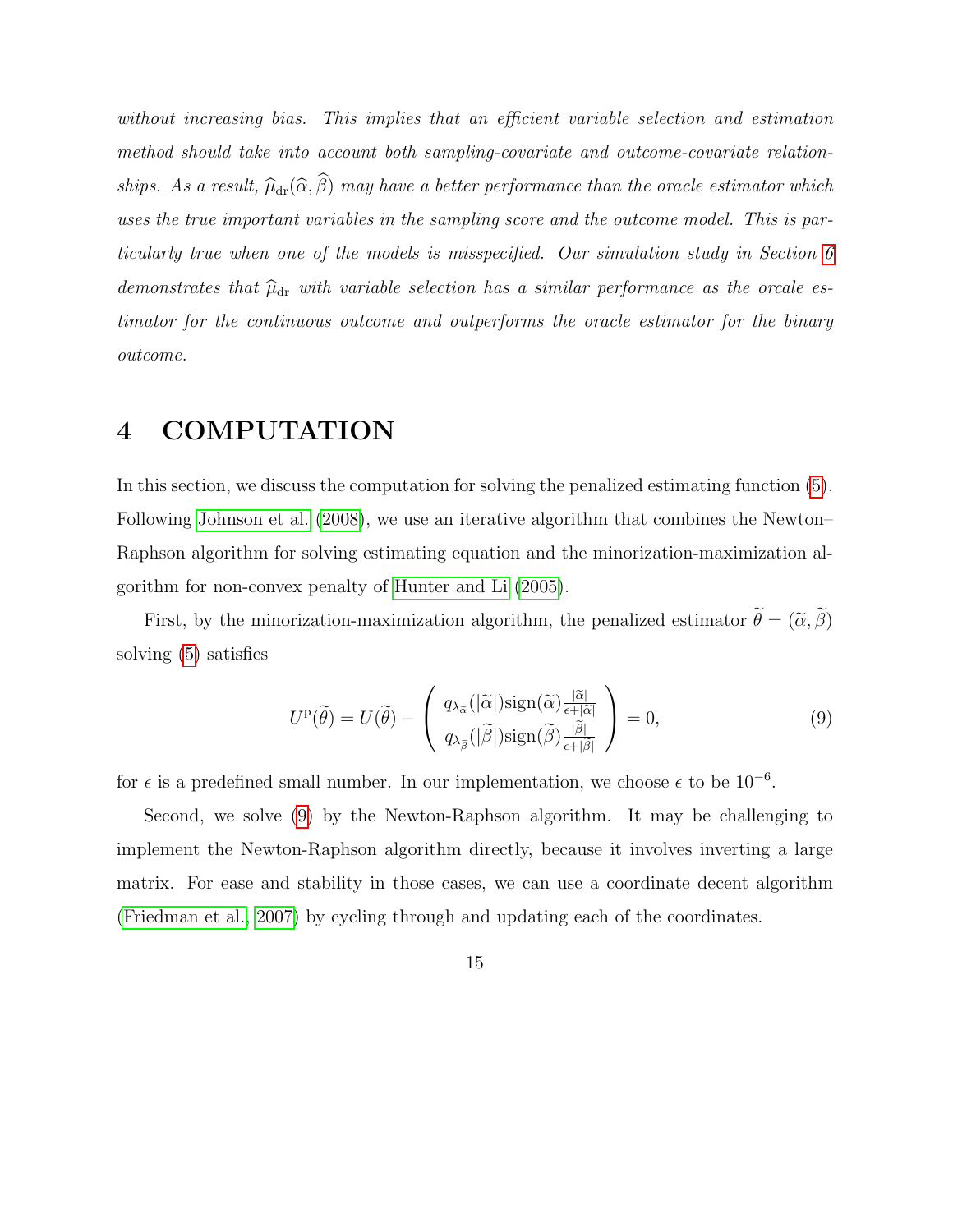Following most of the empirical literature, we assume that  $\pi_B(X^T\alpha)$  follows a logistic regression model. Define  $m^{(k)}(t) = d^k m(t)/d^k t$  for  $k \geq 1$ . We denote

<span id="page-15-0"></span>
$$
\nabla(\theta) = \partial U(\theta) / \partial \theta^{\mathrm{T}} = \text{diag}\{\partial U_1(\alpha) / \partial \alpha^{\mathrm{T}}, \partial U_2(\beta) / \partial \beta^{\mathrm{T}}\},\tag{10}
$$

$$
\frac{\partial U_1(\alpha)}{\partial \alpha^{\mathrm{T}}} = -\frac{1}{N} \sum_{i=1}^N I_{B,i} \frac{1 - \pi_B(X_i^{\mathrm{T}} \alpha)}{\pi_B(X_i^{\mathrm{T}} \alpha)} X_i X_i^{\mathrm{T}},
$$

$$
\frac{\partial U_2(\beta)}{\partial \beta^{\mathrm{T}}} = -\frac{1}{N} \sum_{i=1}^N I_{B,i} m^{(1)} (X_i^{\mathrm{T}} \beta)^2 X_i X_i^{\mathrm{T}},
$$

and

$$
E(\theta) = \left( \begin{array}{cccc} q_{\lambda_1}(|\theta_1|) & \cdots & 0 \\ \vdots & \ddots & \vdots \\ 0 & \cdots & q_{\lambda_{2p}}(|\theta_{2p}|) \end{array} \right).
$$

Let  $\theta$  start at an initial value  $\tilde{\theta}^{[0]}$ . With the other coordinates fixed, the kth Newton-Raphson update for  $\theta_j$   $(j = 1, ..., 2p)$ , the *j*th element of  $\theta$ , is

$$
\widetilde{\theta}_{j}^{[k]} = \widetilde{\theta}_{j}^{[k-1]} + \left\{ \nabla_{jj} (\widetilde{\theta}^{[k-1]}) + N \cdot E_{jj} (\widetilde{\theta}^{[k-1]}) \right\}^{-1} \left\{ U_{j} (\widetilde{\theta}^{[k-1]}) - N \cdot E_{jj} (\widetilde{\theta}^{[k-1]}) \widetilde{\theta}_{j}^{[k-1]} \right\}, \tag{11}
$$

where  $\nabla_{jj}(\theta)$  and  $E_{jj}(\theta)$  are the jth diagonal elements in  $\nabla(\theta)$  and  $E(\theta)$ , respectively. The procedure cycles through all the  $2p$  elements of  $\theta$  and is repeated until convergence.

We use K-fold cross-validation to select the tuning parameter  $(\lambda_{\alpha}, \lambda_{\beta})$ . To be specific, we partition both samples into approximately  $K$  equal sized subsets and pair subsets of Sample A and subsets of Sample B randomly. Of the K pairs, we retain one single pair as the validation data and the remaining  $K - 1$  pairs as the training data. We fit the models based on the training data and estimate the loss function based on the validation data. We repeat the process K times, with each of the K pairs used exactly once as the validation

16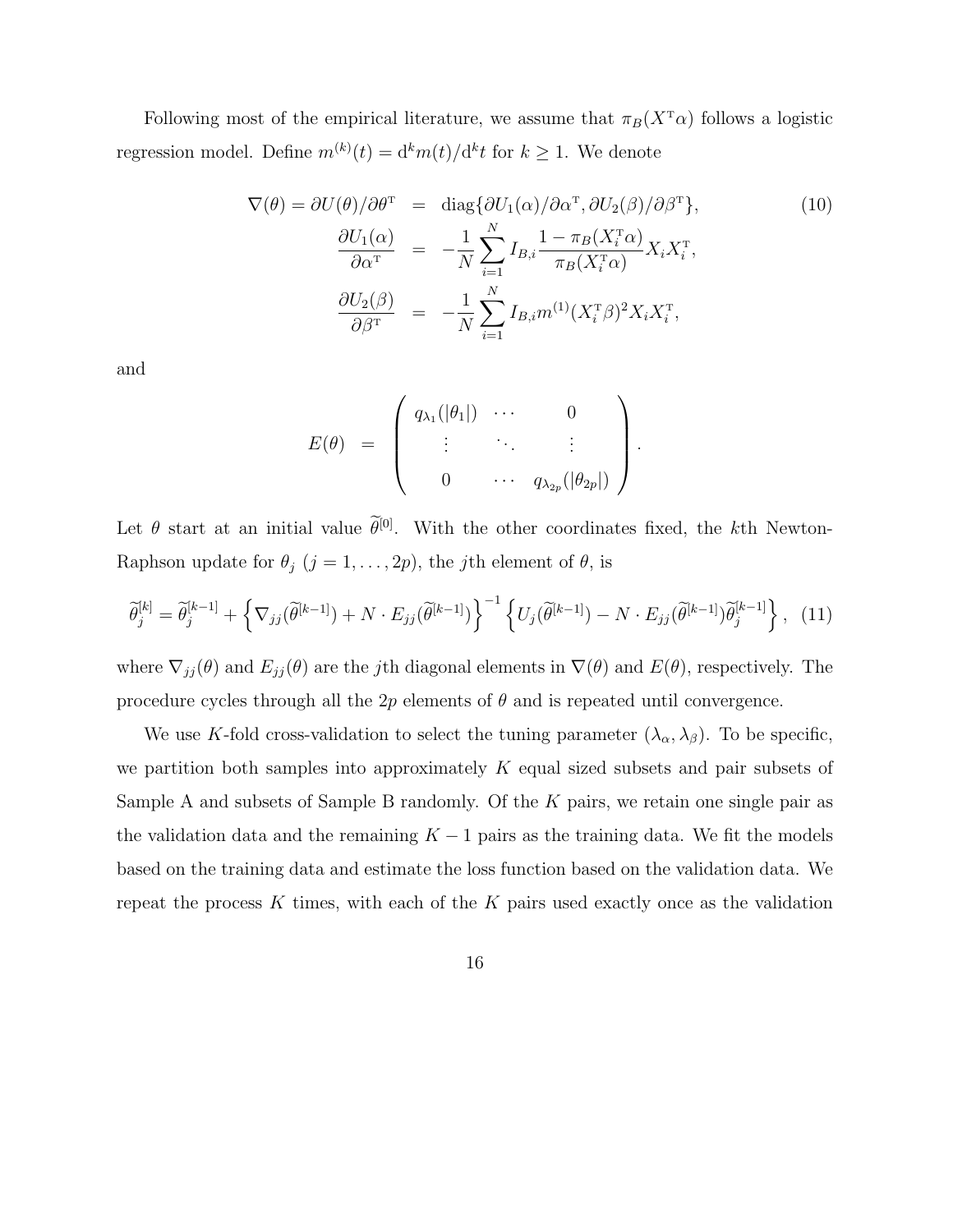data. Finally, we aggregate the K estimated loss function. We select the tuning parameter as the one that minimizes the aggregated loss function over a pre-specified grid.

Because the weighting estimator uses the sampling score  $\pi_B(X)$  to calibrate the distribution of  $X_{\mathcal{C}}$  between Sample B and the target population, we use the following loss function for selecting  $\lambda_{\alpha}$ :

$$
Loss(\lambda_{\alpha}) = \sum_{j=1}^{p} \left[ \sum_{i=1}^{N} \left\{ \frac{I_{B,i}}{\pi_B \{ X_i^{\text{T}} \widehat{\alpha}(\lambda_{\alpha}) \} } - \frac{I_{A,i}}{\pi_{A,i}} \right\} X_{i,j} \right]^2,
$$

where  $\tilde{\alpha}(\lambda_{\alpha})$  is the penalized estimator  $\tilde{\alpha}$  with the tuning parameter  $\lambda_{\alpha}$ . We use the prediction error loss function for selecting  $\lambda_{\beta}$ :

$$
Loss(\lambda_{\beta}) = \sum_{i=1}^{N} I_{B,i} \left[ Y_i - m\{X_i^{\mathrm{T}}\widehat{\beta}(\lambda_{\beta})\} \right]^2,
$$

where  $\tilde{\beta}(\lambda_{\beta})$  is the penalized estimator  $\tilde{\beta}$  with the tuning parameter  $\lambda_{\beta}$ .

# <span id="page-16-0"></span>5 ASYMPTOTIC RESULTS FOR VARIABLE SE-LECTION AND ESTIMATION

We establish the asymptotic properties for the proposed double variable selection and doubly robust estimation. We can establish theoretical results for general sampling mechanisms for Sample A requiring specific regularity conditions. In this section, for technical convenience, we assume that Sample A is collected by simple random sampling or Poisson sampling with the following regularity conditions.

<span id="page-16-1"></span>**Assumption 4** For all  $1 \leq i \leq N$ ,  $\pi_{A,i} \geq N^{\gamma-1} \delta_A > 0$ , where  $\gamma \in (2/3, 1]$ .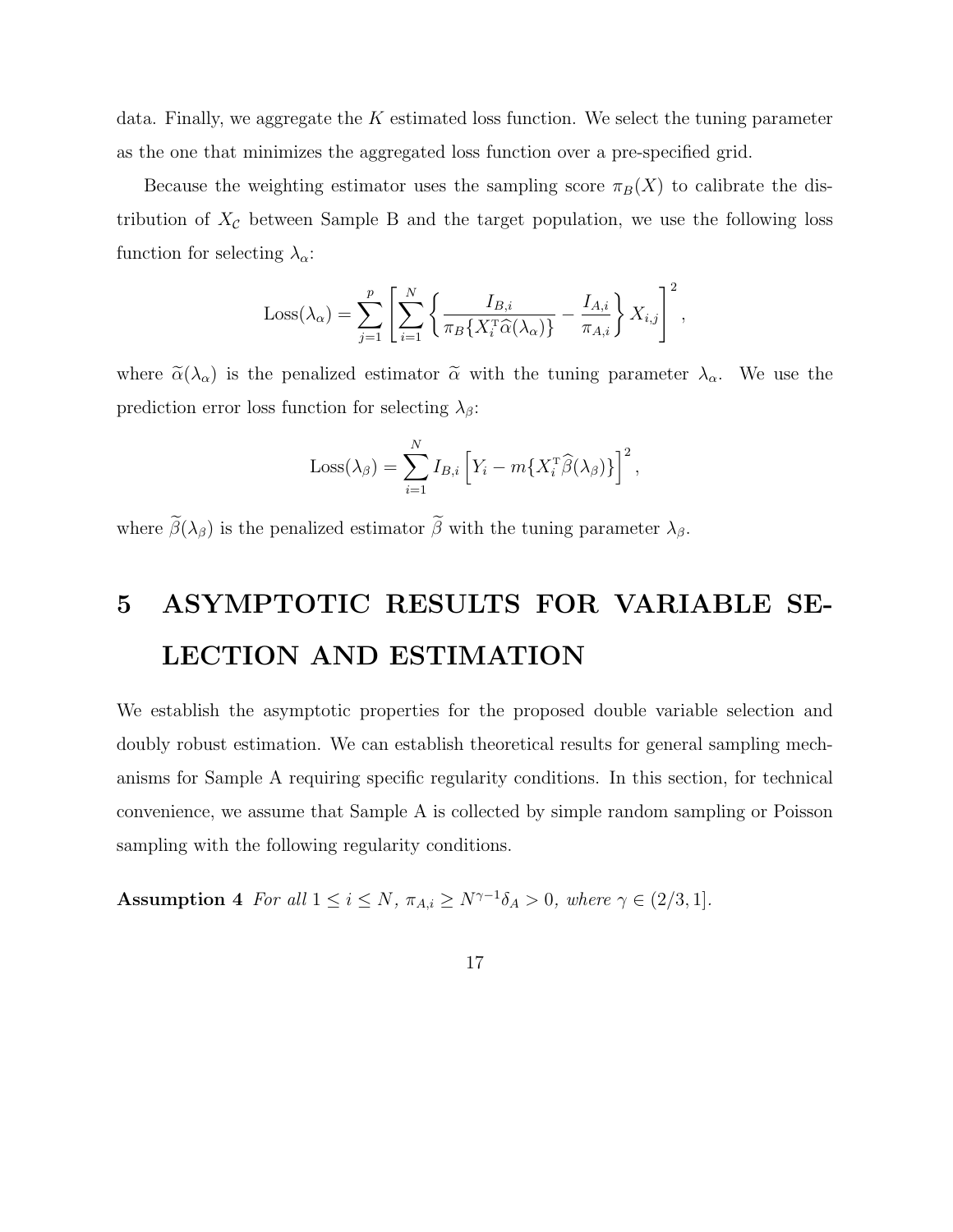Similar to Assumption [1](#page-6-1) (ii), we relax the strict positivity on  $\pi_{A,i}$  and render  $n_A =$  $O(N^{\gamma})$  for  $\gamma$  possibly strictly less than 1. Let  $n = \min(n_A, n_B)$ , which is  $O(N^{\gamma})$  under Assumptions [1](#page-6-1) and [4.](#page-16-1)

Let the support of model parameters be

$$
\mathcal{M}_{\alpha} = \{1 \leq j \leq p : \alpha_j^* \neq 0\}, \quad \mathcal{M}_{\beta} = \{1 \leq j \leq p : \beta_j^* \neq 0\}, \quad \mathcal{M}_{\theta} = \mathcal{M}_{\alpha} \cup \{p + \mathcal{M}_{\beta}\}.
$$

<span id="page-17-0"></span>Define  $s_{\alpha} = ||\alpha^*||_0$ ,  $s_{\beta} = ||\beta^*||_0$ ,  $s_{\theta} = s_{\alpha} + s_{\beta}$ , and  $\lambda_{\theta} = \min(\lambda_{\alpha}, \lambda_{\beta})$ .

Assumption 5 The following regularity conditions hold.

- (A1) The parameter  $\theta$  belongs to a compact subset in  $\mathbb{R}^{2p}$ , and  $\theta^*$  lies in the interior of the compact subset.
- (A2)  $\{X_i : i \in \mathcal{U}\}\$ are fixed and uniformly bounded.
- $(A3)$  There exist constants  $c_1$  and  $c_2$  such that

$$
0 < c_1 \le \lambda_{\min} \left( \frac{1}{N} \sum_{i=1}^N X_i^{\mathrm{T}} X_i \right) \le \lambda_{\max} \left( \frac{1}{N} \sum_{i=1}^N X_i^{\mathrm{T}} X_i \right) \le c_2 < \infty,
$$

where  $\lambda_{\min}(\cdot)$  and  $\lambda_{\max}(\cdot)$  are the minimum and the maximum eigenvalue of a matrix, respectively.

- (A4) Let  $\epsilon_i(\beta) = Y_i m(X_i^T\beta)$  be the ith residual. There exists a constant  $c_3$  such that  $E\{|\epsilon_i(\beta^*)|^{2+\delta}\}\leq c_3$  for all  $1\leq i\leq N$  and some  $\delta>0$ . There exist constants  $c_4$  and  $c_5$  such that  $E[\exp\{c_4|\epsilon_i(\beta^*)|\} | X_i] \leq c_5$  for all  $1 \leq i \leq N$ .
- (A5)  $m^{(1)}(X_i^{\mathrm{T}}\beta)$ ,  $m^{(2)}(X_i^{\mathrm{T}}\beta)$ , and  $m^{(3)}(X_i^{\mathrm{T}}\beta)$  are uniformly bounded away from  $\infty$  on  $\mathcal{N}_{\theta,\tau} = \{ \theta \in \mathbb{R}^{2p} : ||\theta_{\mathcal{M}_{\theta}} - \theta_{\mathcal{M}_{\theta}}^*|| \leq \tau \sqrt{s_{\theta}/n}, \theta_{\mathcal{M}_{\theta}^c} = 0 \}$  for some  $\tau > 0$ .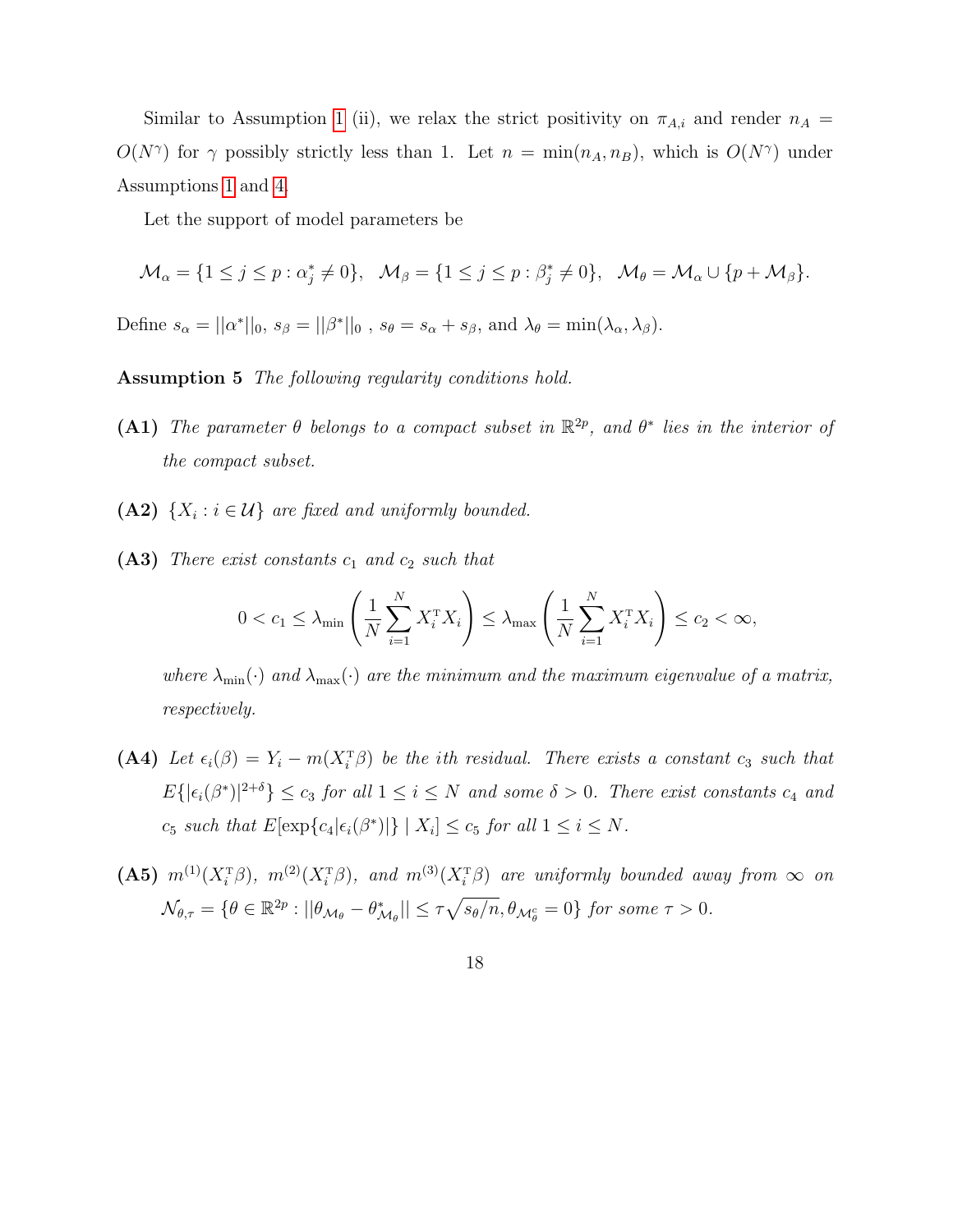**(A6)** 
$$
\min_{j \in \mathcal{M}_{\alpha}} |\alpha_j^*| / \lambda_{\alpha} \to \infty \text{ and } \min_{k \in \mathcal{M}_{\beta}} |\beta_k^*| / \lambda_{\beta} \to \infty, \text{ as } n \to \infty.
$$

(A7) 
$$
s_{\theta} = o(n^{1/3}), \lambda_{\alpha}, \lambda_{\beta} \to 0
$$
,  $(\log n)^2 = o(n\lambda_{\theta}^2), \log(p) = o\left\{n\lambda_{\theta}^2/\left(\log n\right)^2\right\}, ps_{\theta}^4(\log n)^6 = o(n^3\lambda_{\theta}^2), ps_{\theta}^4(\log n)^8 = o(n^4\lambda_{\theta}^4), \text{ as } n \to \infty.$ 

These assumptions are typical in the penalization literature. (A2) specifies a fixed design which is well suited under the finite population inference framework. (A4) holds for Gaussian distribution, sub-Gaussian distribution, and so on. (A5) holds for common models. For example, for the linear regression model with  $m(X_i^T \beta) = X_i^T \beta$ , then

$$
m^{(1)}(X_i^{\mathrm{T}}\beta) = \beta, \ m^{(2)}(X_i^{\mathrm{T}}\beta) = m^{(3)}(X_i^{\mathrm{T}}\beta) = 0.
$$

For the logistic regression model with  $m(X_i^T \beta) = \exp(X_i^T \beta) / \{1 + \exp(X_i^T \beta)\}\$ , then

$$
m^{(1)}(X_i^{\mathsf{T}}\beta) = -m(X_i^{\mathsf{T}}\beta)\{1 - m(X_i^{\mathsf{T}}\beta)\},
$$
  
\n
$$
m^{(2)}(X_i^{\mathsf{T}}\beta) = -m(X_i^{\mathsf{T}}\beta)\{1 - m(X_i^{\mathsf{T}}\beta)\}\{2m(X_i^{\mathsf{T}}\beta) - 1\},
$$
  
\n
$$
m^{(3)}(X_i^{\mathsf{T}}\beta) = -m(X_i^{\mathsf{T}}\beta)\{1 - m(X_i^{\mathsf{T}}\beta)\}\{6m(X_i^{\mathsf{T}}\beta)^2 - 6m(X_i^{\mathsf{T}}\beta) + 1\}.
$$

Under these models, (A1) and (A2) imply (A5). (A7) specifies the restrictions on the dimension of covariates p and the dimension of the true nonzero coefficients  $s_{\theta}$ . To gain insight, when the true model size  $s_{\theta}$  is fixed, (A7) holds for  $p = O(n)$ , i.e., p can be the same size as  $n$ .

We establish the asymptotic properties of the penalized estimating equation procedure.

<span id="page-18-0"></span>**Theorem [1](#page-6-1)** Under Assumptions 1[–5,](#page-17-0) there exists an approximate penalized solution  $\tilde{\theta}$ ,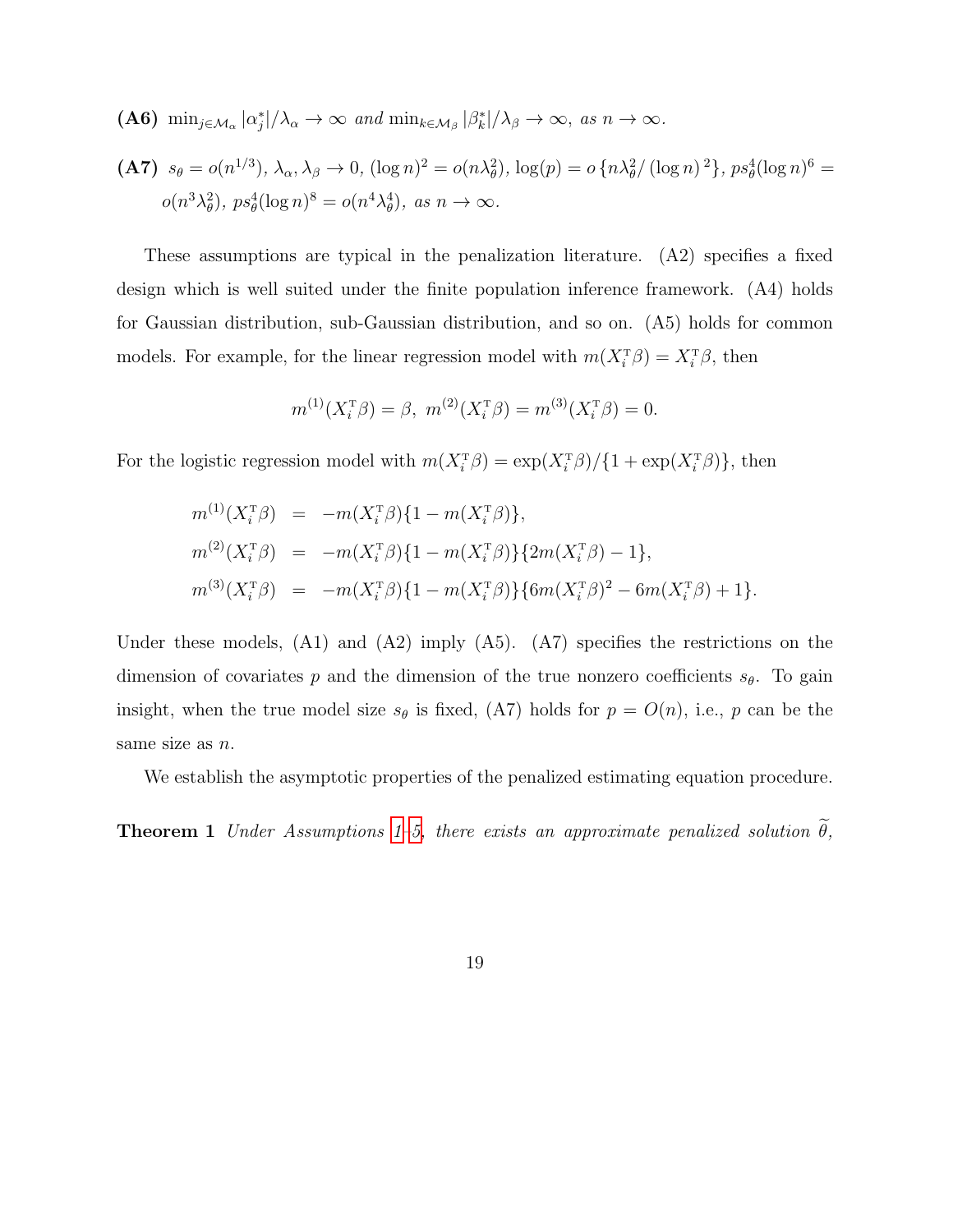which satisfies the selection consistency properties:

<span id="page-19-0"></span>
$$
P(|U_j^{\mathbf{p}}(\tilde{\theta})| = 0, j \in \mathcal{M}_{\theta}) \rightarrow 1,
$$
\n(12)

$$
P\left(|U_j^{\mathcal{P}}(\tilde{\theta})| \le \frac{\lambda_{\theta}}{\log n}, j \in \mathcal{M}_{\theta}^c\right) \rightarrow 1, \tag{13}
$$

$$
P\left(\widetilde{\theta}_{\mathcal{M}_{\theta}^{c}}=0\right) \rightarrow 1, \qquad (14)
$$

and

<span id="page-19-1"></span>
$$
\widetilde{\theta}_{\mathcal{M}_{\theta}} - \theta_{\mathcal{M}_{\theta}}^* = O_P(\sqrt{s_{\theta}/n}),\tag{15}
$$

as  $n \to \infty$ .

Results [\(12\)](#page-19-0) and [\(13\)](#page-19-0) imply that  $U(\tilde{\theta}) = o_P(\lambda_{\theta}/\log n)$ . Results [\(14\)](#page-19-0) and [\(15\)](#page-19-1) imply that with probability approaching to one, the penalized estimating equation procedure would not over-select irrelevant variables and estimate the true nonzero coefficients at the  $\sqrt{s_\theta/n}$ convergence rate, which is the so-called oracle property of variable selection.

**Proof (Theorem [1\)](#page-18-0).** We provide a proof for a key step below and defer the complete proof till the supplementary material. The major technical hurdle for the proof is induced by the finite population inference framework, which does not exist in the conventional high-dimensional data setting. To help understand the problem, assume that Sample A is selected under simple random sampling. A major step in the proof is to show that Bernstein's inequality holds for  $N^{-1}\sum_{i=1}^N Z_{i,j}$ , where  $Z_{i,j} = N n_A^{-1} I_{A,i} X_{i,j}$  and  $j \in \mathcal{M}_{\alpha^c}$ . It is important to note that the  $Z_{i,j}$ 's  $(1 \leq i \leq N)$  are not independent random variables, because  $I_{A,i}$  and  $I_{A,i'}$  are dependent for any  $i \neq i'$ . To overcome the technical challenge, we decompose

$$
N^{-1} \sum_{i=1}^{N} Z_{i,j} = N^{-1} \sum_{i=1}^{N} (W_{i,j} + V_{i,j}),
$$

20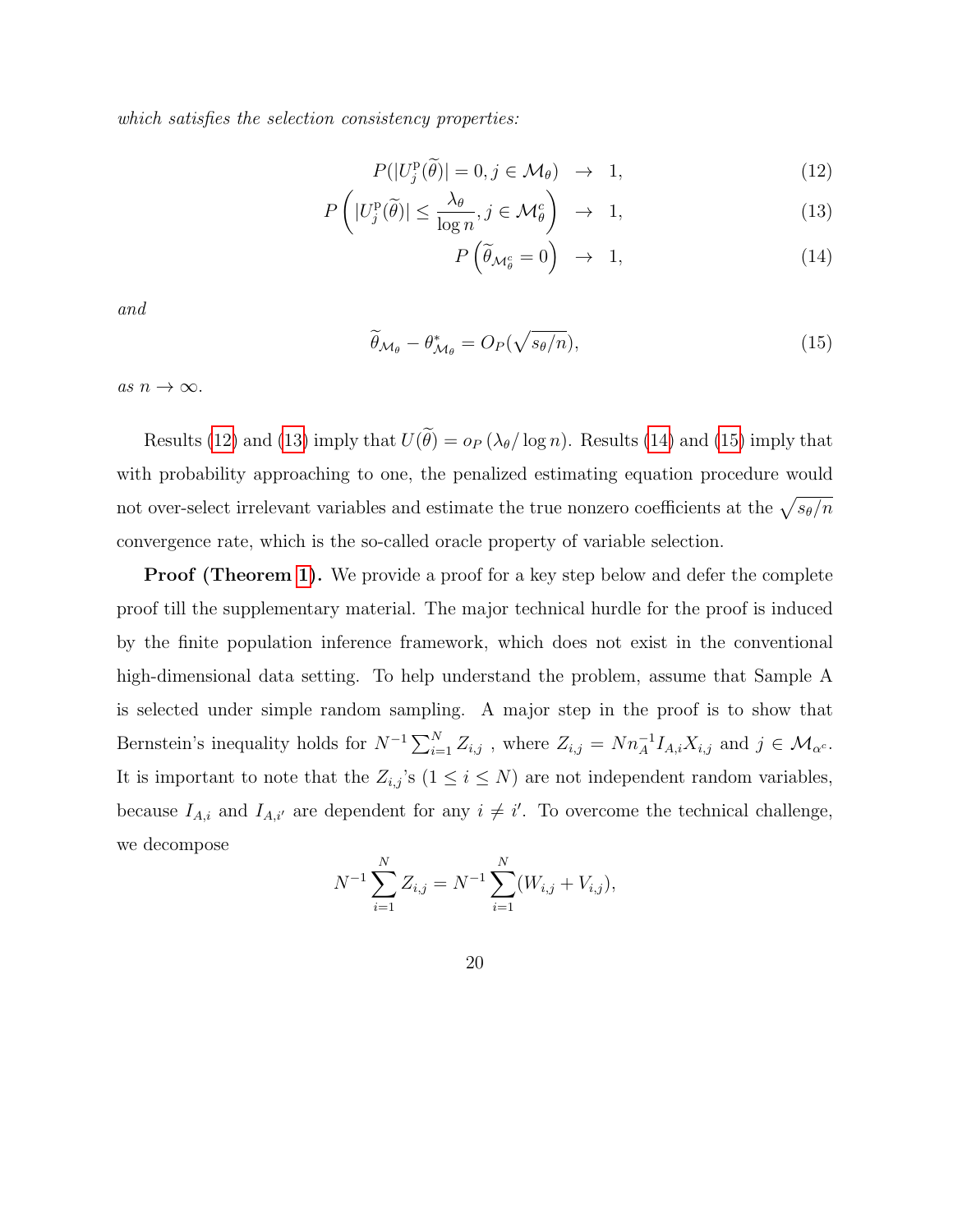where

$$
W_{1,j} = \frac{N}{n_A} \left( I_{A,1} - \frac{n_A}{N} \right) X_{1,j}, \qquad V_{1,j} = 0,
$$
  
\n
$$
W_{2,j} = \frac{N}{n_A} \left( I_{A,2} - \frac{n_A - I_{A,1}}{N - I_{A,1}} \right) X_{2,j}, \quad V_{2,j} = \frac{N}{n_A} \left( \frac{n_A - I_{A,1}}{N - I_{A,1}} - \frac{n_A}{N} \right) X_{2,j},
$$
  
\n
$$
\vdots \qquad \vdots
$$
  
\n
$$
W_{i,j} = \frac{N}{n_A} \left( I_{A,i} - \frac{n_A - k_i}{N - k_i} \right) X_{i,j}, \qquad V_{i,j} = \frac{N}{n_A} \left( \frac{n_A - k_i}{N - k_i} - \frac{n_A}{N} \right) X_{i,j}, \left( k_i = \sum_{l=1}^{i-1} I_{A,l} \right)
$$
  
\n
$$
\vdots \qquad \qquad \vdots \qquad \qquad (16)
$$

Under Assumptions [4](#page-16-1) and [5,](#page-17-0)  $N^{-1} \sum_{i=1}^{N} V_{i,j} \to 0$  as  $n_A \to \infty$ . Moreover, the key insight is that  $\{W_{1,j}, W_{2,j}, \ldots\}$  are martingales, in the sense that  $E(W_{i,j} | W_{1,j}, \ldots, W_{i-1,j}) = 0$  for all  $1 \leq i \leq N$ . This enables us to apply the Bernstein's inequality for martingales [\(Fan](#page-37-9) [et al., 2015\)](#page-37-9) and establish our final results.

We now establish the asymptotic properties of  $\hat{\mu}_{p\text{-dr}}(\hat{\alpha}, \hat{\beta})$ . Define a sequence of events  $\mathcal{D}_n = \{ \mathcal{M}_{\theta} \subset \mathcal{C} \}$ , where we emphasize that  $\mathcal{D}_n$  depends on n although we suppress the dependence of  $\mathcal{M}_{\theta}$  and  $\mathcal C$  on n. Following the same argument for [\(15\)](#page-19-1), given the event  $\mathcal D_n$ , we have  $\{(\hat{\alpha} - \alpha^*)^T, (\hat{\beta} - \beta^*)^T\} = O_p(\sqrt{s_\theta/n})$ . Combining with  $P(\mathcal{D}_n) \to 1$ , we have

<span id="page-20-1"></span><span id="page-20-0"></span>
$$
\{(\widehat{\alpha} - \alpha^*)^{\mathrm{T}}, (\widehat{\beta} - \beta^*)^{\mathrm{T}}\} = O_p(\sqrt{s_\theta/n}).\tag{17}
$$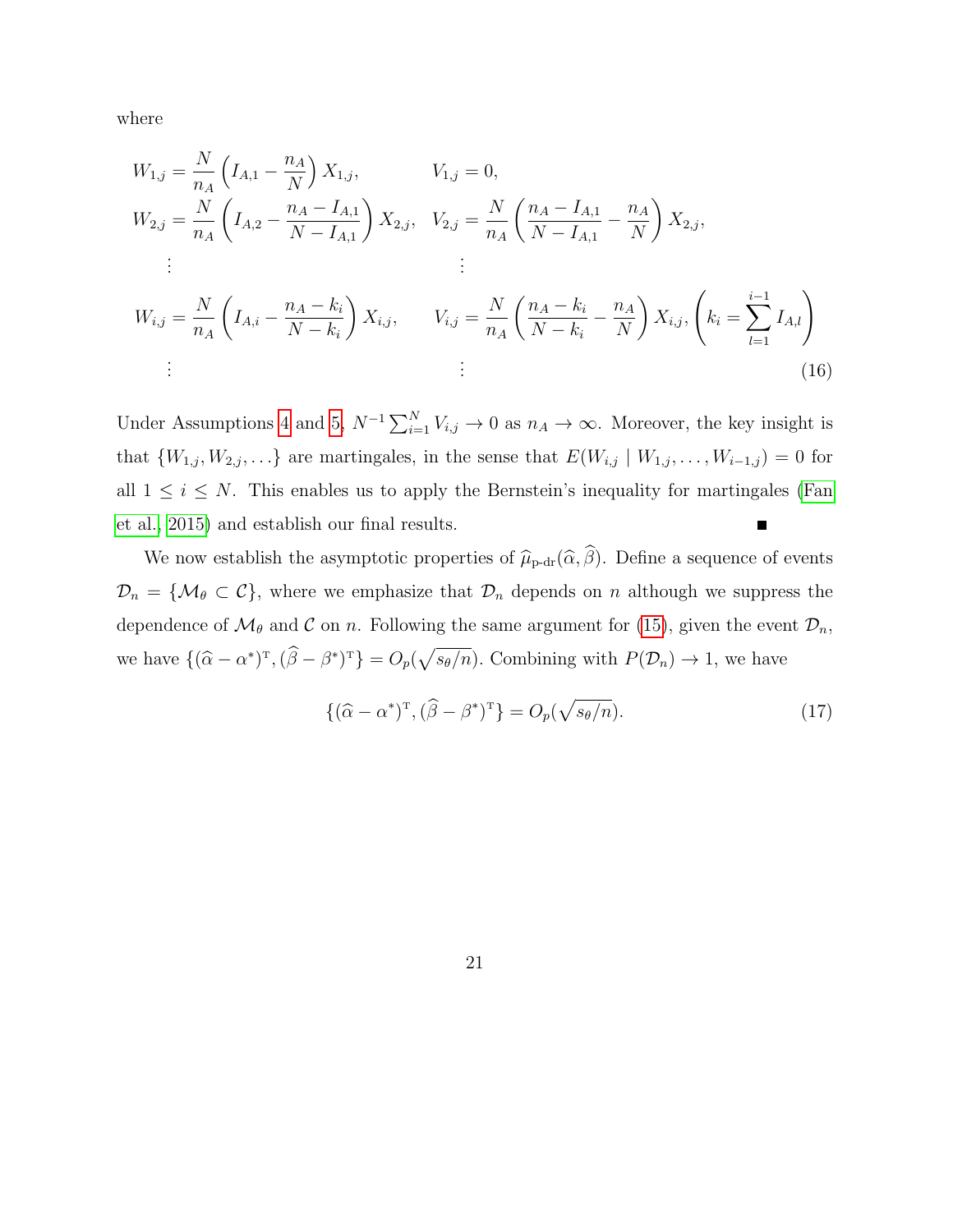By Taylor expansion,

<span id="page-21-0"></span>
$$
n^{1/2} \left\{ \widehat{\mu}_{\text{p-dr}}(\widehat{\alpha}, \widehat{\beta}) - \mu \right\} = n^{1/2} \left\{ \widehat{\mu}_{\text{p-dr}}(\alpha^*, \beta^*) - \mu \right\} + n^{1/2} \left\{ \frac{\widehat{\mu}_{\text{p-dr}}(\widehat{\alpha}, \widehat{\beta})}{\partial(\alpha^{\text{T}}, \beta^{\text{T}})} \right\} \left( \frac{\widehat{\alpha} - \alpha^*}{\widehat{\beta} - \beta^*} \right)
$$

$$
+ O_P \left\{ n^{1/2} \left\| \left( \frac{\widehat{\alpha} - \alpha^*}{\widehat{\beta} - \beta^*} \right) \right\|_2^2 \right\}
$$

$$
= n^{1/2} \left\{ \widehat{\mu}_{\text{p-dr}}(\alpha^*, \beta^*) - \mu \right\} + O_P \left\{ n^{1/2} \left\| \left( \frac{\widehat{\alpha} - \alpha^*}{\widehat{\beta} - \beta^*} \right) \right\|_2^2 \right\} \left( 18 \right)
$$

$$
= n^{1/2} \left\{ \widehat{\mu}_{\text{p-dr}}(\alpha^*, \beta^*) - \mu \right\} + o_p(1), \tag{19}
$$

where  $\hat{\mu}_{p\text{-dr}}(\alpha, \beta)$  is defined in [\(8\)](#page-13-0). Equation [\(18\)](#page-21-0) follows because we solve [\(7\)](#page-12-0) for  $(\alpha, \beta)$ . Equation [\(19\)](#page-21-0) follows because of [\(17\)](#page-20-0) and Assumption [5](#page-17-0) (A7). As a result, the way for estimating  $(\alpha^*, \beta^*)$  leads to the asymptotic equivalence between  $\hat{\mu}_{p-dr}(\hat{\alpha}, \hat{\beta})$  and  $\hat{\mu}_{p-dr}(\alpha^*, \beta^*)$ .

Moreover, we show that  $\hat{\mu}_{p\text{-dr}}(\alpha^*, \beta^*)$  is asymptotically unbiased of  $\mu$  under the double robustness condition. We note that

<span id="page-21-1"></span>
$$
n^{1/2} E[\{\widehat{\mu}_{p\text{-dr}}(\alpha^*, \beta^*) - \mu\}]
$$
  
\n
$$
= \frac{n^{1/2}}{N} \sum_{i=1}^N E\left[\left\{\frac{I_{B,i}}{\pi_B(X_i^{\text{T}}\alpha^*)} - 1\right\} \{Y_i - m(X_i^{\text{T}}\beta^*)\} + (I_{A,i}d_{A,i} - 1) m(X_i^{\text{T}}\beta^*)\right]
$$
  
\n
$$
= \frac{n^{1/2}}{N} \sum_{i=1}^N \left[E\left\{\frac{I_{B,i}}{\pi_B(X_i^{\text{T}}\alpha^*)} - 1 \mid X_i\right\} E\{Y_i - m(X_i^{\text{T}}\beta^*) \mid X_i\} + E\{(I_{A,i}d_{A,i} - 1) m(X_i^{\text{T}}\beta^*)\}\right]
$$
  
\n
$$
= \frac{n^{1/2}}{N} \sum_{i=1}^N E\left\{\frac{I_{B,i}}{\pi_B(X_i^{\text{T}}\alpha^*)} - 1 \mid X_i\right\} E\{Y_i - m(X_i^{\text{T}}\beta^*) \mid X_i\}.
$$
 (20)

If  $\pi_B(X^{\mathsf{T}}\alpha)$  is correctly specified, then  $\pi_B(X^{\mathsf{T}}\alpha^*) = \pi_B(X)$  and therefore [\(20\)](#page-21-1) is zero; if  $m(X_i^{\text{T}}\beta)$  is correctly specified, then  $m(X_i^{\text{T}}\beta^*) = m(X_i)$  and therefore [\(20\)](#page-21-1) is zero.

22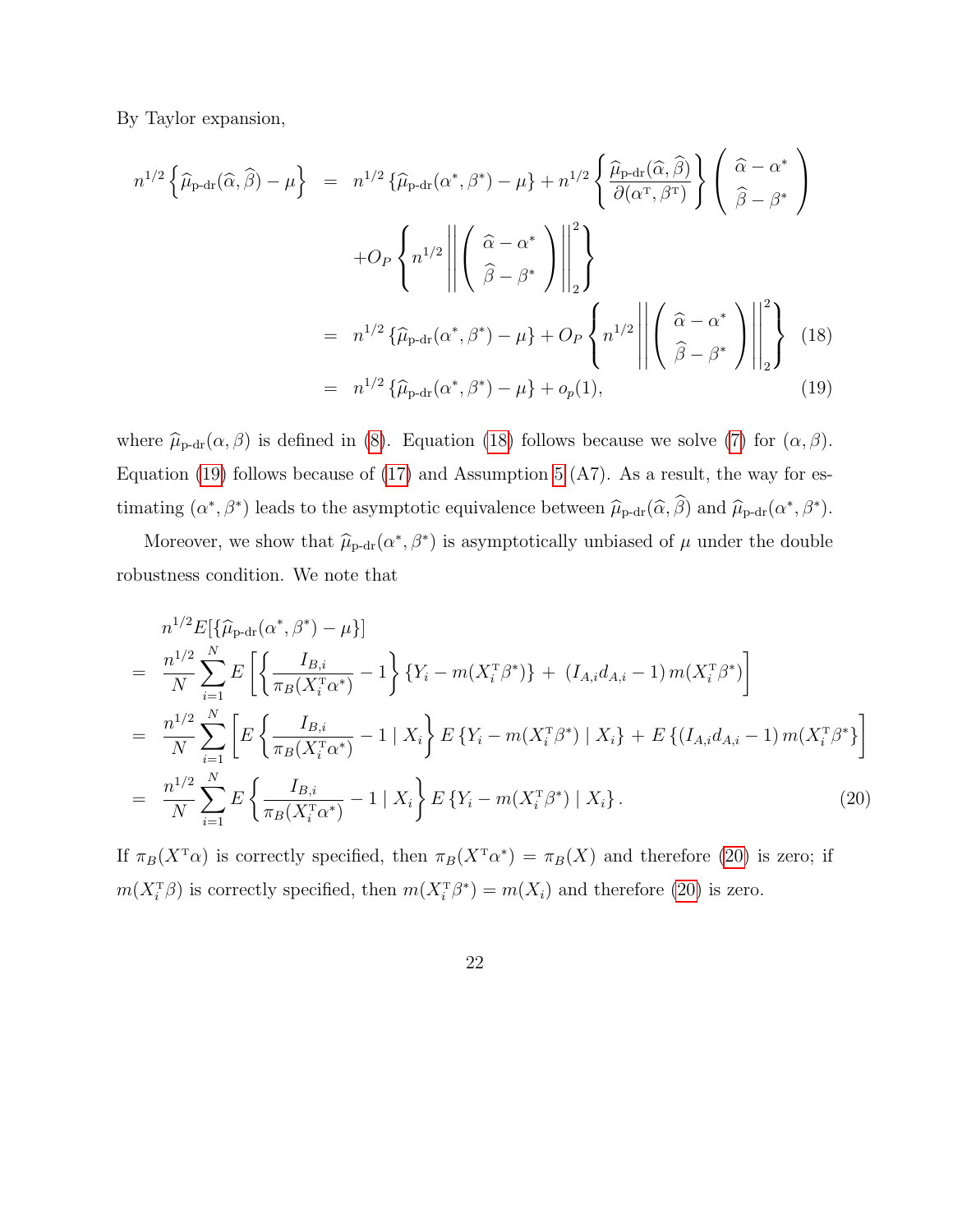The asymptotic variance of the linearized term is

$$
V[n^{1/2}\{\hat{\mu}_{\text{p-dr}}(\alpha^*, \beta^*) - \mu\}] = n^{1/2}E[V\{\hat{\mu}_{\text{p-dr}}(\alpha^*, \beta^*) - \mu | I_B, X, Y\}] + n^{1/2}V[E\{\hat{\mu}_{\text{p-dr}}(\alpha^*, \beta^*) - \mu | I_B, X, Y\}] := V_1 + V_2,
$$

where the conditional distribution in  $E(\cdot | I_B, X, Y)$  and  $V(\cdot | I_B, X, Y)$  is the sampling distribution for Sample A. The first term  $V_1$  is the sampling variance of the Horvitz– Thompson estimator. Thus,

<span id="page-22-1"></span>
$$
V_1 = E\left\{\frac{n}{N^2} \sum_{i=1}^N \sum_{j=1}^N (\pi_{A,ij} - \pi_{A,i}\pi_{A,j}) \frac{m(X_i^{\mathrm{T}}\beta^*)}{\pi_{A,i}} \frac{m(X_j^{\mathrm{T}}\beta^*)}{\pi_{A,j}}\right\}.
$$
 (21)

For the second term  $V_2$ , note that

$$
E\left\{\widehat{\mu}_{p\text{-dr}}(\alpha^*, \beta^*) - \mu \mid I_B, X, Y\right\} = \frac{1}{N} \sum_{i=1}^N \left\{ \frac{I_{B,i}}{\pi_{B,i}(X_i^{\text{T}} \alpha^*)} - 1 \right\} \left\{ Y_i - m(X_i^{\text{T}} \beta^*) \right\}.
$$

Thus,

<span id="page-22-2"></span>
$$
V_2 = \frac{n}{N^2} \sum_{i=1}^{N} E\left[ \left\{ \frac{I_{B,i}}{\pi_{B,i}(X_i^{\mathrm{T}} \alpha^*)} - 1 \right\}^2 \{ Y_i - m(X_i^{\mathrm{T}} \beta^*) \}^2 \right].
$$
 (22)

Theorem [2](#page-22-0) below summarizes the asymptotic properties of  $\widehat{\mu}_{p\text{-dr}}$ .

<span id="page-22-0"></span>**Theorem 2** Under Assumptions [1–](#page-6-1)[5,](#page-17-0) if either  $\pi_B(X^T\alpha)$  or  $m(X^T\beta)$  is correctly specified,

$$
n^{1/2}\left\{\widehat{\mu}_{p-dr}(\widehat{\alpha},\widehat{\beta})-\mu\right\}\to\mathcal{N}\left(0,V\right),\,
$$

as  $n \to \infty$ , where  $V = \lim_{n \to \infty} (V_1 + V_2)$ ,  $V_1$  and  $V_2$  are defined in [\(21\)](#page-22-1) and [\(22\)](#page-22-2), respectively.

To estimate  $V_1$ , we can use the design-based variance estimator applied to  $m(X_i^T \beta)$  as

<span id="page-22-3"></span>
$$
\widehat{V}_1 = \frac{n}{N^2} \sum_{i \in \mathcal{S}_A} \sum_{j \in \mathcal{S}_A} \frac{(\pi_{A,ij} - \pi_{A,i}\pi_{A,j})}{\pi_{A,ij}} \frac{m(X_i^T \widehat{\beta})}{\pi_{A,i}} \frac{m(X_j^T \widehat{\beta})}{\pi_{A,j}}.
$$
(23)

23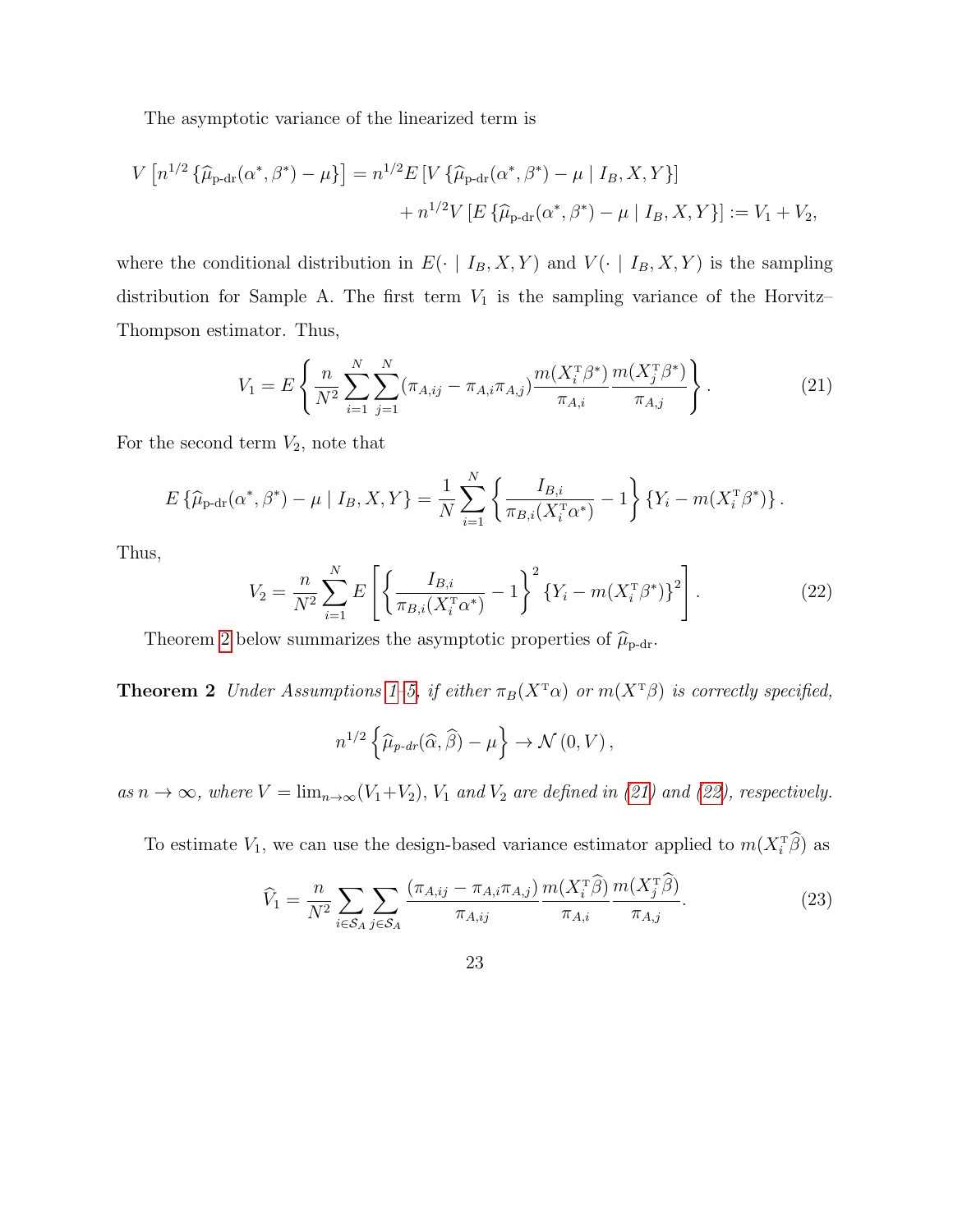To estimate  $V_2$ , we further express  $V_2$  as

$$
V_2 = \frac{n}{N^2} \sum_{i=1}^{N} E\left[ \left\{ \frac{I_{B,i}}{\pi_{B,i}(X_i^{\mathrm{T}} \alpha^*)^2} - \frac{2I_{B,i}}{\pi_{B,i}(X_i^{\mathrm{T}} \alpha^*)} \right\} \{Y_i - m(X_i^{\mathrm{T}} \beta^*)\}^2 + \{Y_i - m(X_i^{\mathrm{T}} \beta^*)\}^2 \right].
$$
\n(24)

Let  $\sigma^2(X_i^T \beta^*) = E\left[\{Y_i - m(X_i^T \beta^*)\}^2\right]$ , and let  $\hat{\sigma}^2(X_i)$  be a consistent estimator of  $\sigma^2(X_i^T \beta^*)$ . We can then estimate  $V_2$  by

$$
\widehat{V}_2 = \frac{n}{N^2} \sum_{i=1}^N \left[ \left\{ \frac{I_{B,i}}{\pi_B(X_i^{\mathrm{T}}\widehat{\alpha})^2} - \frac{2I_{B,i}}{\pi_B(X_i^{\mathrm{T}}\widehat{\alpha})} \right\} \left\{ Y_i - m(X_i^{\mathrm{T}}\widehat{\beta}) \right\}^2 + I_{A,i} d_{A,i} \widehat{\sigma}^2(X_i) \right].
$$

By the law of large numbers,  $V_2$  is consistent for  $V_2$  regardless whether one of  $\pi_{B,i}(X_i^{\mathsf{T}}\alpha)$ or  $\pi_{B,i}(X_i^T \beta)$  is misspecificed, and therefore it is doubly robust.

**Theorem 3 (Double robustness of**  $\widehat{V}$ **)** Under Assumptions [1](#page-6-1)[–5,](#page-17-0) if either  $\pi_B(X^T\alpha)$  or  $m(X^T\beta)$  is correctly specified,  $\widehat{V} = \widehat{V}_1 + \widehat{V}_2$  is consistent for V.

# <span id="page-23-0"></span>6 SIMULATION STUDY

### 6.1 Setup

In this section, we evaluate the finite-sample performance of the proposed procedure. We first generate a finite population  $\mathcal{F}_N = \{(X_i, Y_i) : i = 1, \dots N\}$  with  $N = 10,000$ , where  $X_i$ is a p-dimensional vector of covariates, and  $Y_i$  is a continuous or binary outcome variable. We set  $p = 50$ . We generate  $X_i$  independently from standard normal with mean 0 and variance 1 and set the first component to be 1. From the finite population, we select a non-probability sample B, where we generate the inclusion indicator by  $I_{B,i} \sim \text{Ber}(\pi_{B,i}),$ and we obtain a probability sample  $A$  of average size  $n_A = 500$  under Poisson sampling

24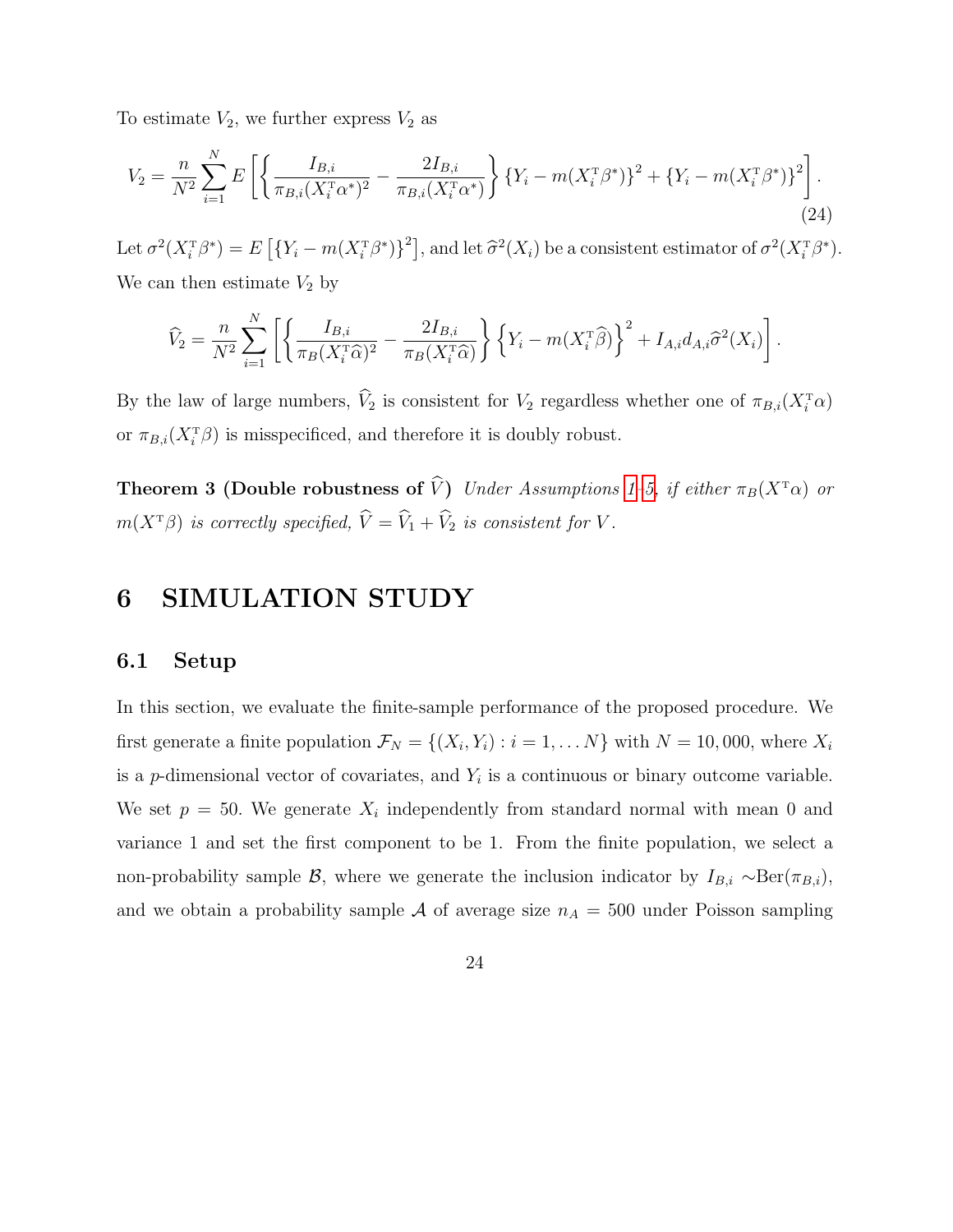with  $\pi_{A,i} \propto (0.25 + |X_{1i}| + 0.03|Y_i|)$ . The parameter of interest is the population mean  $\mu = N^{-1} \sum_{i=1}^{N} Y_i.$ 

For the non-probability sampling probability, we consider both linear and nonlinear sampling score models

- PSM I:  $logit(\pi_{B,i}) = \alpha_0^T X$ , where  $\alpha_0 = (-2, 1, 1, 1, 1, 0, \dots, 0)^T$ ,
- PSM II:  $logit(\pi_{B,i}) = \alpha_0^T sign(X) log(X)$ , where  $\alpha_0 = (-3.5, 1, 1, 1, 1, 0, \dots, 0)^T$ .

The sample size  $n_B$  is about 2,000. In both PSM I and PSM II, the first four covariates are important variables.

For generating a continuous outcome variable  $Y_i$ , we consider both linear and nonlinear outcome models

- OM I:  $Y_i = \beta_0^T X_i + \epsilon_i, \epsilon_i \sim \mathcal{N}(0, 1).$
- OM II:  $Y_i = \beta_0^{\text{T}} \log(X_i^2) + \epsilon_i, \epsilon_i \sim \mathcal{N}(0, 2.5).$

For each model, we consider two parameter settings: (a) the first four covariates are important variables with  $\beta_0 = (1, 1, 1, 1, 1, 0, \dots, 0)^T$ , and (b) the third to sixth variables are important variables with  $\beta_0 = (1, 0, 0, 1, 1, 1, 1, 0, \ldots, 0)^T$ . In Setting (a), the sampling score model and the outcome model do not have non-overlap covariates; while in Setting (b), the sampling score model and the outcome model have non-overlap covariates.

For generating a binary outcome variable  $Y_i$ , we consider both linear and nonlinear outcome models

- OM I:  $Y \sim \text{Ber}\{\pi_Y(X)\}$  with  $\text{logit}\{\pi_Y(X)\} = \beta_0^T X$ ,
- OM II:  $Y \sim \text{Ber}\{\pi_Y(X)\}\$  with  $\text{logit}\{\pi_Y(X)\} = \beta_0^{\text{T}} \log(X^2)$ .
	- 25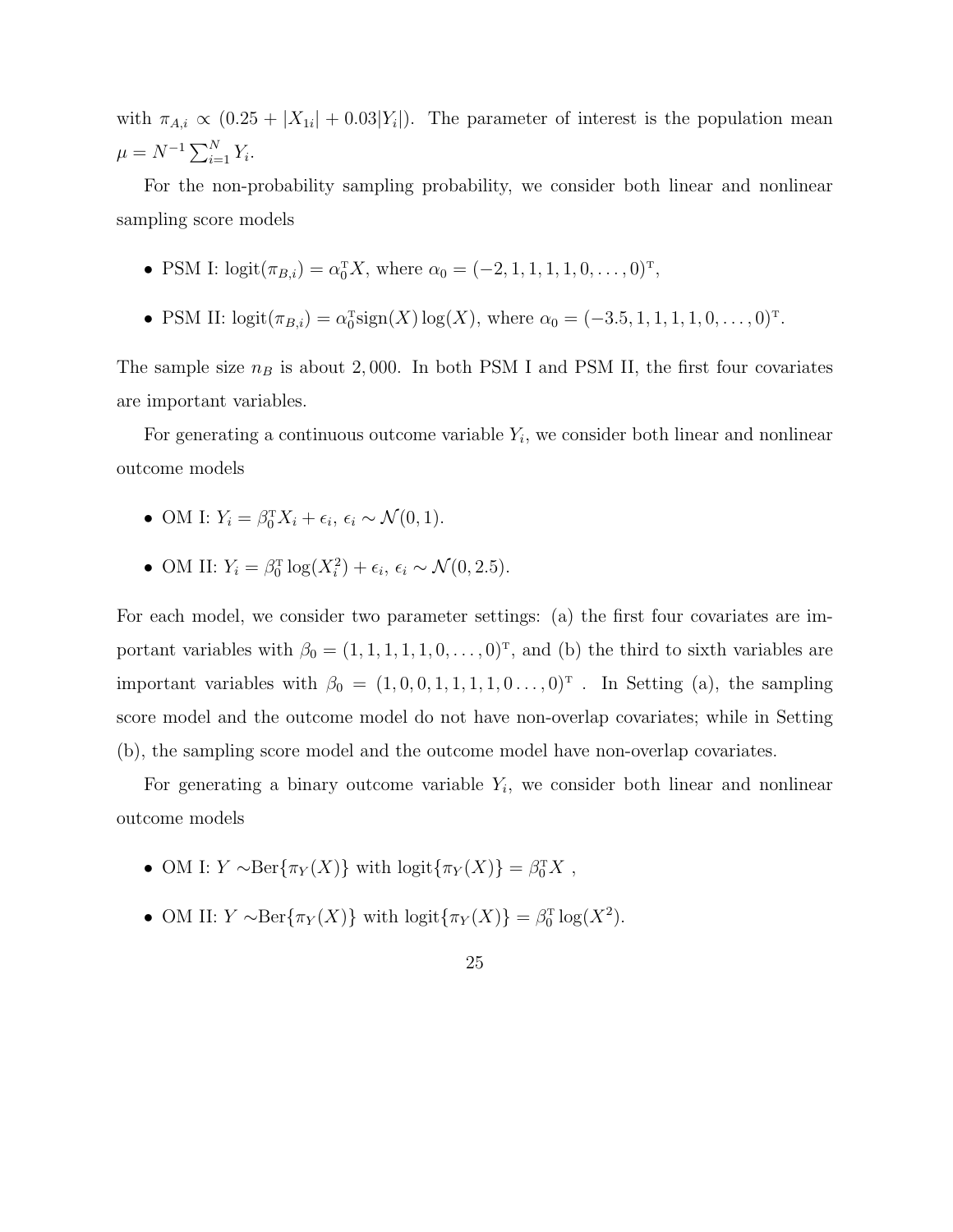For each model, we consider two parameter settings: (a) the first four covariates are important variables with  $\beta_0 = (1/3, -1, -1, 1, 1, 0, \ldots, 0)^T \times 3$ , and (b) the third to sixth variables are important variables with  $\beta_0 = (1/3, -1, -1, 0, 0, 1, 1, 0 \dots, 0)^T \times 3$ .

We consider the following scenarios for both continuous and binary outcomes: (i) OM I and PSM I, (ii) OM I and PSM II, (iii) OM II and PSM I, (iv) OM II and PSM II.

We consider the following estimators:

- 1. Naive,  $\hat{\mu}_{\text{naive}}$ , the naive estimator using the simple average of  $Y_i$  from Sample B, which provides the degree of the selection bias;
- 2. Oracle,  $\hat{\mu}_{ora}$ , the doubly robust estimator  $\hat{\mu}_{dr}(\hat{\alpha}_{ora}, \hat{\beta}_{ora})$ , where  $\hat{\alpha}_{ora}$  and  $\hat{\beta}_{ora}$  are based on the joint estimation restricting to the known important covariates for comparison purpose;
- 3. p-ipw,  $\hat{\mu}_{\text{p-ipw}}$ , the penalized inverse probability of sampling weighting estimator  $\hat{\mu}_{\text{IPW}} =$  $N^{-1}\sum_{i\in\mathcal{B}}\widehat{\pi}_{B,i}^{-1}Y_i$ , where  $\widehat{\pi}_{B,i} = P(I_{B,i} = 1 \mid X_i^{\mathrm{T}}\widehat{\alpha})$ , and  $\widehat{\alpha}$  is obtained by a weighted penalized regression of  $I_{B,i}$  on  $X_i$  using the combined sample of A and B, weighted by the design weights;
- 4. p-reg,  $\hat{\mu}_{p-reg}$ , the penalized regression estimator  $\hat{\mu}_{p-reg} = N^{-1} \sum_{i \in \mathcal{A}} d_{A,i} m(X; \hat{\beta})$ , where  $\widehat{\beta}$  is obtained by a penalized regression of  $Y_i$  on  $X_i$  based on Sample B;
- 5. p-dr,  $\hat{\mu}_{\text{p-dr}}$ , the proposed penalized double estimating equation estimator.

We also note that  $\hat{\mu}_{dr}$  without variable selection is severely biased and unstable and therefore is excluded for comparison.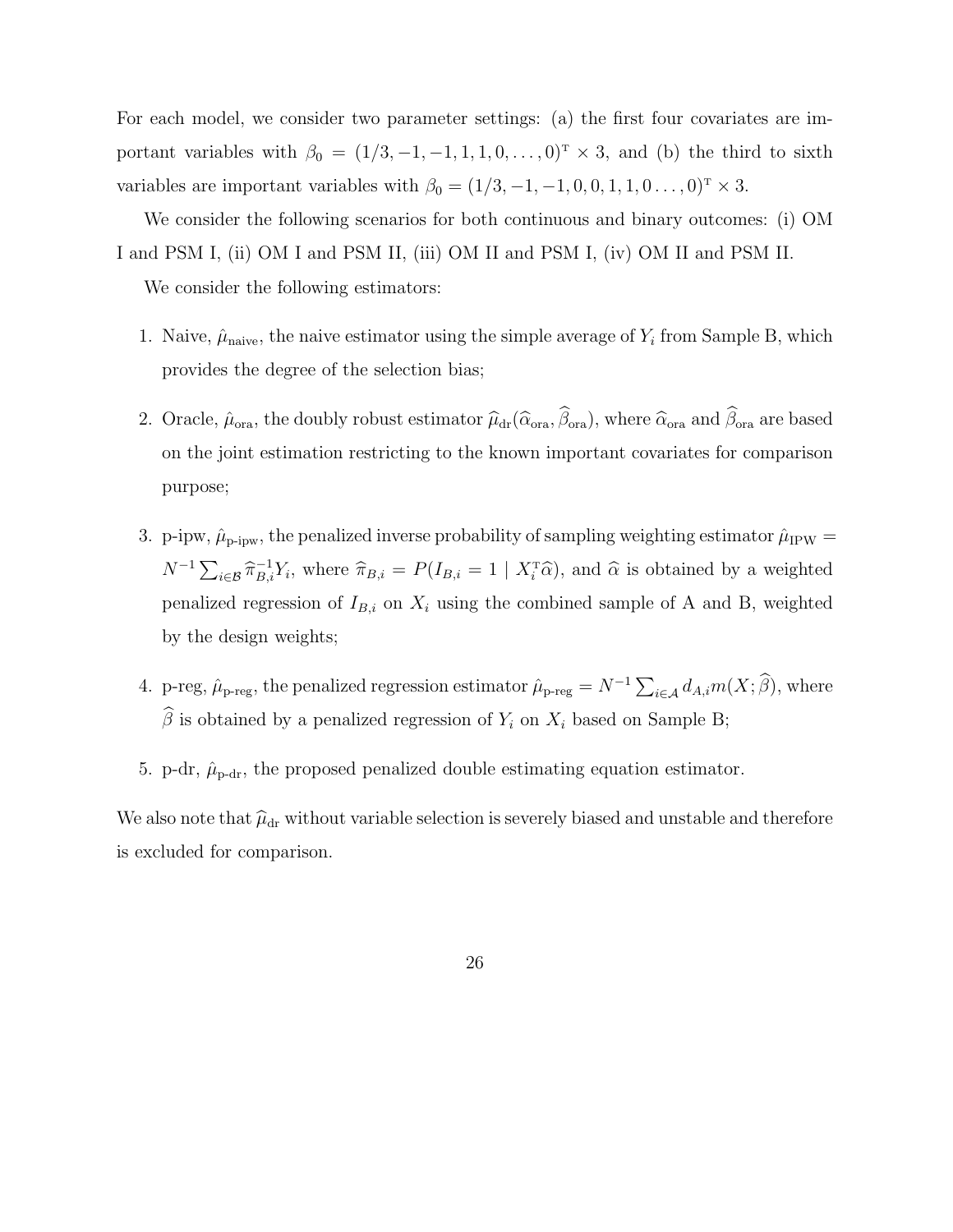### 6.2 Simulation Results

All simulation results are based on 500 Monte Carlo runs. Table [2](#page-28-0) reports the selection performance of the proposed penalized estimating equation approach in terms of the proportion of the proposed procedure under-selecting (Under), over-selecting (Over), the average false negatives (FN: the average number of selected covariates that have the true zero coefficients), and the average false positives (FP: the average number of selected covariates that have the true zero coefficients). The proposed procedure selects all covariates with nonzero coefficients in both outcome model and the sampling score model under the true model specification. Moreover, the number of false positives is small under the true model specification.

Figures [1](#page-29-0) and [2](#page-30-0) display the estimation simulation results for the continuous come with  $\beta_0 = (1, 1, 1, 1, 1, 0, \ldots, 0)^T$  and  $\beta_0 = (1, 0, 0, 1, 1, 1, 1, 0, \ldots, 0)^T$ , respectively. The naive estimator  $\hat{\mu}_{\text{naive}}$  shows large biases across scenarios. The oracle estimator  $\hat{\mu}_{\text{ora}}$  is doubly robust, in the sense that either the outcome or the sampling score is correctly specified, it is unbiased. The penalized inverse probability of sampling weighting estimator  $\hat{\mu}_{\text{p-ipw}}$  shows larges biases except for Scenario (ii). The weighted estimator  $\hat{\alpha}$  is based on the blended sample combining Sample A and Sample B, where the units in Sample A are weighted by the known sampling weights and the units in Sample B are weighted by 1. This approach is justifiable only if the sampling rate of Sample B is relatively small compared the the population size. The penalized regression estimator  $\hat{\mu}_{p-reg}$  is only singly robust. When the outcome model is misspecified as in Scenarios (ii) and (iv), it shows large biases. The proposed penalized double estimating equation estimator  $\hat{\mu}_{p-dr}$  is doubly robust, and its performance is comparable to the oracle estimator that requires knowing the true important variables. Moreover, in the case with  $\beta_0 = (1, 0, 0, 1, 1, 1, 1, 0, \ldots, 0)^T$ ,  $\hat{\mu}_{p-dr}$  is slightly more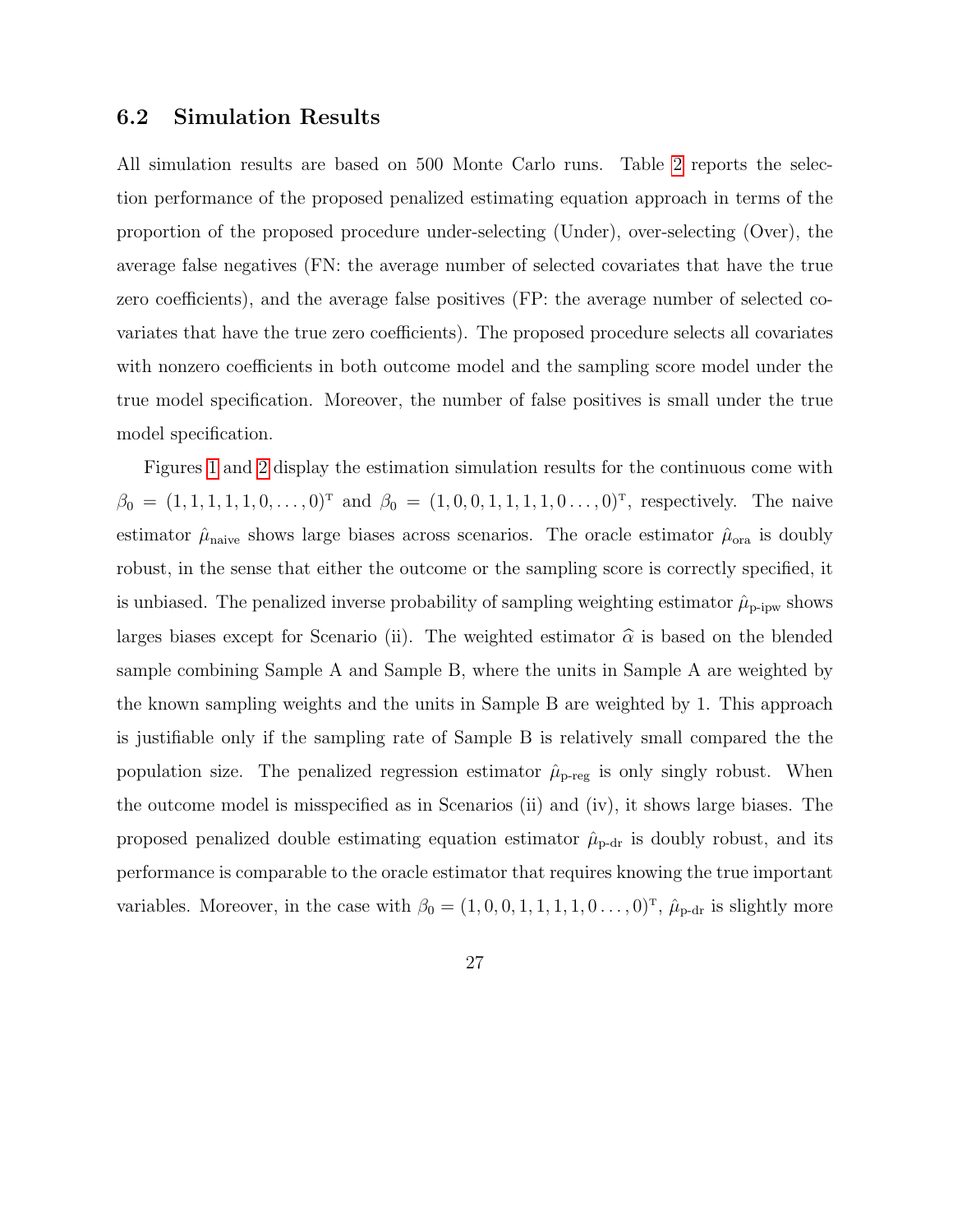efficient than  $\hat{\mu}_{\text{ora}}$ . This efficiency gain is due to using the union of covariates selected for the sampling score model and the outcome model. This phenomenon is consistent with the findings in [Brookhart et al.](#page-36-6) [\(2006\)](#page-36-6) and [Shortreed and Ertefaie](#page-39-8) [\(2017\)](#page-39-8).

Figures [3](#page-31-0) and [4](#page-32-0) display the estimation results for the binary outcome with  $\beta_0 =$  $(1/3, -1, -1, 1, 1, 0, \ldots, 0)^T \times 3$  and  $\beta_0 = (1/3, -1, -1, 0, 0, 1, 1, 0 \ldots, 0)^T \times 3$ , respectively. The same discussion above for the continuous outcome applies here. Moreover, when the outcome model is incorrectly specified, the oracle estimator has a large variability. In this case, the proposed estimator outperforms the oracle estimator, because the variable selection step helps to stabilize the estimation performance.

Table [3](#page-33-0) reports the simulation results for the coverage properties for the continuous outcome and binary outcome. Under the double robustness condition (i.e., if either the outcome model or the sampling score model is correctly specified), the coverage rates are close to the nominal coverage; while if both models are misspecified, the coverage rates are off the nominal coverage.

## <span id="page-27-0"></span>7 AN APPLICATION

We analyze two datasets from the 2005 Pew Research Centre (PRC, [http://www.pewresearch.org/\)](http://www.pewresearch.org/) and the 2005 Behavioral Risk Factor Surveillance System (BRFSS). The goal of the PRC study was to evaluate the relationship between individuals and community [\(Chen et al.,](#page-36-0) [2018,](#page-36-0) [Kim et al., 2018\)](#page-38-8). The 2005 PRC dataset is from a non-probability sample provided by eight different vendors, which consists of  $n_B = 9,301$  subjects. We focus on two study variables, a continuous  $Y_1$  (days had at least one drink last month) and a binary  $Y_2$  (an indicator of voted local elections). The 2005 BRFSS sample is a probability sample, which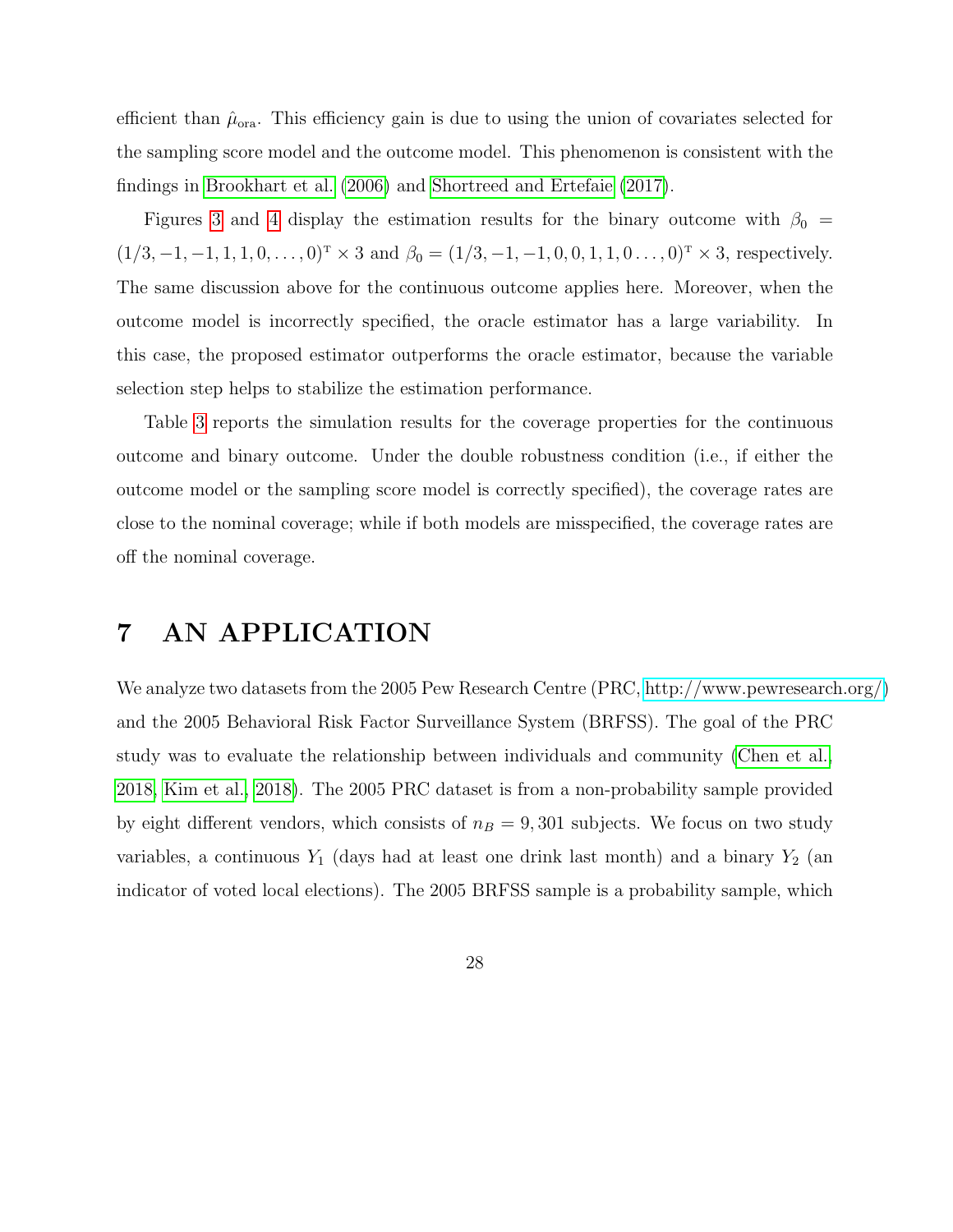<span id="page-28-0"></span>Table 2: Simulation results for selection performance for the proposed double penalized estimating equation procedure under four scenarios: under OM I (II), the outcome model is correctly specified (misspecified), and under PSM I (II), the probability of sampling score model is correctly specified (misspecified)

|                                                     | $\beta^*$       |                 |     | $\alpha^*$ |                                                 |                 |     |     |
|-----------------------------------------------------|-----------------|-----------------|-----|------------|-------------------------------------------------|-----------------|-----|-----|
|                                                     | Under           | Over            | FN  | FP         | Under                                           | Over            | FN  | FP  |
|                                                     | $(\times 10^2)$ | $(\times 10^2)$ |     |            | $(\times 10^2)$                                 | $(\times 10^2)$ |     |     |
| Simulation 1: Continuous outcome                    |                 |                 |     |            |                                                 |                 |     |     |
| in setting (a) with overlap important variables     |                 |                 |     |            |                                                 |                 |     |     |
| $(i)$ OM I and PSM I                                | 0.0             | 28.2            | 0.0 | 1.2        | 0.0                                             | 0.0             | 0.0 | 0.0 |
| (ii) OM II and PSM I                                | 0.0             | 75.6            | 0.0 | 2.6        | 0.0                                             | 0.0             | 0.0 | 0.0 |
| (iii) OM I and PSM II                               | 0.0             | 32.6            | 0.0 | 1.3        | 100.0                                           | 100.0           | 4.0 | 1.0 |
| (iv) OM II and PSM II                               | 1.8             | 98.8            | 0.0 | 8.0        | 100.0                                           | 100.0           | 4.0 | 1.0 |
| in setting (b) with non-overlap important variables |                 |                 |     |            |                                                 |                 |     |     |
| (i) OM I and PSM I                                  | 0.0             | 31.8            | 0.0 | 1.4        | 0.0                                             | 0.0             | 0.0 | 0.0 |
| (ii) OM II and PSM I                                | 99.8            | 68.4            | 1.9 | 2.2        | 0.0                                             | 0.0             | 0.0 | 0.0 |
| (iii) OM I and PSM II                               | 0.0             | 32.8            | 0.0 | 1.4        | 100.0                                           | 100.0           | 4.0 | 1.0 |
| (iv) OM II and PSM II                               | 99.43           | 93.1            | 1.8 | 5.6        | 100.0                                           | 100.0           | 4.0 | 1.0 |
| Simulation 2: Binary outcome                        |                 |                 |     |            |                                                 |                 |     |     |
|                                                     |                 |                 |     |            | in setting (a) with overlap important variables |                 |     |     |
| (i) OM I and PSM I                                  | 0.0             | 0.0             | 0.0 | 0.0        | 0.0                                             | 0.0             | 0.0 | 0.0 |
| (ii) OM II and PSM I                                | 89.4            | 0.0             | 1.5 | 0.0        | 0.0                                             | 0.0             | 0.0 | 0.0 |
| (iii) OM I and PSM II                               | 0.0             | 0.0             | 0.0 | 0.0        | 100.0                                           | 100.0           | 4.0 | 1.0 |
| (iv) OM II and PSM II                               | 100.0           | 0.0             | 4.0 | 0.0        | 100.0                                           | 100.0           | 4.0 | 1.0 |
| in setting (b) with non-overlap important variables |                 |                 |     |            |                                                 |                 |     |     |
| (i) OM I and PSM I                                  | 0.0             | $0.0\,29\,0.0$  |     | 0.0        | 0.0                                             | 0.0             | 0.0 | 0.0 |
| (ii) OM II and PSM I                                | 100.0           | 0.0             | 3.9 | 0.0        | 0.0                                             | 0.0             | 0.0 | 0.0 |
| (iii) OM I and PSM II                               | 0.0             | 0.0             | 0.0 | 0.0        | 100.0                                           | 100.0           | 4.0 | 1.0 |
| (iv) OM II and PSM II                               | 100.0           | 0.0             | 4.0 | $0.0\,$    | 100.0                                           | 100.0           | 4.0 | 1.0 |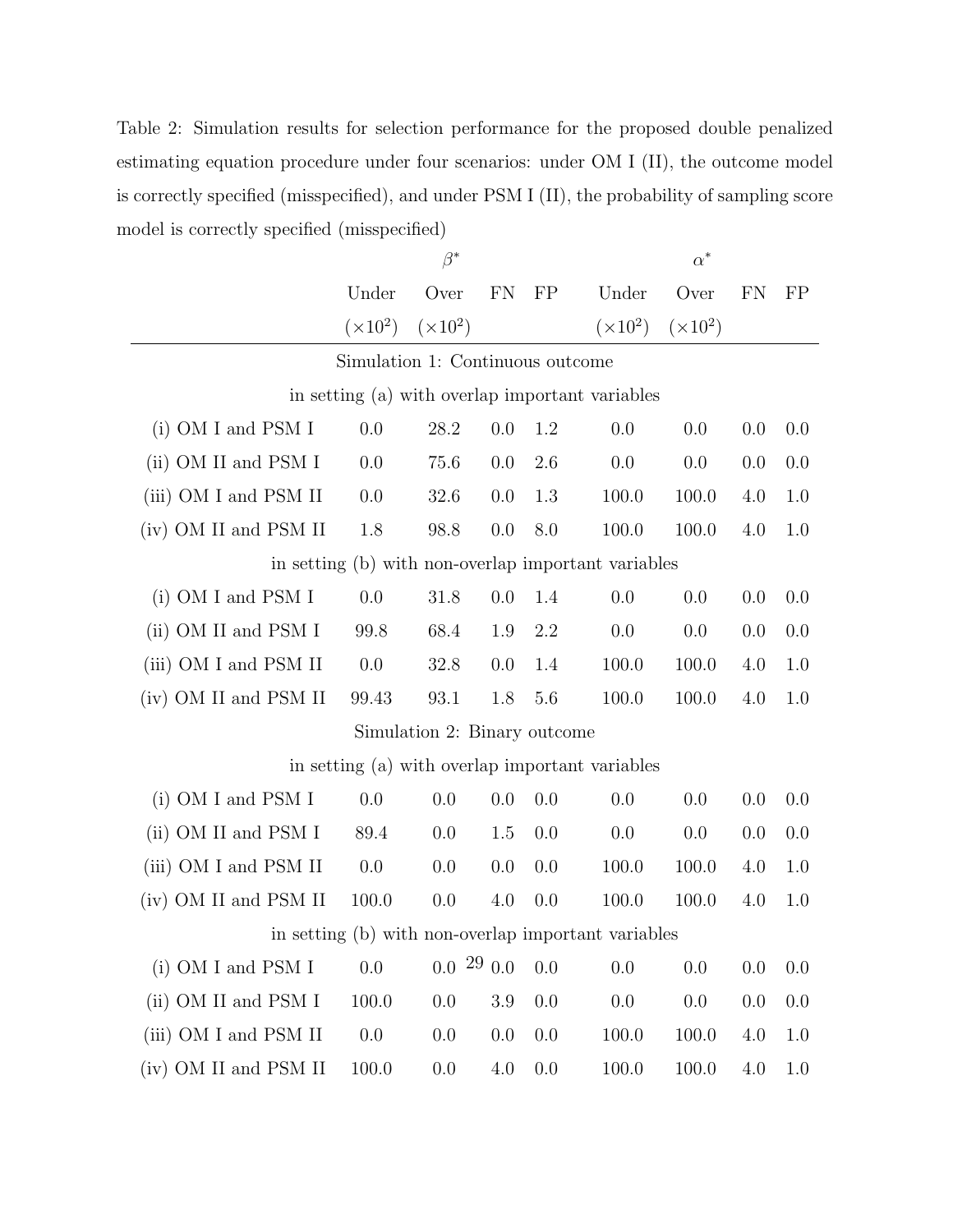

<span id="page-29-0"></span>Figure 1: Estimation results for the *continually outcome* with  $\beta_0 = (1, 1, 1, 1, 1, 0, \ldots, 0)^T$ under four scenarios: under OM I (II), the outcome model is correctly specified (misspecified), and under PSM I (II), the probability of sampling score model is correctly specified (misspecified) with five estimators: "naive" is the naive estimator using the simple average of outcome from Sample B; "oracle" is the doubly robust estimator with known important covariates; "p-ipw" is the penalized inverse probability of sampling weighting estimator; "p-reg" is the penalized regression estimator; and "p-dr" is the proposed penalized double estimating equation estimator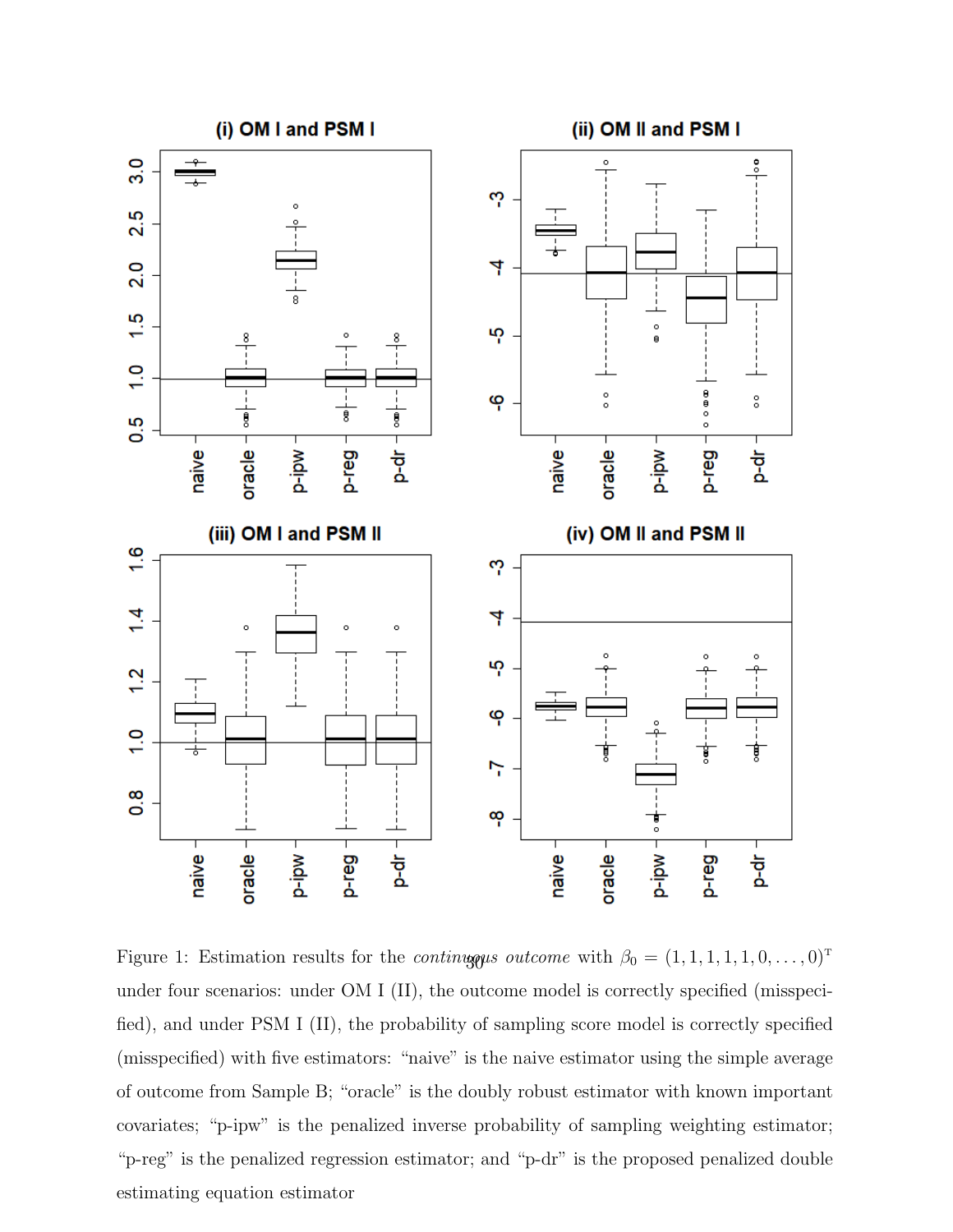

<span id="page-30-0"></span>Figure 2: Estimation results for the continuous outcome with  $\beta_0 =$  $(1, 0, 0, 1, 1, 1, 1, 0, \ldots, 0)^T$  under four scenarios: under OM I (II), the outcome model is correctly specified (misspecified), and under PSM I (II), the probability of sampling score model is correctly specified (misspecified) with five estimators: "naive" is the naive estimator using the simple average of outcome from Sample B; "oracle" is the doubly robust estimator with known important covariates; "p-ipw" is the penalized inverse probability of sampling weighting estimator; "p-reg" is the penalized regression estimator; and "p-dr" is the proposed penalized double estimating equation estimator 31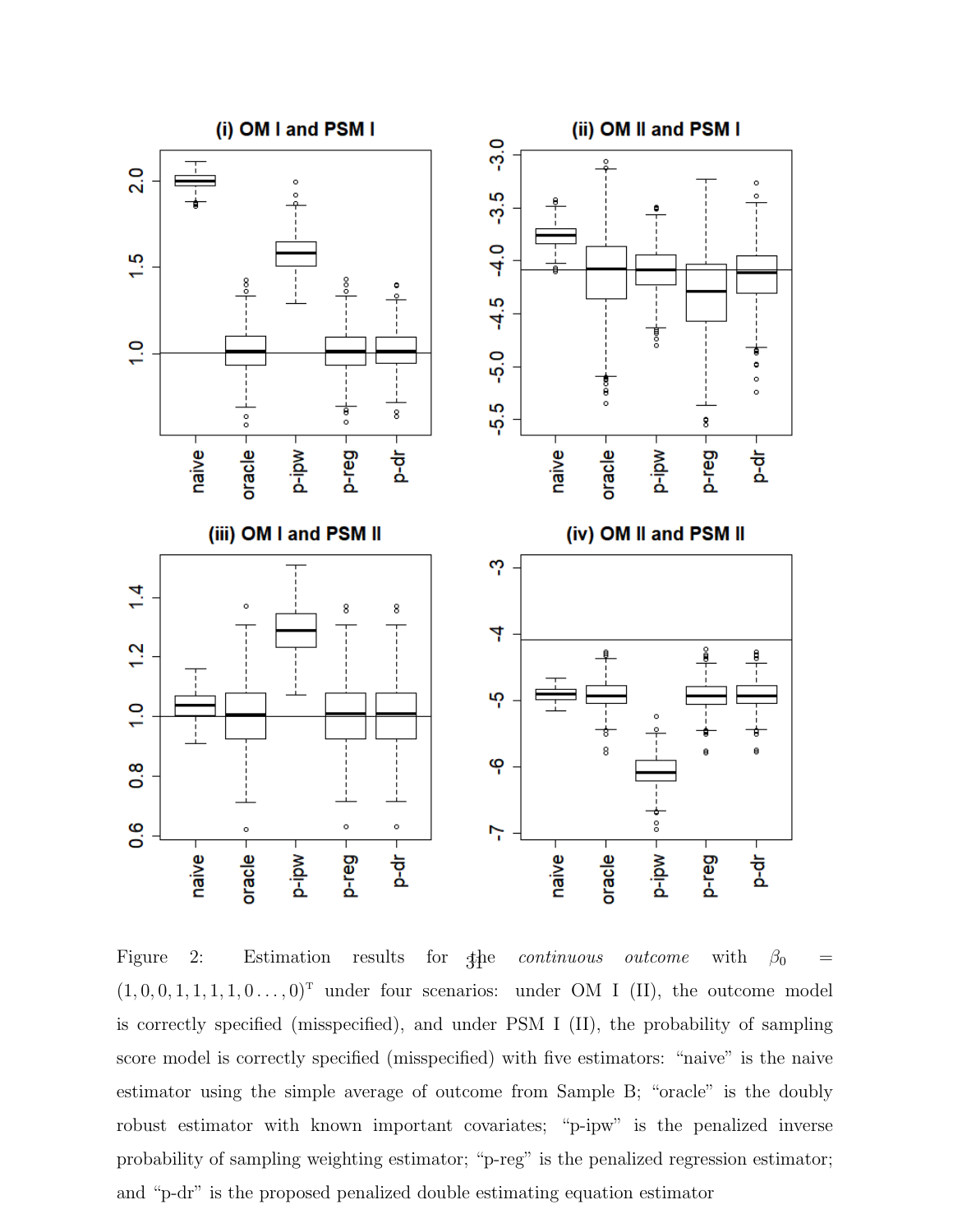

<span id="page-31-0"></span>Figure 3: Estimation results for the *binary over with*  $\beta_0 = (1/3, -1, -1, 1, 1, 0, \dots, 0)^T \times$ 3 under four scenarios: under OM I (II), the outcome model is correctly specified (misspecified), and under PSM I (II), the probability of sampling score model is correctly specified (misspecified) with five estimators: "naive" is the naive estimator using the simple average of outcome from Sample B; "oracle" is the doubly robust estimator with known important covariates; "p-ipw" is the penalized inverse probability of sampling weighting estimator; "p-reg" is the penalized regression estimator; and "p-dr" is the proposed penalized double estimating equation estimator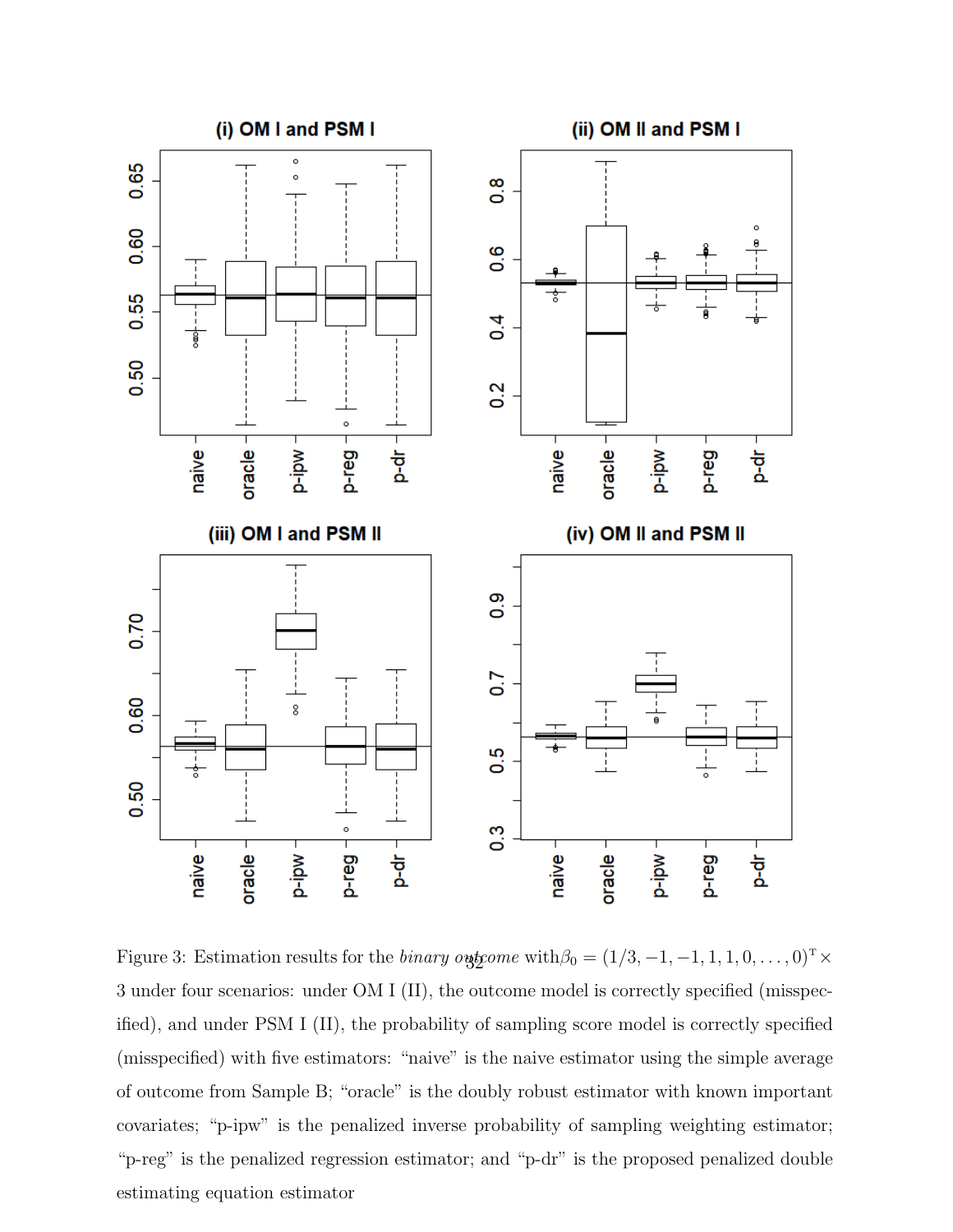

<span id="page-32-0"></span>Figure 4: Estimation results for 33 the binary outcome with  $\beta_0 =$  $(1/3, -1, -1, 0, 0, 1, 1, 0 \ldots, 0)^T$  × 3 under four scenarios: under OM I (II), the outcome model is correctly specified (misspecified), and under PSM I (II), the probability of sampling score model is correctly specified (misspecified) with five estimators: "naive" is the naive estimator using the simple average of outcome from Sample B; "oracle" is the doubly robust estimator with known important covariates; "p-ipw" is the penalized inverse probability of sampling weighting estimator; "p-reg" is the penalized regression estimator; and "p-dr" is the proposed penalized double estimating equation estimator for  $33$  the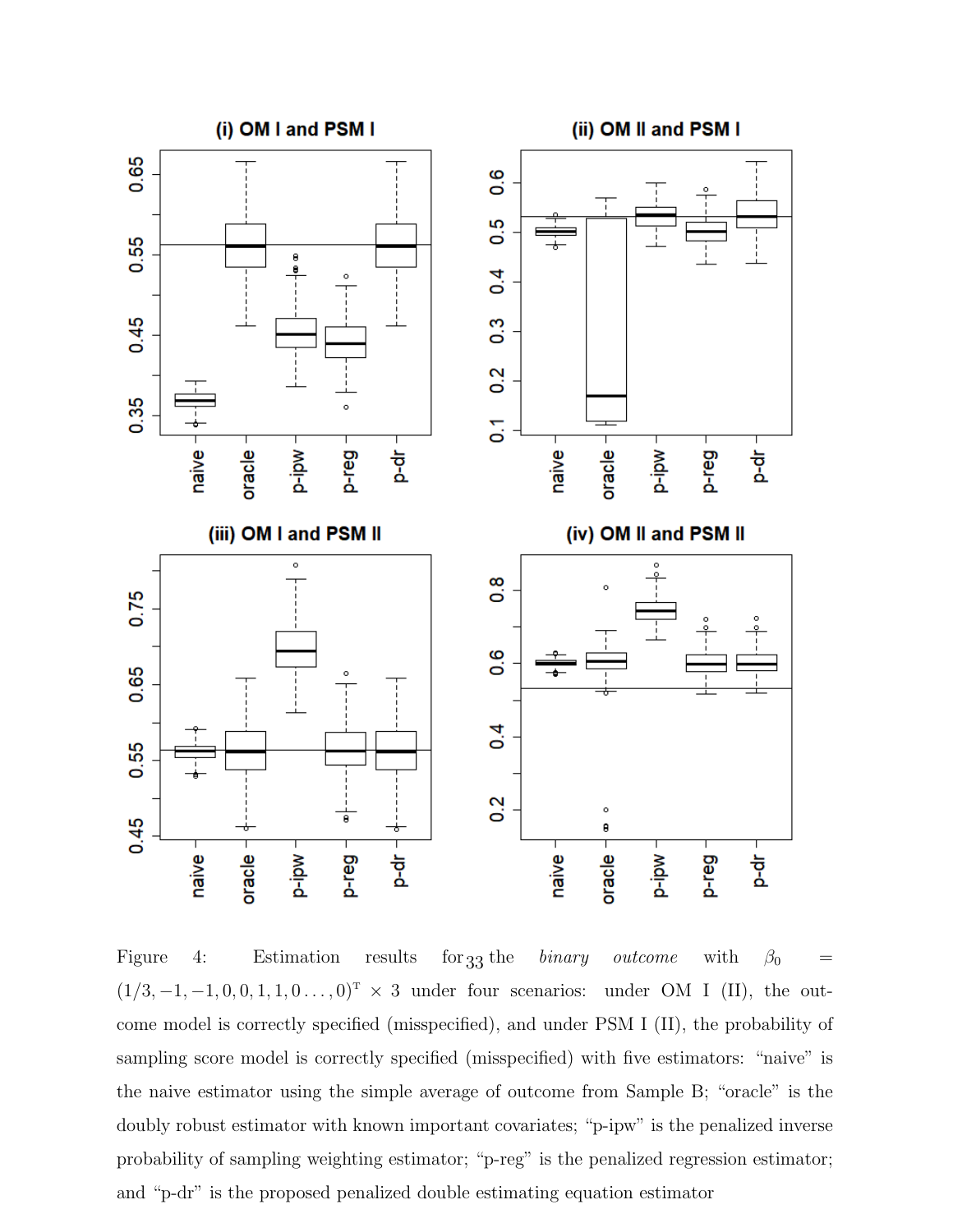<span id="page-33-0"></span>Table 3: Simulation results for the coverage properties for the continuous and binary outcomes: empirical coverage rate and (empirical coverage rate±2×Monte Carlo standard error)

|                       |                                         | The continuous outcome | The binary outcome                        |                                     |  |  |
|-----------------------|-----------------------------------------|------------------------|-------------------------------------------|-------------------------------------|--|--|
| Setting               | (a)                                     | (b)                    | (a)                                       | (b)                                 |  |  |
| $(i)$ OM I and PSM I  | $95.8 (94.0, 97.5)$ $96.2 (94.5, 97.9)$ |                        | 95.8 (94.0,97.6) 95.6 (93.7,97.4)         |                                     |  |  |
| (ii) OM II and PSM I  | 95.8(94.2.97.4)                         | 95.0(93.0,96.9)        | $94.2$ $(92.1,96.2)$ $93.3$ $(91.1,95.6)$ |                                     |  |  |
| (iii) OM I and PSM II | 93.4(91.2,95.6)                         | 94.6(92.6,96.6)        |                                           | 96.6 (95.0, 98.5) 96.0 (94.2, 97.7) |  |  |
| (iv) OM II and PSM II | 0.0(0.0,0.0)                            | 6.3 $(4.1, 8.5)$       | $34.5(30.038.9)$ $38.0(43.3352.3)$        |                                     |  |  |

consists of  $n_A = 441,456$  subjects with survey weights. This dataset does not have measurements on the study variables of interest; however, it contains a rich set of common covariates with the PRC dataset listed in Figure [5.](#page-34-0) To illustrate the heterogeneity in the study populations, Figure [5](#page-34-0) contrasts the covariate means from the PRC data and the design-weighted covariate means (i.e., the estimated population covariate means) from the BRFSS dataset. The covariate distributions from the PRC sample and the BRFSS sample are considerably different, e.g., age, education (high school or less), financial status (no money to see doctors, own house), retirement rate, and health (smoking). Therefore, the naive analyses of the study variables based on the PRC dataset are subject to selection biases.

We compute the naive and proposed estimators. To apply the proposed method, we assume the sampling score to be a logistic regression model, the continuous outcome to be a linear regression model, and the binary outcome model to be a logistic regression model adjusting for all available covariates. Using cross validation, the double selection procedure identifies 18 important covariates (all available covariates except for the northeast region) in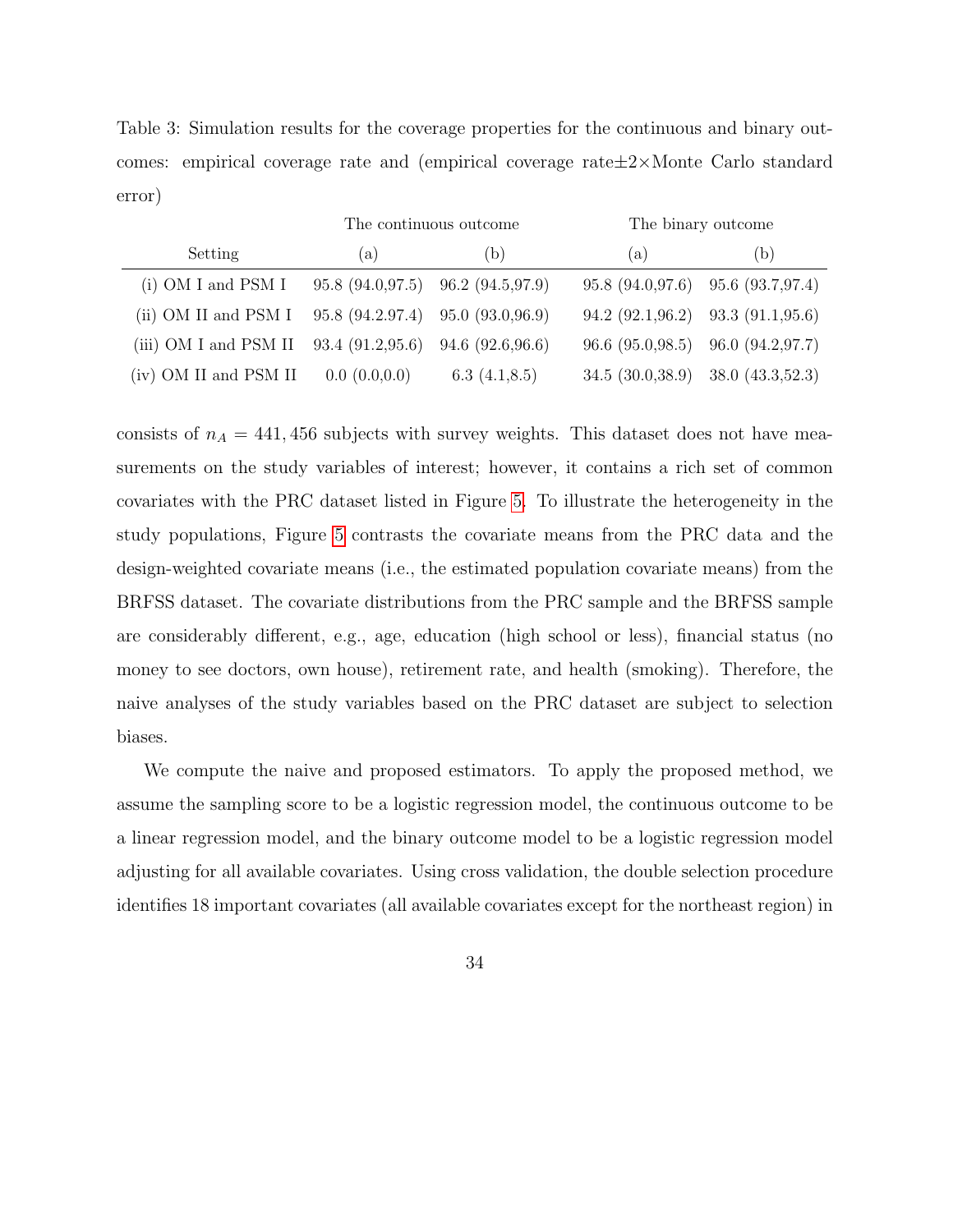

<span id="page-34-0"></span>Figure 5: The covariate means by two samples: age is divided by 100

the sampling score and the binary outcome model, and it identifies 15 important covariates (all available covariates except for black, indicator of smoking everyday, the northeast region and the south region).

Table [4](#page-35-1) presents the point estimate and the standard error. For estimating the standard error, because the second-order inclusion probabilities are unknown, following the survey literature, we approximate the variance estimator in [\(23\)](#page-22-3) by assuming the survey design is single-stage Poisson sampling. We find significant differences in the results between our proposed estimator and the corresponding naive estimator. As demonstrated by the simulation in Section [6,](#page-23-0) the naive estimator may be biased due to selection biases, and the proposed estimator utilizes a probability sample to correct for such biases. From the

35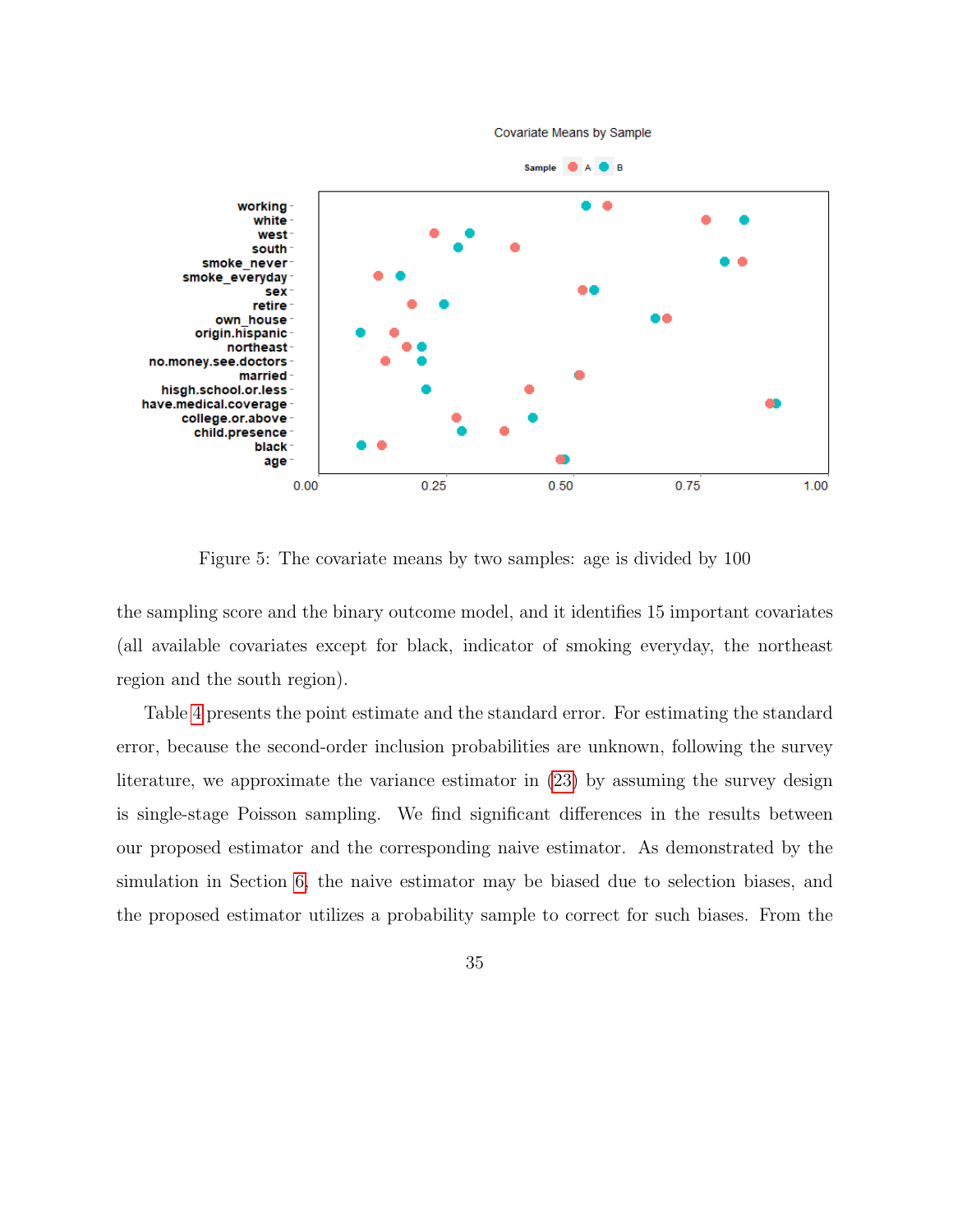results, on average, the target population had at least one drink for 4.84 days over the last month, and 71.8% of the target population voted local elections.

|                           |           | $Y_1$ (days had at least one drink last month) |              | $Y_2$ (weather voted local elections) |  |                                                                                          |  |
|---------------------------|-----------|------------------------------------------------|--------------|---------------------------------------|--|------------------------------------------------------------------------------------------|--|
|                           |           | Est SE                                         | - CI -       |                                       |  | $\text{Est} \times 10^2 \quad \text{SE} \times 10^2 \quad \text{C} \text{I} \times 10^2$ |  |
| Naive                     | 5.36 0.90 |                                                | (5.17, 5.54) | 75.3                                  |  | $0.5$ $(74.4.76.3)$                                                                      |  |
| Proposed method 4.84 0.15 |           |                                                | (4.81, 4.87) | 71.8                                  |  | $0.2$ $(71.3,72.2)$                                                                      |  |

<span id="page-35-1"></span>Table 4: Point estimate, standard error and 95% Wald confidence interval

# <span id="page-35-0"></span>8 CONCLUDING REMARK

Doubly robust estimation is widely used in the literature of missing data and causal inference. We have developed a systematic approach for doubly robust estimation with high dimensional covariates in the context of data integration. The proposed method is based on a two-step approach, where the first step selects important covariates using penalized joint estimating equations, and the second step uses a doubly robust estimator for the population mean. The variable selection procedure enjoys the oracle property under mild regularity conditions. Moreover, by minimizing the asymptotic squared bias term, the effect of first-step selection error is negligible in the doubly robust estimation.

The proposed method is based on Assumption [1](#page-6-1) entailing that the sampling mechanism of the non-probability sample is ignorable. If this assumption is in question, we can consider a non-ignorable model for the sampling mechanism and apply a similar two-step method for model selection and parameter estimation. Such extension will be a topic for future research.

### SUPPLEMENTARY MATERIAL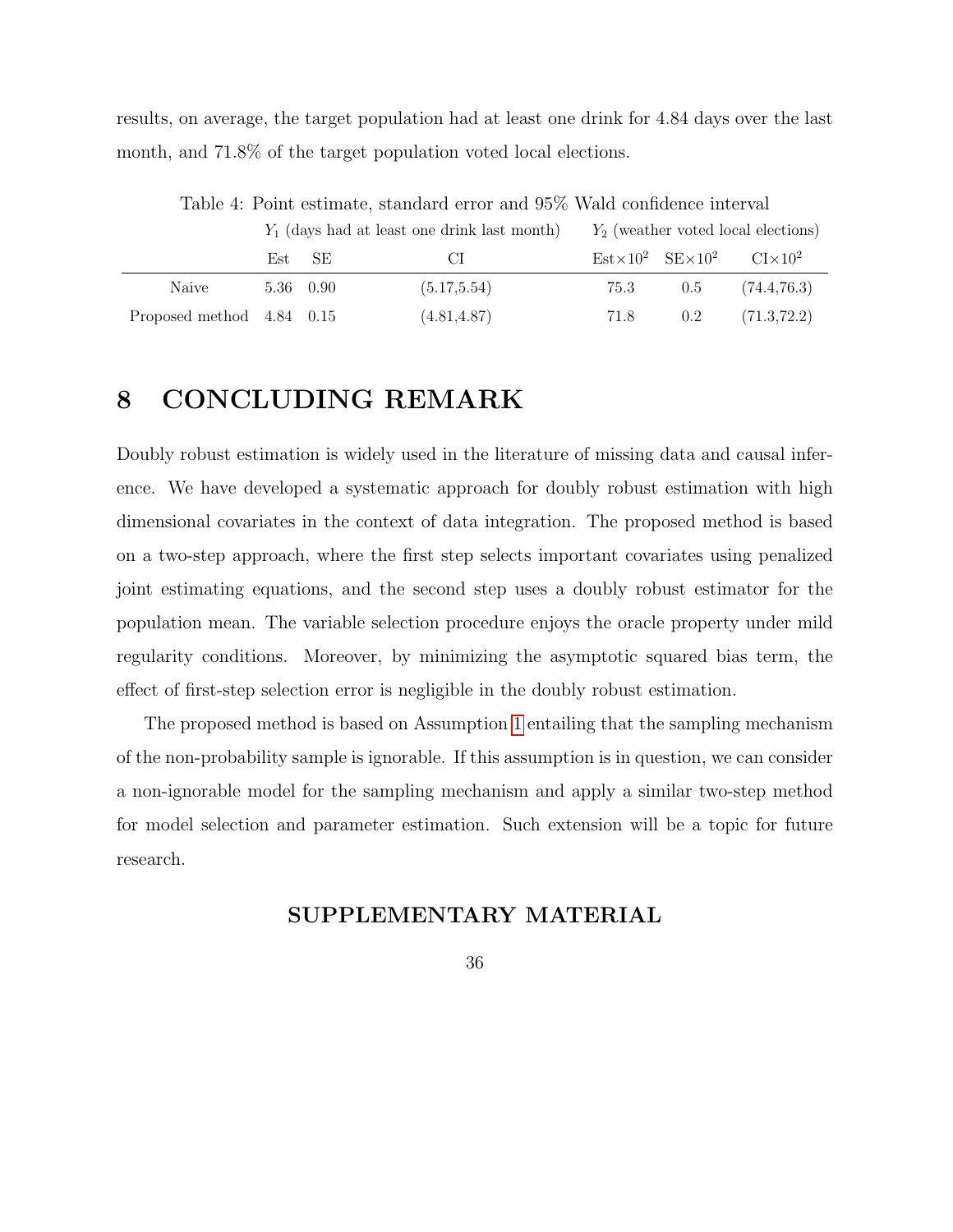Supplementary material provides technical details and proofs. (.pdf)

# References

- <span id="page-36-4"></span>Bang, H. and Robins, J. M. (2005). Doubly robust estimation in missing data and causal inference models, Biometrics 61: 962–973.
- <span id="page-36-3"></span>Bethlehem, J. (2016). Solving the nonresponse problem with sample matching?, Social Science Computer Review 34: 59–77.
- <span id="page-36-2"></span>Breidt, F. J., McVey, A. and Fuller, W. A. (1996). Two-phase estimation by imputation, J. Indian Soc. Agri. Statist. 49: 79–90.
- <span id="page-36-6"></span>Brookhart, M. A., Schneeweiss, S., Rothman, K. J., Glynn, R. J., Avorn, J. and Stürmer, T.  $(2006)$ . Variable selection for propensity score models, American Journal of Epidemiology 163: 1149–1156.
- <span id="page-36-1"></span>Buchanan, A. L., Hudgens, M. G., Cole, S. R., Mollan, K. R., Sax, P. E., Daar, E. S., Adimora, A. A., Eron, J. J. and Mugavero, M. J. (2018). Generalizing evidence from randomized trials using inverse probability of sampling weights, J. R. Statist. Soc. A p. doi: 10.1111/rssa.12357.
- <span id="page-36-5"></span>Cao, W., Tsiatis, A. A. and Davidian, M. (2009). Improving efficiency and robustness of the doubly robust estimator for a population mean with incomplete data, Biometrika 96: 723–734.
- <span id="page-36-0"></span>Chen, Y., Li, P. and Wu, C. (2018). Doubly robust inference with non-probability survey samples, *arXiv preprint arXiv:1805.06432*.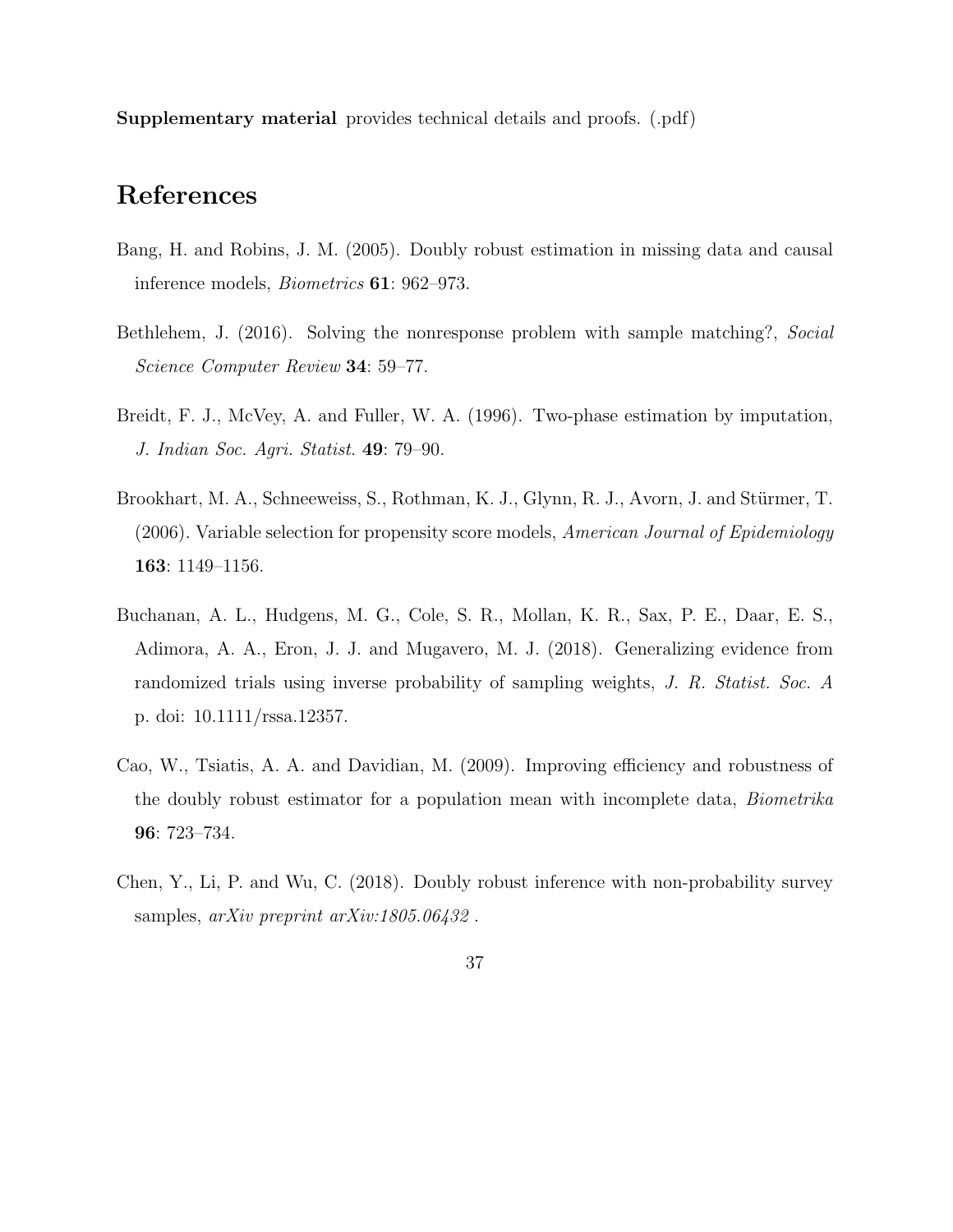- <span id="page-37-3"></span>Chipperfield, J., Chessman, J. and Lim, R. (2012). Combining household surveys using mass imputation to estimate population totals, Aust. New Zeal. J. Statist. 54: 223–238.
- <span id="page-37-1"></span>Deville, J.-C. and Särndal, C.-E. (1992). Calibration estimators in survey sampling, *Journal* of the American Statistical Association 87: 376–382.
- <span id="page-37-2"></span>DiSogra, C., Cobb, C., Chan, E. and Dennis, J. M. (2011). Calibrating non-probability internet samples with probability samples using early adopter characteristics, Joint Statistical Meetings (JSM), Survey Research Methods, pp. 4501–4515.
- <span id="page-37-0"></span>Elliott, M. R., Valliant, R. et al. (2017). Inference for nonprobability samples, Statistical Science 32: 249–264.
- <span id="page-37-7"></span>Fan, J. and Lv, J. (2011). Nonconcave penalized likelihood with np-dimensionality, IEEE Transactions on Information Theory 57: 5467–5484.
- <span id="page-37-9"></span>Fan, X., Grama, I. and Liu, Q. (2015). Exponential inequalities for martingales with applications, Electronic Journal of Probability 20: 1–22.
- <span id="page-37-8"></span>Friedman, J., Hastie, T., Höfling, H., Tibshirani, R. et al. (2007). Pathwise coordinate optimization, The Annals of Applied Statistics 1: 302–332.
- <span id="page-37-6"></span>Fuller, W. A. (2009). Sampling Statistics, Wiley, Hoboken, NJ.
- <span id="page-37-4"></span>Gao, X. and Carroll, R. J. (2017). Data integration with high dimensionality, Biometrika 104: 251–272.
- <span id="page-37-5"></span>Han, P. and Wang, L. (2013). Estimation with missing data: beyond double robustness, Biometrika 100: 417–430.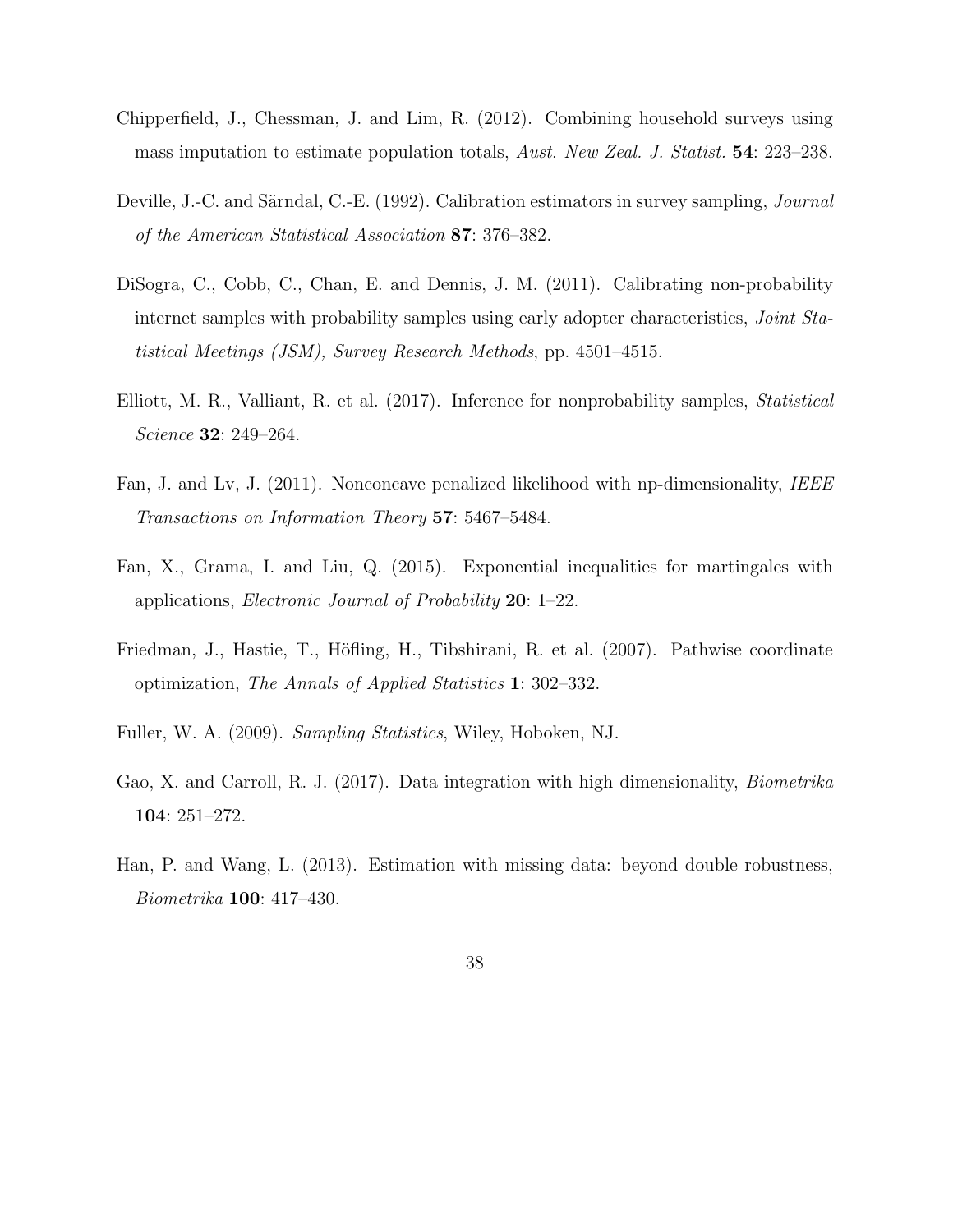- <span id="page-38-7"></span>Hunter, D. R. and Li, R. (2005). Variable selection using MM algorithms, Annals of Statistics 33: 1617–1642.
- <span id="page-38-6"></span>Johnson, B. A., Lin, D. and Zeng, D. (2008). Penalized estimating functions and variable selection in semiparametric regression models, Journal of the American Statistical Association 103: 672–680.
- <span id="page-38-2"></span>Kang, J. D. and Schafer, J. L. (2007). Demystifying double robustness: A comparison of alternative strategies for estimating a population mean from incomplete data, Statist. Sci. **22**: 523–539.
- <span id="page-38-0"></span>Keiding, N. and Louis, T. A. (2016). Perils and potentials of self-selected entry to epidemiological studies and surveys, J. R. Statist. Soc. A 179: 319–376.
- <span id="page-38-5"></span>Kim, J. K. and Haziza, D. (2014). Doubly robust inference with missing data in survey sampling, *Statistica Sinica* **24**: 375–394.
- <span id="page-38-8"></span>Kim, J. K., Park, S., Chen, Y. and Wu, C. (2018). Combining non-probability and probability survey samples through mass imputation, arxiv.org/abs/1812.10694 .
- <span id="page-38-4"></span>Kim, J. K. and Rao, J. N. K. (2012). Combining data from two independent surveys: a model-assisted approach, Biometrika 99: 85–100.
- <span id="page-38-3"></span>Kott, P. S. (2006). Using calibration weighting to adjust for nonresponse and coverage errors, Survey Methodology 32: 133–142.
- <span id="page-38-1"></span>Lee, S. and Valliant, R. (2009). Estimation for volunteer panel web surveys using propensity score adjustment and calibration adjustment, Sociological Methods  $\mathcal{B}$  Research 37: 319– 343.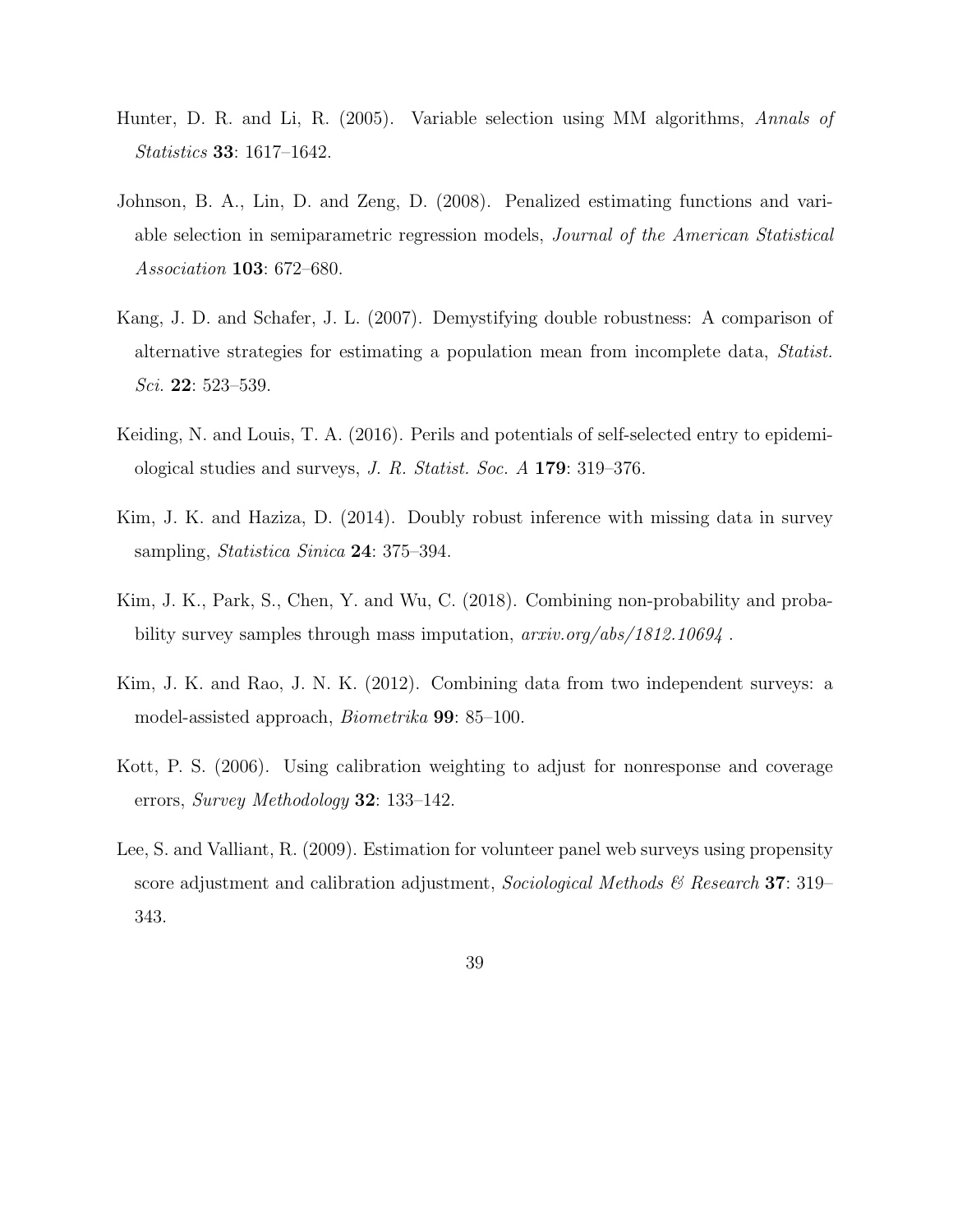- <span id="page-39-7"></span>Meng, X.-L. (2018). Statistical paradises and paradoxes in big data (I): Law of large populations, big data paradox, and the 2016 US presidential election, The Annals of Applied Statistics 12: 685–726.
- <span id="page-39-4"></span>O'Muircheartaigh, C. and Hedges, L. V. (2014). Generalizing from unrepresentative experiments: a stratified propensity score approach, J. R. Statist. Soc. C 63: 195–210.
- <span id="page-39-9"></span>Ortega, J. M. and Rheinboldt, W. C. (1970). Iterative Solution of Nonlinear Equations in Several Variables, Academic Press, New York.
- <span id="page-39-5"></span>Rivers, D. (2007). Sampling for web surveys, Proc. Survey Res. Meth. Sect., American Statistical Association.
- <span id="page-39-0"></span>Rosenbaum, P. R. and Rubin, D. B. (1983). The central role of the propensity score in observational studies for causal effects, Biometrika 70: 41–55.
- <span id="page-39-8"></span>Shortreed, S. M. and Ertefaie, A. (2017). Outcome-adaptive lasso: Variable selection for causal inference, Biometrics 73: 1111–1122.
- <span id="page-39-3"></span>Stuart, E. A., Bradshaw, C. P. and Leaf, P. J. (2015). Assessing the generalizability of randomized trial results to target populations, Prevention Science 16: 475–485.
- <span id="page-39-2"></span>Stuart, E. A., Cole, S. R., Bradshaw, C. P. and Leaf, P. J. (2011). The use of propensity scores to assess the generalizability of results from randomized trials, J. R. Statist. Soc. A 174: 369–386.
- <span id="page-39-6"></span>Tsiatis, A. (2006). Semiparametric Theory and Missing Data, Springer, New York.
- <span id="page-39-1"></span>Valliant, R. and Dever, J. A. (2011). Estimating propensity adjustments for volunteer web surveys, Sociological Methods  $\mathcal B$  Research 40: 105–137.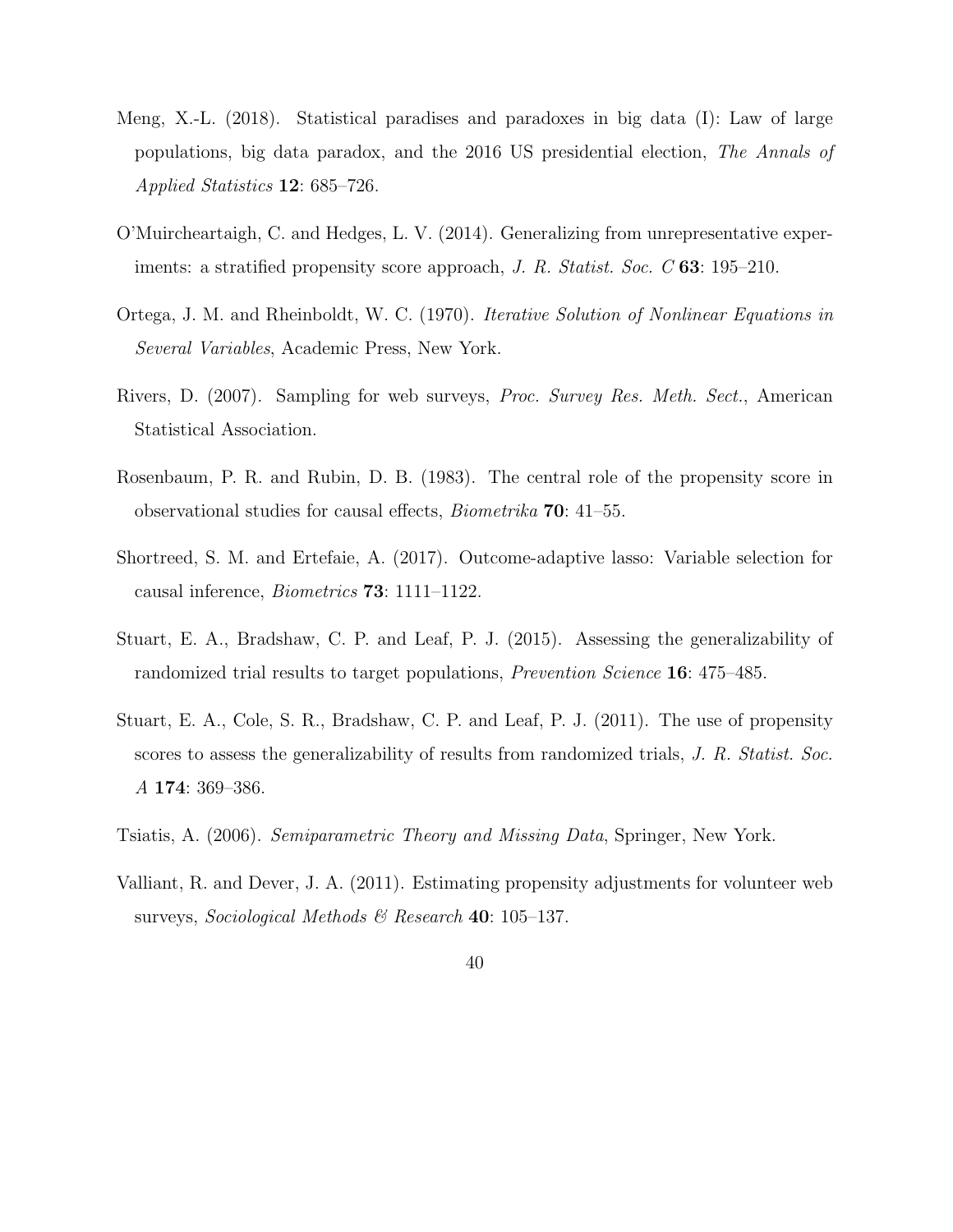- <span id="page-40-1"></span>Vermeulen, K. and Vansteelandt, S. (2015). Bias-reduced doubly robust estimation, Journal of the American Statistical Association 110: 1024–1036.
- <span id="page-40-2"></span>Vermeulen, K. and Vansteelandt, S. (2016). Data-adaptive bias-reduced doubly robust estimation, The International Journal of Biostatistics 12: 253–282.
- <span id="page-40-0"></span>Yang, S. and Kim, J. K. (2018). Integration of survey data and big observational data for finite population inference using mass imputation, arXiv preprint arXiv:1807.02817 .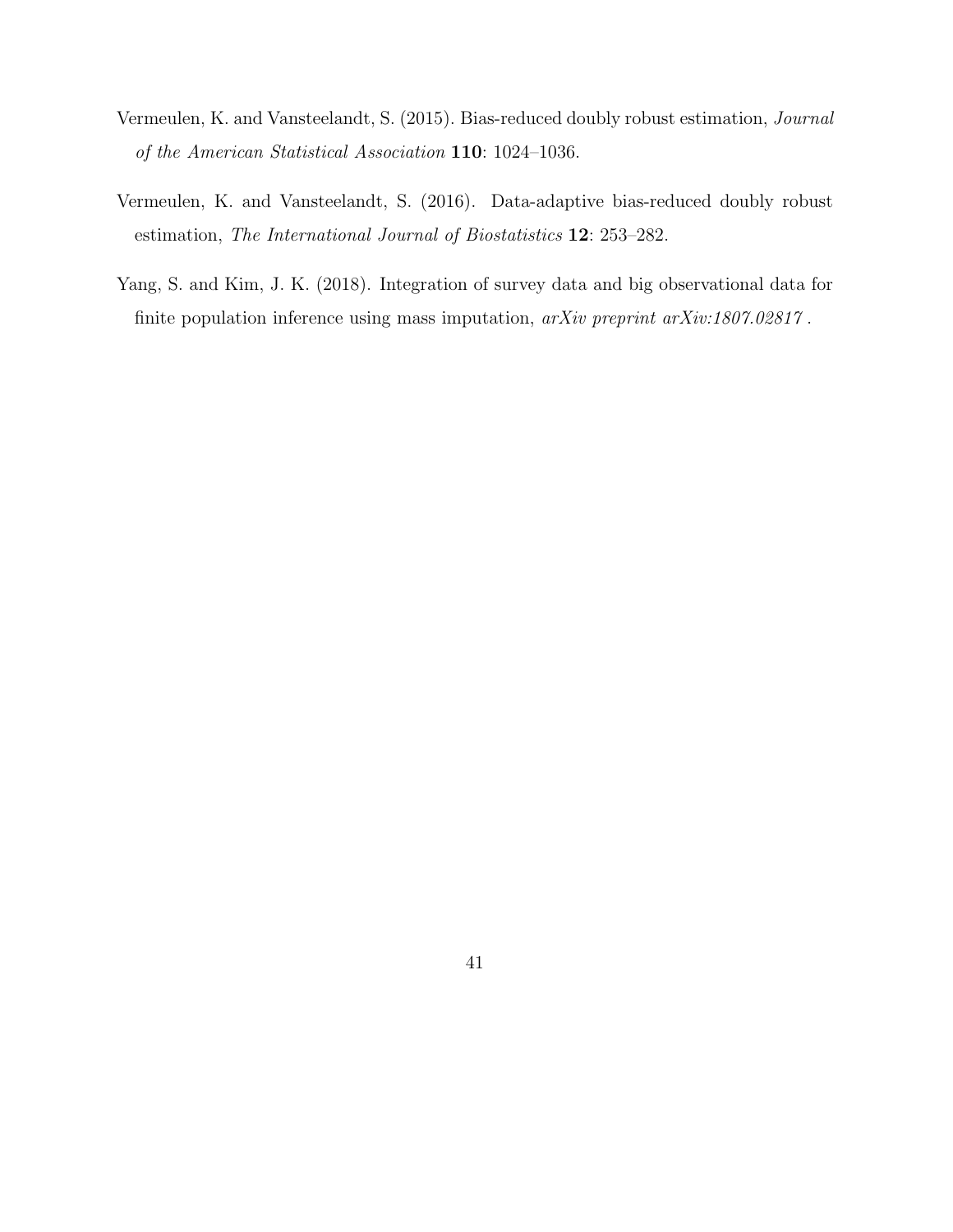# Supplementary Material for "Doubly Robust Inference when Combining Probability and Non-probability Samples with High-dimensional Data"

Shu Yang, Jae Kwang Kim, and Rui Song

This supplementary material provides technical details and proofs.

### S1 BERNSTEIN INEQUALITIES

<span id="page-41-0"></span>We first state some useful results.

**Lemma S1 (Bernstein inequalities)** 1. Let  $Z_1, \ldots, Z_N$  be independent zero-mean random variables. Suppose that  $|Z_i| \leq M$  almost surely, for all  $1 \leq i \leq N$  and some positive constant M. Then, for all  $t > 0$ ,

$$
P\left(\left|\sum_{i=1}^{N} Z_i\right| > t\right) \le 2 \exp\left\{-\frac{2^{-1}t^2}{\sum_{i=1}^{N} E(Z_i^2) + 3^{-1}Mt}\right\}.
$$

2. Let  $Z_1, \ldots, Z_N$  be independent zero-mean random variables. Suppose that  $E(|Z_i|^k) \leq$  $2^{-1}k!M^{k-2}E(Z_i^2)$  for all  $k \geq 2$ ,  $1 \leq i \leq N$ , and some positive constant M. Then,

$$
P\left(\left|\sum_{i=1}^{N} Z_i\right| > t\right) \le 2 \exp\left\{-\frac{2^{-1}t^2}{\sum_{i=1}^{N} E(Z_i^2) + Mt}\right\}
$$

.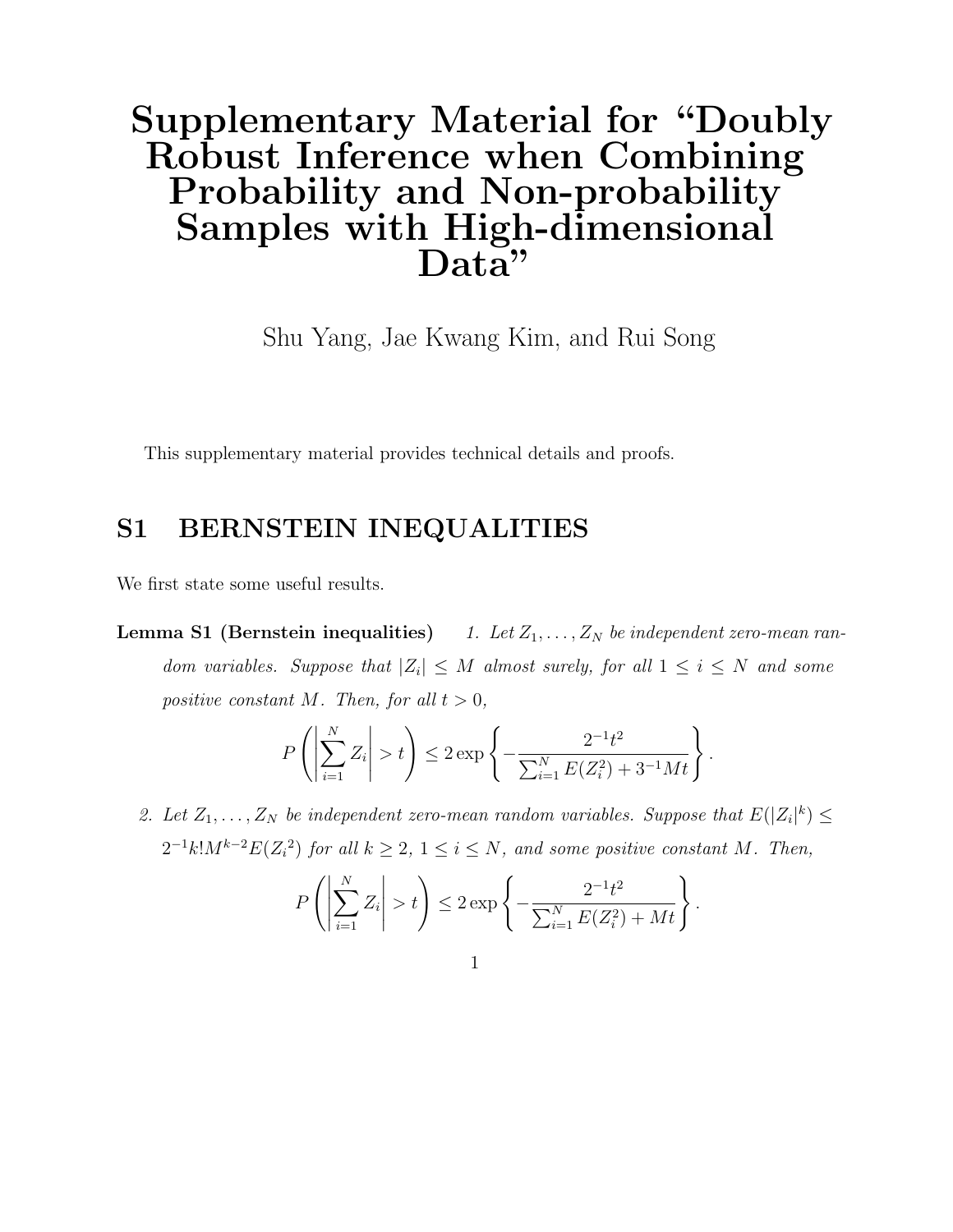3. Let  $Z_1, \ldots, Z_N$  be possibly non-independent random variables. Suppose that  $E(Z_i |$  $Z_1, \ldots, Z_{i-1}$ ) = 0,  $E(Z_i^2 | Z_1, \ldots, Z_{i-1}) \le R_i E(Z_i^2), E(Z_i^k | Z_1, \ldots, Z_{i-1}) \le k! M^{k-2} \times$  $R_i E(Z_i^2 \mid Z_1, \ldots, Z_{i-1})/2$  for all  $k \geq 2, 1 \leq i \leq N$ , and some positive constant M. Then,

$$
P\left(\left|\sum_{i=1}^{N} Z_i\right| > t\right) \le 2 \exp\left\{-\frac{4^{-1}t^2}{\sum_{i=1}^{N} R_i E(Z_i^2)}\right\},\
$$
  
for  $0 < t \le (2M)^{-1} \sqrt{\sum_{i=1}^{N} R_i E(Z_i^2)}$ .

### S2 PROOF OF THEOREM [1](#page-18-0)

To simplify the exposition, we introduce more notation. Let  $\theta^* = (\alpha^{*T}, \beta^{*T})^T$  be the combined parameter values, and let  $\mathcal{M}_{\theta} = \mathcal{M}_{\alpha} \cup \{p + \mathcal{M}_{\beta}\}$  be the index set where  $\theta_j \neq 0$ for  $j \in \mathcal{M}_{\theta}$ . Let  $s_{\theta} = s_{\alpha} + s_{\beta}$  and  $\lambda_{\theta} = \min(\lambda_{\alpha}, \lambda_{\beta})$ . Define the sets

$$
\mathcal{N}_{\theta,\tau} = \left\{ \theta \in \mathbb{R}^{2p} : ||\theta_{\mathcal{M}_{\theta}} - \theta_{\mathcal{M}_{\theta}}^*|| \leq \tau \sqrt{s_{\theta}/n}, \theta_{\mathcal{M}_{\theta}^c} = 0 \right\},\
$$
  

$$
\partial \mathcal{N}_{\theta,\tau} = \left\{ \theta \in \mathbb{R}^{2p} : ||\theta_{\mathcal{M}_{\theta}} - \theta_{\mathcal{M}_{\theta}}^*|| = \tau \sqrt{s_{\theta}/n}, \theta_{\mathcal{M}_{\theta}^c} = 0 \right\},\
$$

for  $\tau > 0$ .

**Step 1: Proof of [\(15\)](#page-19-1).** We show the existence of  $\tilde{\theta}$  by construction. We construct  $\tilde{\theta}$ in a way that  $\theta_{\mathcal{M}_{\theta}}$  is the oracle solution to  $U_{\mathcal{M}_{\theta}}(\theta)$  and  $\theta_{\mathcal{M}_{\theta}^{c}}=0$ .

We show that  $\tilde{\theta}$  satisfies  $\tilde{\theta} - \theta^* = O_P(\sqrt{s_{\theta}/n})$ . Toward this end, we follow [Ortega and](#page-39-9) [Rheinboldt](#page-39-9) [\(1970\)](#page-39-9) and show that for any  $\epsilon > 0$ , there exists a  $\tau > 0$  such that for all sufficiently large  $n$ ,

$$
P\left\{\sup_{\theta \in \partial \mathcal{N}_{\theta,\tau}} (\theta - \theta^*)^T U(\theta) < 0\right\} \ge 1 - \epsilon. \tag{S1}
$$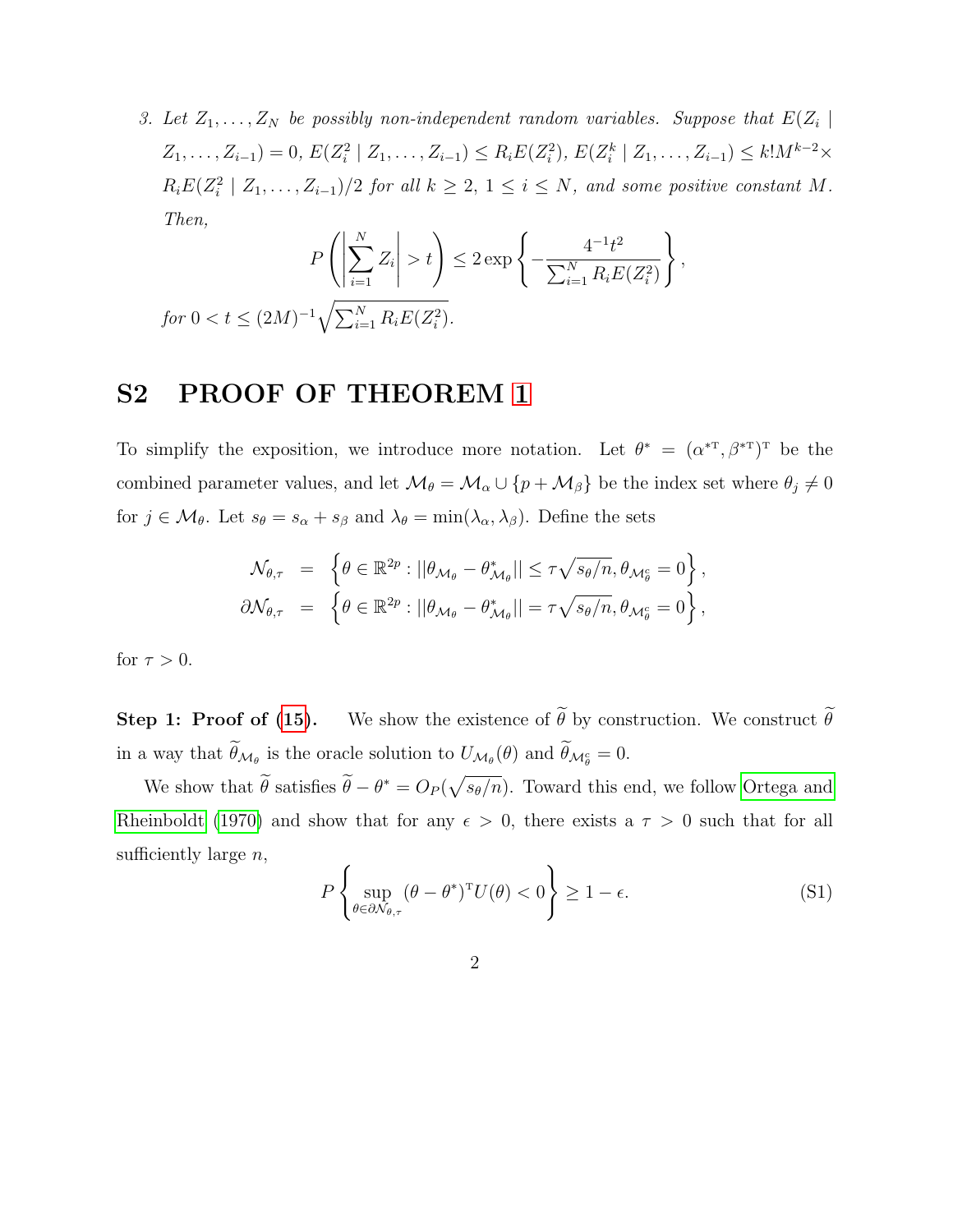Because we constrain on  $\partial \mathcal{N}_{\theta,\tau}$ , we have  $(\theta - \theta^*)^T U(\theta) = (\theta_{\mathcal{M}_{\theta}} - \theta_{\mathcal{M}_{\theta}}^*)^T U_{\mathcal{M}_{\theta}}(\theta)$ . By Taylor expansion,

$$
(\theta_{\mathcal{M}_{\theta}} - \theta_{\mathcal{M}_{\theta}}^{*})^{\mathrm{T}} U_{\mathcal{M}_{\theta}}(\theta) = (\theta_{\mathcal{M}_{\theta}} - \theta_{\mathcal{M}_{\theta}}^{*})^{\mathrm{T}} U_{\mathcal{M}_{\theta}}(\theta^{*}) + (\theta_{\mathcal{M}_{\theta}} - \theta_{\mathcal{M}_{\theta}}^{*})^{\mathrm{T}} \nabla_{\mathcal{M}_{\theta} \mathcal{M}_{\theta}}(\widetilde{\theta}^{*}) (\theta_{\mathcal{M}_{\theta}} - \theta_{\mathcal{M}_{\theta}}^{*})
$$
  
 :=  $T_{1} + T_{2}$ ,

where  $\hat{\theta}^*$  satisfies that  $\hat{\theta}_{\mathcal{M}_{\theta}}^* = 0$  and  $\hat{\theta}_{\mathcal{M}_{\theta}}^*$  is between  $\theta_{\mathcal{M}_{\theta}}$  and  $\theta_{\mathcal{M}_{\theta}}^*$ , and  $\nabla(\theta)$  is defined in  $(10).$  $(10).$ 

Considering  $T_1$ , for any  $\theta_{\mathcal{M}_{\theta}}$  such that  $||\theta_{\mathcal{M}_{\theta}} - \theta_{\mathcal{M}_{\theta}}^*|| = \tau \sqrt{s_{\theta}/n}$ , by Cauchy-Schwarz inequality, we have

$$
|T_1| \le \tau \sqrt{s_{\theta}/n} ||U_{\mathcal{M}_{\theta}}(\theta^*)||. \tag{S2}
$$

Moreover, we have

$$
E\left\{||U_{\mathcal{M}_{\theta}}(\theta^{*})||^{2}\right\} = E\left\{ \left|\left|\frac{1}{N}\sum_{i=1}^{N} I_{B,i} \frac{1-\pi_{B}(X_{i}^{T}\alpha^{*})}{\pi_{B}(X_{i}^{T}\alpha^{*})} X_{i,\mathcal{M}_{\alpha}}\right|\right|^{2}\right\}
$$
  
+
$$
E\left[\left|\left|\frac{1}{N}\sum_{i=1}^{N} I_{B,i} \left\{Y_{i} - m(X_{i}^{T}\beta^{*})\right\} X_{i,\mathcal{M}_{\beta}}\right|\right|^{2}\right]
$$
  
= trace  $\left[\frac{1}{N^{2}}\sum_{i=1}^{N} \frac{\left\{1 - \pi_{B}(X_{i}^{T}\alpha^{*})\right\}^{2}}{\pi_{B}(X_{i}^{T}\alpha^{*})} X_{i,\mathcal{M}_{\alpha}} X_{i,\mathcal{M}_{\alpha}}^{T}\right]$   
+trace  $\left[\frac{1}{N^{2}}\sum_{i=1}^{N} \pi_{B}(X_{i}^{T}\alpha^{*}) E\left\{\epsilon_{i}(\beta^{*})^{2} | X_{i}\right\} X_{i,\mathcal{M}_{\beta}} X_{j,\mathcal{M}_{\beta}}^{T}\right]$   
 $\leq \frac{1}{N^{2}}\sum_{i=1}^{N} C\left\{N^{1-\gamma} s_{\alpha} \lambda_{\max}\left(X_{i,\mathcal{M}_{\alpha}} X_{i,\mathcal{M}_{\alpha}}^{T}\right) + s_{\beta} \lambda_{\max}\left(X_{i,\mathcal{M}_{\beta}} X_{i,\mathcal{M}_{\beta}}^{T}\right)\right\}$   
=  $O(s_{\theta}/n),$  (S4)

where  $(S3)$  follows by Assumption [1,](#page-6-1) Assumption [5](#page-17-0)  $(A3)$  and  $(A4)$ , and  $(S4)$  follows by Assumption [1](#page-6-1) (i) and Assumption [5](#page-17-0) (A5). Combining [\(S2\)](#page-8-1) and [\(S4\)](#page-8-0),  $|T_1| < \tau O_P(s_\theta/n)$ .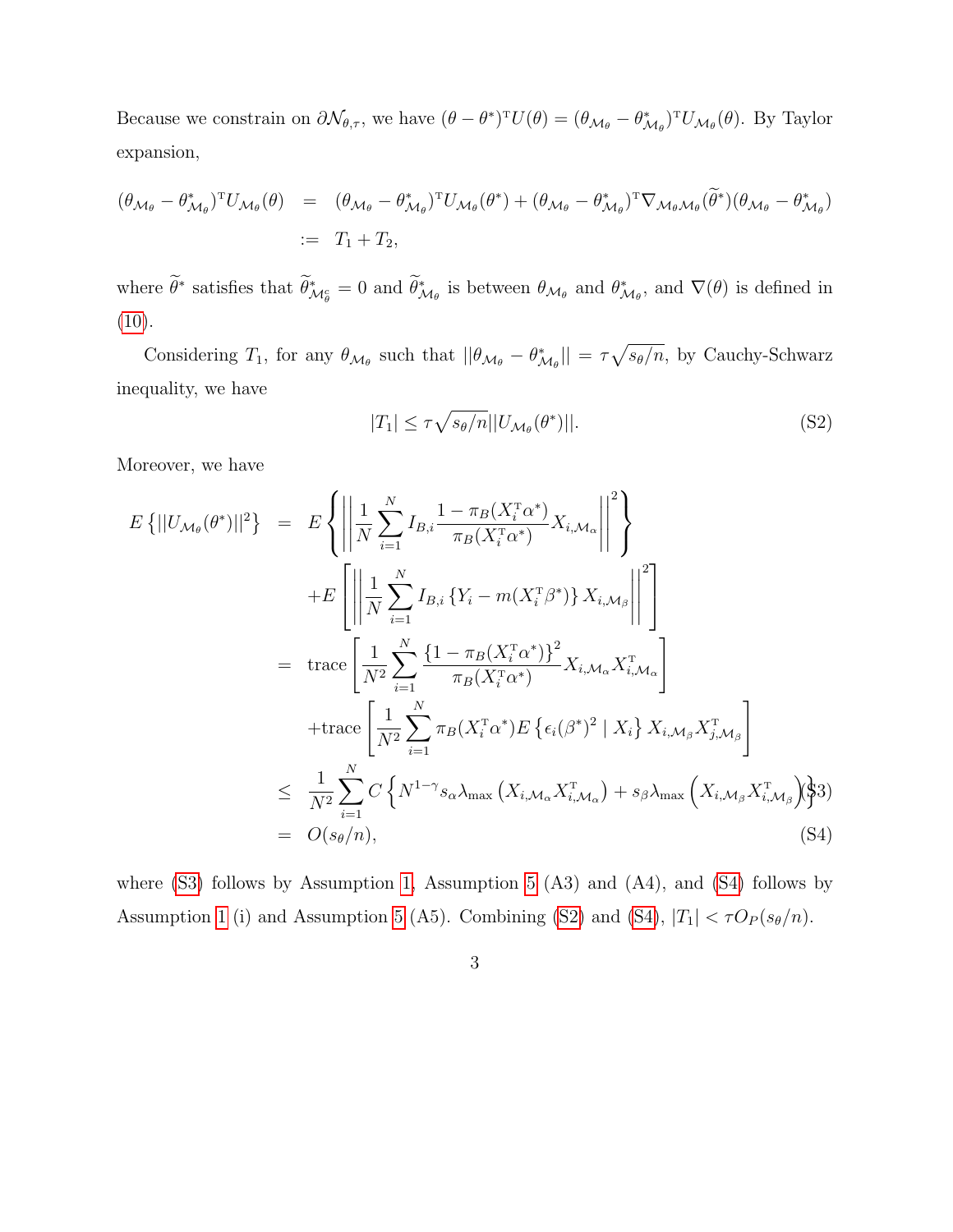Considering  $T_2$ , we have

$$
T_2 = (\theta_{\mathcal{M}_{\theta}} - \theta_{\mathcal{M}_{\theta}}^*)^T \nabla_{\mathcal{M}_{\theta} \mathcal{M}_{\theta}} (\widetilde{\theta}^*) (\theta_{\mathcal{M}_{\theta}} - \theta_{\mathcal{M}_{\theta}}^*)
$$
  
\n
$$
= (\theta_{\mathcal{M}_{\theta}} - \theta_{\mathcal{M}_{\theta}}^*)^T \nabla_{\mathcal{M}_{\theta} \mathcal{M}_{\theta}} (\theta^*) (\theta_{\mathcal{M}_{\theta}} - \theta_{\mathcal{M}_{\theta}}^*)
$$
  
\n
$$
+ (\theta_{\mathcal{M}_{\theta}} - \theta_{\mathcal{M}_{\theta}}^*)^T \left\{ \nabla_{\mathcal{M}_{\theta} \mathcal{M}_{\theta}} (\widetilde{\theta}^*) - \nabla_{\mathcal{M}_{\theta} \mathcal{M}_{\theta}} (\theta^*) \right\} (\theta_{\mathcal{M}_{\theta}} - \theta_{\mathcal{M}_{\theta}}^*)
$$
  
\n:=  $T_{21} + T_{22}$ .

For  $T_{21}$ , we have

$$
T_{21} = (\theta_{\mathcal{M}_{\theta}} - \theta_{\mathcal{M}_{\theta}}^{*})^{\mathrm{T}} \nabla_{\mathcal{M}_{\theta} \mathcal{M}_{\theta}} (\theta^{*}) (\theta_{\mathcal{M}_{\theta}} - \theta_{\mathcal{M}_{\theta}}^{*})
$$
  
\n
$$
\leq -N^{-1} \sum_{i=1}^{N} C \lambda_{\max} (X_{i, \mathcal{M}_{\theta}} X_{i, \mathcal{M}_{\theta}}^{\mathrm{T}}) ||(\theta_{\mathcal{M}_{\theta}} - \theta_{\mathcal{M}_{\theta}}^{*})||^{2}
$$
  
\n
$$
\leq -C \tau^{2} (s_{\theta}/n).
$$

For  $T_{22}$ , we have

$$
\nabla_{\mathcal{M}_{\theta} \mathcal{M}_{\theta}}(\widetilde{\theta}^*) - \nabla_{\mathcal{M}_{\theta} \mathcal{M}_{\theta}}(\theta^*) = \left( \begin{array}{cc} \frac{\partial U_{1, \mathcal{M}_{\alpha}}(\widetilde{\alpha}^*)}{\partial \alpha_{\mathcal{M}_{\alpha}}^{\mathrm{T}}} - \frac{\partial U_{1, \mathcal{M}_{\alpha}}(\alpha^*)}{\partial \alpha_{\mathcal{M}_{\alpha}}^{\mathrm{T}}} & 0 \\ 0 & \frac{\partial U_{2, \mathcal{M}_{\beta}}(\widetilde{\theta}^*)}{\partial \beta_{\mathcal{M}_{\beta}}^{\mathrm{T}}} - \frac{\partial U_{2, \mathcal{M}_{\beta}}(\theta^*)}{\partial \beta_{\mathcal{M}_{\beta}}^{\mathrm{T}}} \end{array} \right),
$$

where

$$
\frac{\partial U_{1,\mathcal{M}_{\alpha}}(\tilde{\alpha}^{*})}{\partial \alpha_{\mathcal{M}_{\alpha}}^{T}} - \frac{\partial U_{1,\mathcal{M}_{\alpha}}(\alpha^{*})}{\partial \alpha_{\mathcal{M}_{\alpha}}^{T}} = -\frac{1}{N} \sum_{i=1}^{N} I_{B,i} \left\{ \frac{1 - \pi_{B}(X_{i}; \tilde{\alpha}^{*})}{\pi_{B}(X_{i}; \tilde{\alpha}^{*})} - \frac{1 - \pi_{B}(X_{i}^{T}\alpha^{*})}{\pi_{B}(X_{i}^{T}\alpha^{*})} \right\} X_{i,\mathcal{M}_{\alpha}} X_{i,\mathcal{M}_{\alpha}}^{T}
$$

$$
= \frac{1}{N} \sum_{i=1}^{N} I_{B,i} \frac{1 - \pi_{B}(X_{i}; \tilde{\alpha}^{**})}{\pi_{B}(X_{i}; \tilde{\alpha}^{**})} X_{i,\mathcal{M}_{\alpha}}^{T}(\tilde{\alpha}_{\mathcal{M}_{\alpha}}^{*} - \alpha_{\mathcal{M}_{\alpha}}^{*}) X_{i,\mathcal{M}_{\alpha}} X_{i,\mathcal{M}_{\alpha}}^{T},
$$

$$
\frac{\partial U_{2,\mathcal{M}_{\beta}}(\tilde{\theta}^{*})}{\partial \beta_{\mathcal{M}_{\beta}}^{T}} - \frac{\partial U_{2,\mathcal{M}_{\beta}}(\theta^{*})}{\partial \beta_{\mathcal{M}_{\beta}}^{T}} = -\frac{1}{N} \sum_{i=1}^{N} I_{B,i} \left\{ m^{(1)} (X_{i}^{T} \tilde{\beta}^{*})^{2} - m^{(1)} (X_{i}^{T} \beta^{*})^{2} \right\} X_{i,\mathcal{M}_{\beta}} X_{i,\mathcal{M}_{\beta}}^{T}
$$

$$
= \frac{1}{N} \sum_{i=1}^{N} I_{B,i} 2m^{(1)} (X_{i}^{T} \tilde{\beta}^{**}) m^{(2)} (X_{i}^{T} \tilde{\beta}^{**}) X_{i,\mathcal{M}_{\alpha}}^{T} (\tilde{\beta}_{\mathcal{M}_{\theta}}^{*} - \beta_{\mathcal{M}_{\theta}}^{*}) X_{i,\mathcal{M}_{\beta}} X_{i,\mathcal{M}_{\beta}}^{T},
$$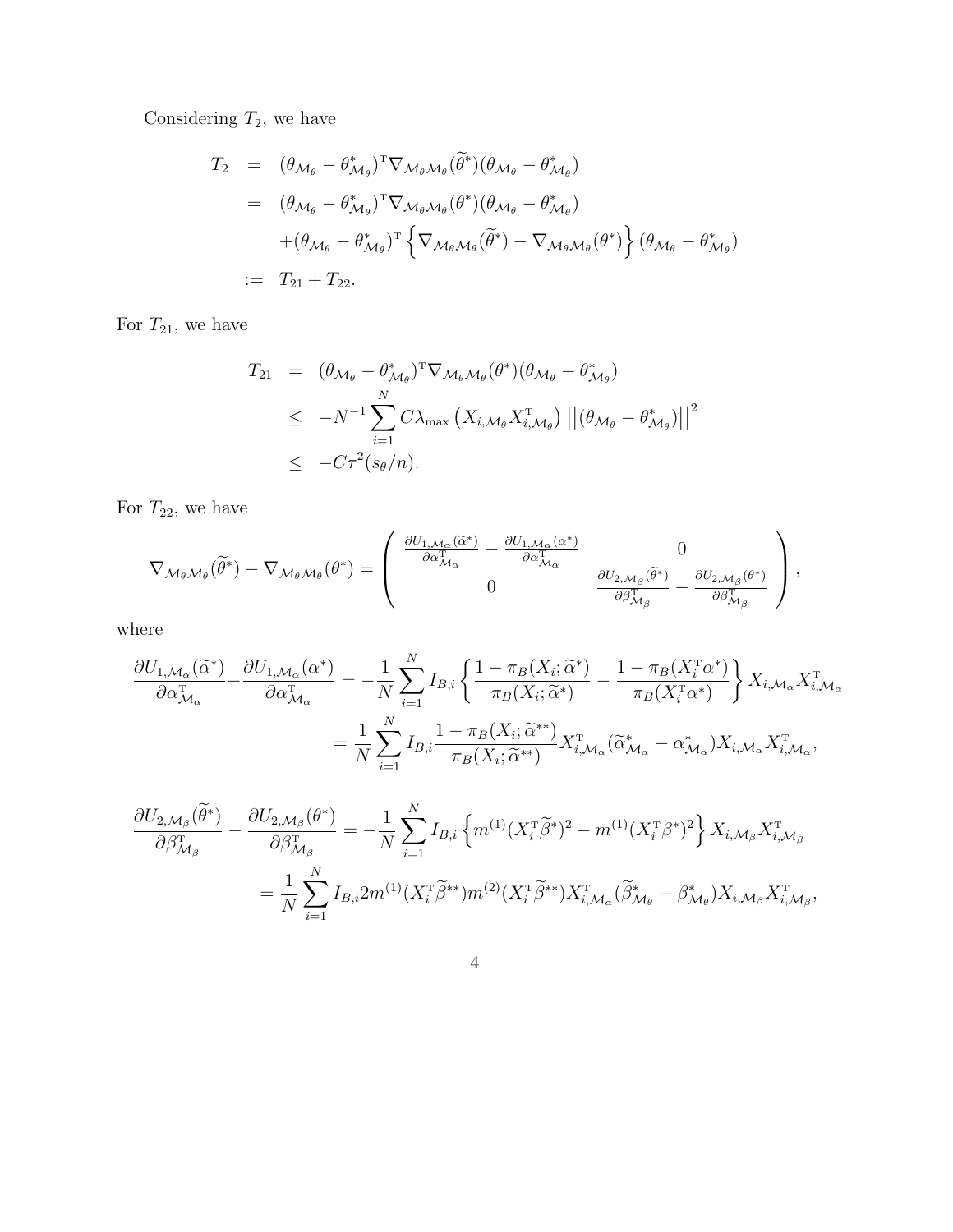$\tilde{\alpha}^{**}$  is between  $\tilde{\alpha}^*$  and  $\alpha^*$ , and  $\beta^{**}$  is between  $\beta^*$  and  $\beta^*$ . Let

$$
B = \sup_{1 \leq i \leq N, k=1,2,3,\theta \in \mathcal{N}_{\theta,\tau}} \left\{ N^{\gamma-1} \left| \frac{1 - \pi_B(X_i^{\tau}\alpha)}{\pi_B(X_i^{\tau}\alpha)} \right|, \left| 2m^{(1)}(X_i^{\tau}\beta)m^{(2)}(X_i^{\tau}\beta) \right| \right\} \cdot ||X_{i,\mathcal{M}_{\theta}}||_{\infty}.
$$

Then, we have  $B < \infty$  by Assumption [1](#page-6-1) and Assumption [5](#page-17-0) (A2) and (A4). Therefore, we have

$$
\begin{split}\n|T_{22}| &\leq (\theta_{\mathcal{M}_{\theta}} - \theta_{\mathcal{M}_{\theta}}^{*})^{\mathrm{T}} \left| \nabla_{\mathcal{M}_{\theta}\mathcal{M}_{\theta}}(\widetilde{\theta}^{*}) - \nabla_{\mathcal{M}_{\theta}\mathcal{M}_{\theta}}(\theta^{*}) \right| (\theta_{\mathcal{M}_{\theta}} - \theta_{\mathcal{M}_{\theta}}^{*}) \\
&\leq B \cdot N^{1-\gamma} ||\widetilde{\theta}_{\mathcal{M}_{\theta}}^{*} - \theta_{\mathcal{M}_{\theta}}^{*} || \cdot ||\theta_{\mathcal{M}_{\theta}} - \theta_{\mathcal{M}_{\theta}}^{*} ||^{2} \cdot \lambda_{\max} \left( N^{-1} \sum_{i=1}^{N} X_{i,\mathcal{M}_{\theta}} X_{i,\mathcal{M}_{\theta}}^{T} \right) \\
&\leq C \cdot N^{1-\gamma} \sqrt{s_{\theta}} \left( \tau \sqrt{s_{\theta}/n} \right)^{3} \\
&= \tau^{3} o(s_{\theta}/n),\n\end{split}
$$

where the last line follows because  $n = O(N^{\gamma})$  and  $N^{1-3\gamma/2} = o(1)$  by Assumption [1.](#page-6-1)

Then, for a sufficiently large  $\tau$ ,  $T_{21}$  dominates  $(\theta - \theta^*)^T U(\theta)$  and  $T_{21}$  is negative for all sufficiently large *n*. Therefore, [\(S1\)](#page-8-2) holds, and as a result,  $\hat{\theta} - \theta^* = O_P(\sqrt{s_{\theta}/n})$ .

**Step 2. Proof of [\(12\)](#page-19-0).** By our construction of  $\tilde{\theta}$ , for  $j \in \mathcal{M}_{\theta}$ , we have  $U_j(\tilde{\theta}) = 0$ . Therefore, to show [\(12\)](#page-19-0), it suffices to show that  $P\left\{q_{\lambda_{\theta}}(|\tilde{\theta}_j|)=0 : j \in \mathcal{M}_{\theta}\right\} \to 1$ . By [\(6\)](#page-11-1), it is equivalent to show that  $P\left(|\tilde{\theta}_j| \ge a\lambda_{\theta} : j \in \mathcal{M}_{\theta}\right) \to 1$ . Note that

$$
\min_{j \in \mathcal{M}_{\theta}} |\widetilde{\theta}_{j}| = \min_{j \in \mathcal{M}_{\theta}} |\theta_{j}^{*} + \widetilde{\theta}_{j} - \theta_{j}^{*}|
$$
\n
$$
\geq \min_{j \in \mathcal{M}_{\theta}} |\theta_{j}^{*}| - \max_{j \in \mathcal{M}_{\theta}} |\widetilde{\theta}_{j} - \theta_{j}^{*}|
$$
\n
$$
\geq \min_{j \in \mathcal{M}_{\theta}} |\theta_{j}^{*}| - ||\widetilde{\theta}_{\mathcal{M}_{\theta}} - \theta_{\mathcal{M}_{\theta}}^{*}||.
$$

Therefore, we have

$$
P\left\{ \left( \min_{j\in\mathcal{M}_{\theta}} |\theta_{j}^{*}| - ||\widetilde{\theta}_{\mathcal{M}_{\theta}} - \theta_{\mathcal{M}_{\theta}}^{*}|| \right) \ge a\lambda_{\theta} \right\} = P\left\{ ||\widetilde{\theta}_{\mathcal{M}_{\theta}} - \theta_{\mathcal{M}_{\theta}}^{*}|| \le \left( \min_{j\in\mathcal{M}_{\theta}} |\theta_{j}^{*}| - a\lambda_{\theta} \right) \right\} \to 1,
$$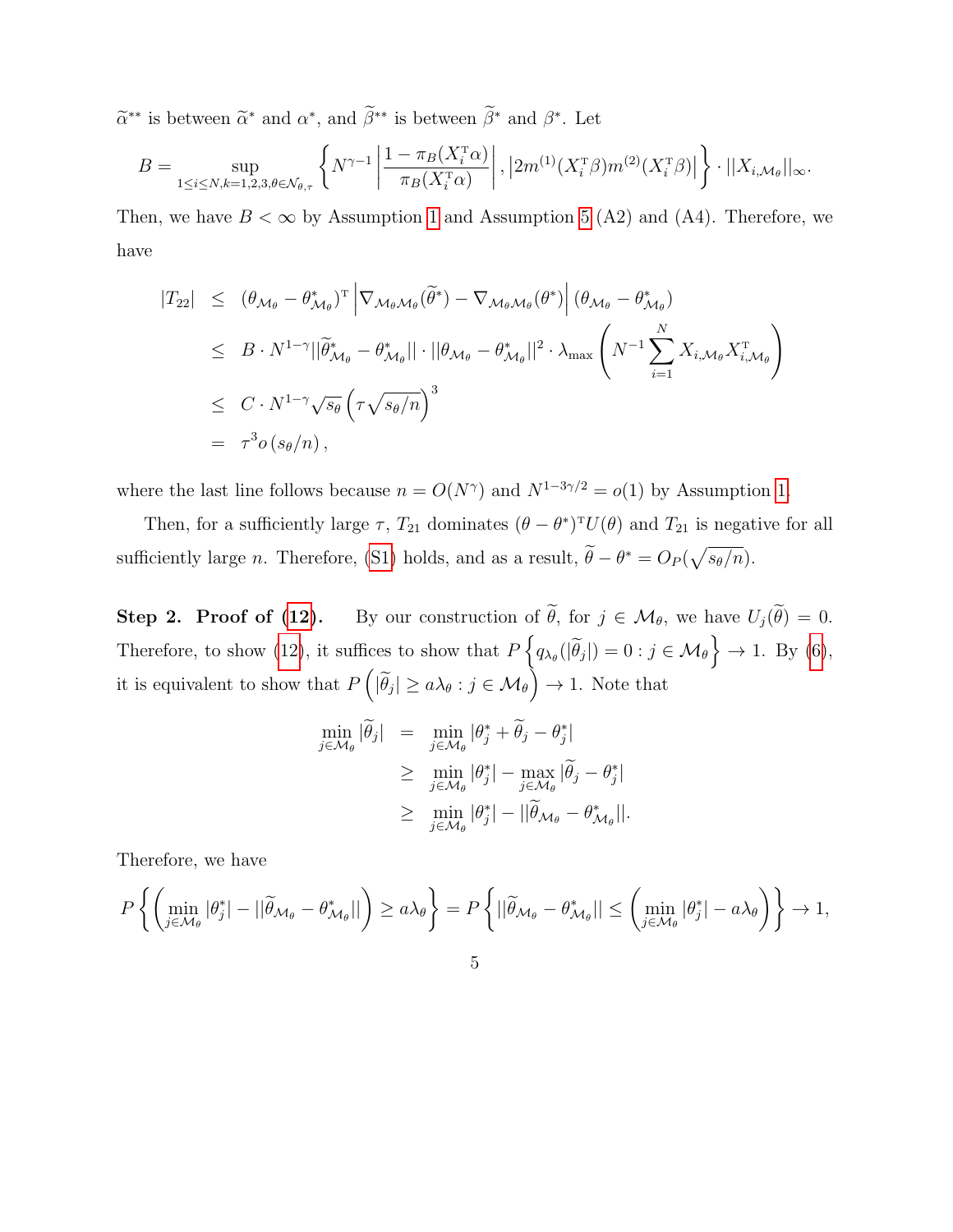as  $\min_{j \in \mathcal{M}_{\theta}} |\theta_{j}^{*}|/\lambda_{\theta} \to \infty$  and  $||\widetilde{\theta}_{\mathcal{M}_{\theta}} - \theta_{\mathcal{M}_{\theta}}^{*}|| = o(\lambda_{\theta})$ . Therefore,  $P\left(\min_{j \in \mathcal{M}_{\theta}} |\widetilde{\theta}_{j}| \ge a \lambda_{\theta}\right) \to$ 1, as  $n \to \infty$ .

**Proof of [\(13\)](#page-19-0).** By construction of  $\hat{\theta}$ , for  $j \in \mathcal{M}_{\theta}^c$ , we have  $\hat{\theta}_j = 0$  and therefore  $q_{\lambda_{\theta}}(\theta_j)$ sign $(\theta_j) = 0$ . To show [\(13\)](#page-19-0), it suffices to show that

<span id="page-46-0"></span>
$$
P\left\{\max_{j\in\mathcal{M}_{\theta}^{c}}|U_{j}(\widetilde{\theta})|\leq\frac{\lambda_{\theta}}{\log n}\right\}\to 1.
$$
\n(S5)

To show [\(S5\)](#page-46-0), we define  $D_j(\theta) = \frac{\partial^2 U_j(\theta)}{\partial \theta \partial \theta^T}$  and consider the Taylor expansion:

$$
U_j(\widetilde{\theta}) = U_j(\theta^*) + \nabla_j(\theta^*) (\widetilde{\theta} - \theta^*) + (\widetilde{\theta} - \theta^*)^T D_j(\widetilde{\theta}^*) (\widetilde{\theta} - \theta^*),
$$

where  $\theta^*$  is between  $\theta$  and  $\theta^*$ . By the definition of  $\theta$ , we have  $\theta_{\mathcal{M}_{\theta}^c} = 0$  and therefore

$$
U_j(\widetilde{\theta}) = U_j(\theta^*) + \nabla_{j,\mathcal{M}_{\theta}}(\theta^*) (\widetilde{\theta}_{\mathcal{M}_{\theta}} - \theta^*_{\mathcal{M}_{\theta}}) + (\widetilde{\theta}_{\mathcal{M}_{\theta}} - \theta^*_{\mathcal{M}_{\theta}})^T D_{j,\mathcal{M}_{\theta}\mathcal{M}_{\theta}} (\widetilde{\theta}^*) (\widetilde{\theta}_{\mathcal{M}_{\theta}} - \theta^*_{\mathcal{M}_{\theta}})
$$

We then have

$$
P\left\{\max_{j\in\mathcal{M}_{\theta}^{c}}|U_{j}(\widetilde{\theta})| > \frac{\lambda_{\theta}}{\log n}\right\} \leq P\left\{\max_{j\in\mathcal{M}_{\theta}^{c}}|U_{j}(\theta^{*})| > \frac{\lambda_{\theta}}{3\log n}\right\} + P\left\{\max_{j\in\mathcal{M}_{\alpha}^{c}}|\nabla_{j,\mathcal{M}_{\theta}}(\theta^{*})(\widetilde{\theta}_{\mathcal{M}_{\theta}} - \theta^{*}_{\mathcal{M}_{\theta}})| > \frac{\lambda_{\theta}}{3\log n}\right\} + P\left\{\max_{k\in\mathcal{M}_{\theta}^{c}}|\left(\widetilde{\theta}_{\mathcal{M}_{\theta}} - \theta^{*}_{\mathcal{M}_{\theta}})^{T}D_{j,\mathcal{M}_{\theta}\mathcal{M}_{\theta}}(\widetilde{\theta}^{*})(\widetilde{\theta}_{\mathcal{M}_{\theta}} - \theta^{*}_{\mathcal{M}_{\theta}})\right| > \frac{\lambda_{\theta}}{3\log n}\right\} = T_{3} + T_{4} + T_{5}.
$$

Therefore, to show [\(S5\)](#page-46-0), it suffices to show that  $T_k = o(1)$  for  $k = 3, 4, 5$ .

First, we show that  $T_3 = o(1)$ . We first expand the expression for  $U_j(\theta^*)$ . For  $1 \leq j \leq p$ ,

$$
U_j(\theta^*) = \frac{1}{N} \sum_{i=1}^N \left\{ \frac{I_{B,i}}{\pi_B(X_i^{\mathrm{T}} \alpha^*)} - 1 \right\} X_{i,j} - \frac{1}{N} \sum_{i=1}^N \left( \frac{I_{A,i}}{\pi_{A,i}} - 1 \right) X_{i,j},
$$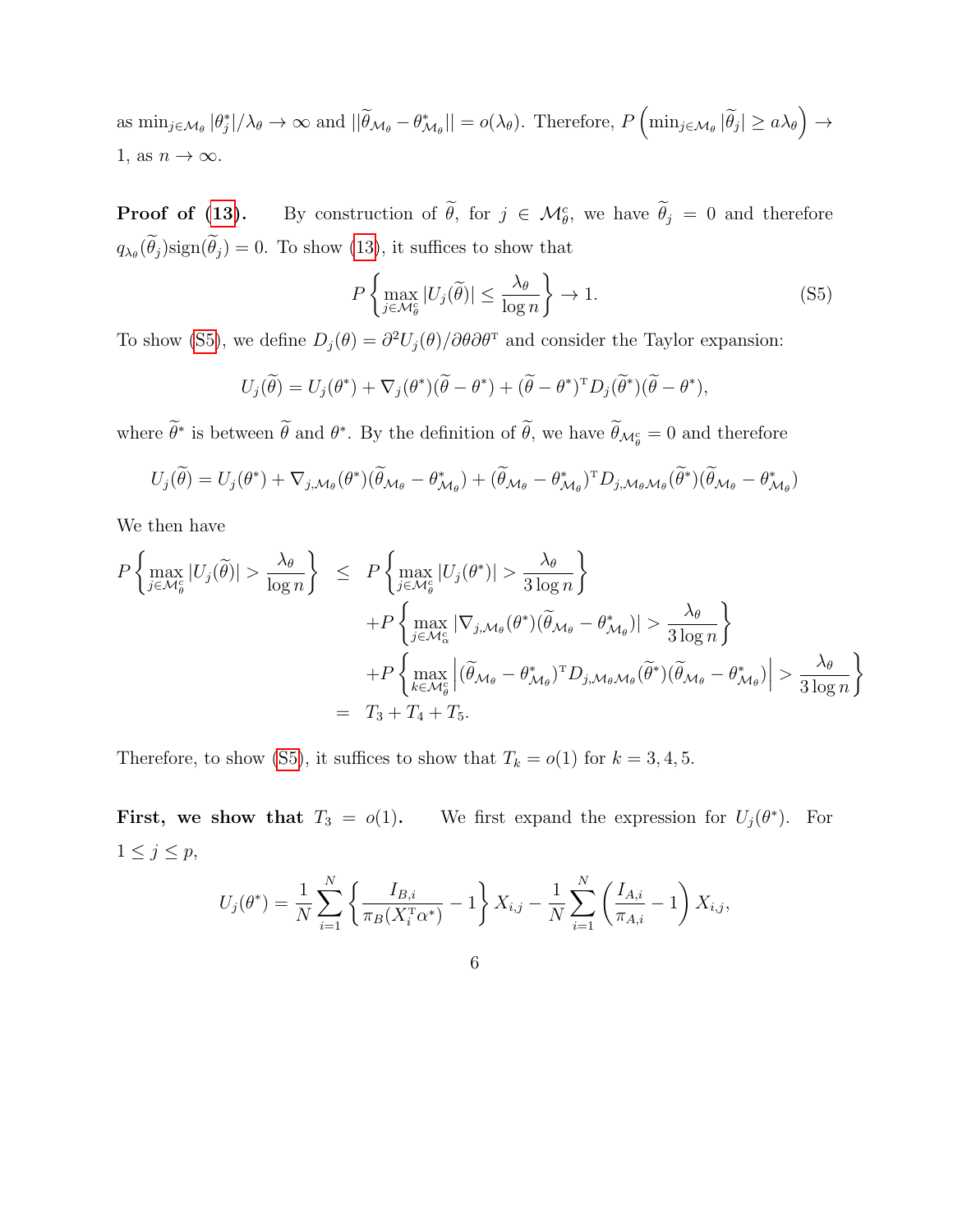and for  $p + 1 \leq j \leq 2p$ ,

$$
U_j(\theta^*) = \frac{1}{N} \sum_{i=1}^N I_{B,i} \{ Y_i - m(X_i^{\mathrm{T}} \beta^*) \} X_{i,j}.
$$

Therefore, we have

$$
T_3 = P\left\{\max_{j \in \mathcal{M}_\theta^c} |U_j(\theta^*)| > \frac{\lambda_\theta}{3 \log n}\right\}
$$
  
\n
$$
\leq P\left\{\max_{j \in \mathcal{M}_\alpha^c} \left| \frac{1}{N} \sum_{i=1}^N \left\{ \frac{I_{B,i}}{\pi_B(X_i^{\mathrm{T}} \alpha^*)} - 1 \right\} X_{i,j} \right| > \frac{\lambda_\theta}{9 \log n}\right\}
$$
  
\n
$$
+ P\left\{\max_{j \in \mathcal{M}_\alpha^c} \left| \frac{1}{N} \sum_{i=1}^N \left( \frac{I_{A,i}}{\pi_{A,i}} - 1 \right) X_{i,j} \right| > \frac{\lambda_\theta}{9 \log n}\right\}
$$
  
\n
$$
+ P\left\{\max_{j \in \mathcal{M}_\alpha^c} \left| \frac{1}{N} \sum_{i=1}^N I_{B,i} \left\{ Y_i - m(X_i^{\mathrm{T}} \beta^*) \right\} X_{i,j} \right| > \frac{\lambda_\theta}{9 \log n}\right\}
$$
  
\n
$$
\leq \sum_{j \in \mathcal{M}_\alpha^c} P\left\{ \left| \frac{1}{N} \sum_{i=1}^N \left\{ \frac{I_{B,i}}{\pi_B(X_i^{\mathrm{T}} \alpha^*)} - 1 \right\} X_{i,j} \right| > \frac{\lambda_\theta}{9 \log n}\right\}
$$
  
\n
$$
+ \sum_{j \in \mathcal{M}_\alpha^c} P\left\{ \left| \frac{1}{N} \sum_{i=1}^N \left( \frac{I_{A,i}}{\pi_{A,i}} - 1 \right) X_{i,j} \right| > \frac{\lambda_\theta}{9 \log n}\right\}
$$
  
\n
$$
+ \sum_{j \in \mathcal{M}_\alpha^c} P\left\{ \left| \frac{1}{N} \sum_{i=1}^N I_{B,i} \left\{ Y_i - m(X_i^{\mathrm{T}} \beta^*) \right\} X_{i,j} \right| > \frac{\lambda_\theta}{9 \log n}\right\}
$$
  
\n
$$
= T_{31} + T_{32} + T_{33}.
$$

To evaluate  $T_{31}$ , we consider  $N^{-1}\sum_{i=1}^{N}Z_{i,j}$ , where  $Z_{i,j} = \{I_{B,i}/\pi_B(X_i^{\text{T}}\alpha^*)-1\}X_{i,j}$ . Note that the  $Z_{i,j}$ 's  $(1 \leq i \leq N)$  are independent mean zero random variables. By Assumption [1](#page-6-1) and Assumption [5](#page-17-0) (A2) and (A4), the  $Z_{i,j}$ 's satisfy the conditions in Lemma [S1](#page-41-0) (i). By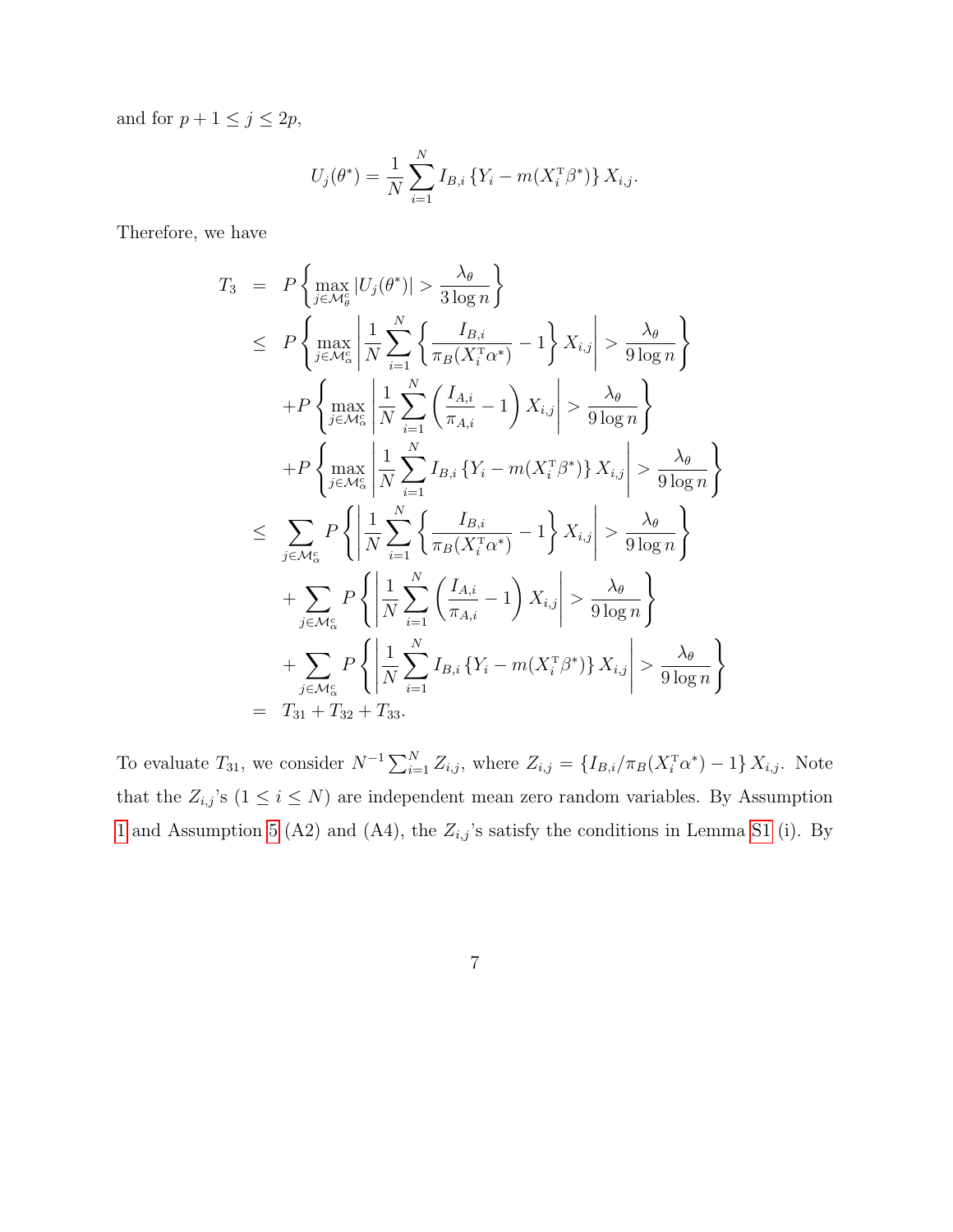Bernstein inequality, we have

<span id="page-48-0"></span>
$$
P\left\{\left|\frac{1}{N}\sum_{i=1}^{N}\frac{I_{B,i} - \pi_B(X_i^{\mathrm{T}}\alpha^*)}{\pi_B(X_i^{\mathrm{T}}\alpha^*)}X_{i,j}\right| > \frac{\lambda_{\theta}}{9\log n}\right\} \leq 2\exp\left\{-\frac{\frac{1}{2}\left(\frac{N\lambda_{\theta}}{9\log n}\right)^2}{\sum_{i=1}^{N}\frac{1-\pi_B(X_i^{\mathrm{T}}\alpha^*)}{\pi_B(X_i^{\mathrm{T}}\alpha^*)}X_{i,j}^2 + \frac{1}{3}M\left(\frac{N\lambda_{\theta}}{9\log n}\right)}\right\}
$$
  

$$
\leq 2\exp\left\{-Cn\left(\frac{N\lambda_{\theta}}{\log n}\right)^2\right\}
$$
  

$$
\leq 2\exp\left\{-Cn\left(\frac{\lambda_{\theta}}{\log n}\right)\right\},\tag{S6}
$$

where the last inequality follows by Assumption [1.](#page-6-1) To evaluate  $T_{32}$ , we consider  $N^{-1}\sum_{i=1}^{N} Z_{i,j}$ , where  $Z_{i,j} = (I_{A,i}/\pi_{A,i} - 1) X_{i,j}$ . We consider two scenarios for the sampling mechanism of Sample A: i) simple random sampling and ii) Poisson sampling. Under Scenario i), the  $Z_{i,j}$ 's (1  $\leq i \leq N$ ) are not independent random variables, because  $I_{A,i}$  and  $I_{A,i'}$  are dependent for any  $i \neq i'$ . Under simple random sampling  $(\pi_{A,i} = n_A/N$  for  $1 \leq i \leq N)$ , we construct random variables  $\{(W_{i,j}, V_{i,j}) : 1 \le i \le N, 1 \le j \le p\}$  as in [\(16\)](#page-20-1). Then, under Assumptions [4](#page-16-1) and [5,](#page-17-0)  $N^{-1} \sum_{i=1}^{N} V_{i,j} \to 0$  as  $n_A \to \infty$ , and  $\{W_{1,j}, W_{2,j}, \ldots\}$  are martingales, in the sense that  $E(W_{i,j} | W_{1,j},..., W_{i-1,j}) = 0$  for all  $1 \le i \le N$ . Because

$$
\frac{1}{N} \sum_{i=1}^{N} Z_{i,j} = \frac{1}{N} \sum_{i=1}^{N} (W_{i,j} + V_{i,j}),
$$

we have

$$
P\left(\left|\frac{1}{N}\sum_{i=1}^{N}Z_{i,j}\right| > \frac{\lambda_{\theta}}{9\log n}\right) \le P\left(\left|\frac{1}{N}\sum_{i=1}^{N}W_{i,j}\right| > \frac{\lambda_{\theta}}{18\log n}\right) + P\left(\left|\frac{1}{N}\sum_{i=1}^{N}V_{i,j}\right| > \frac{\lambda_{\theta}}{18\log n}\right)
$$

$$
\le P\left(\left|\frac{1}{N}\sum_{i=1}^{N}W_{i,j}\right| > \frac{\lambda_{\theta}}{18\log n}\right) + o(1).
$$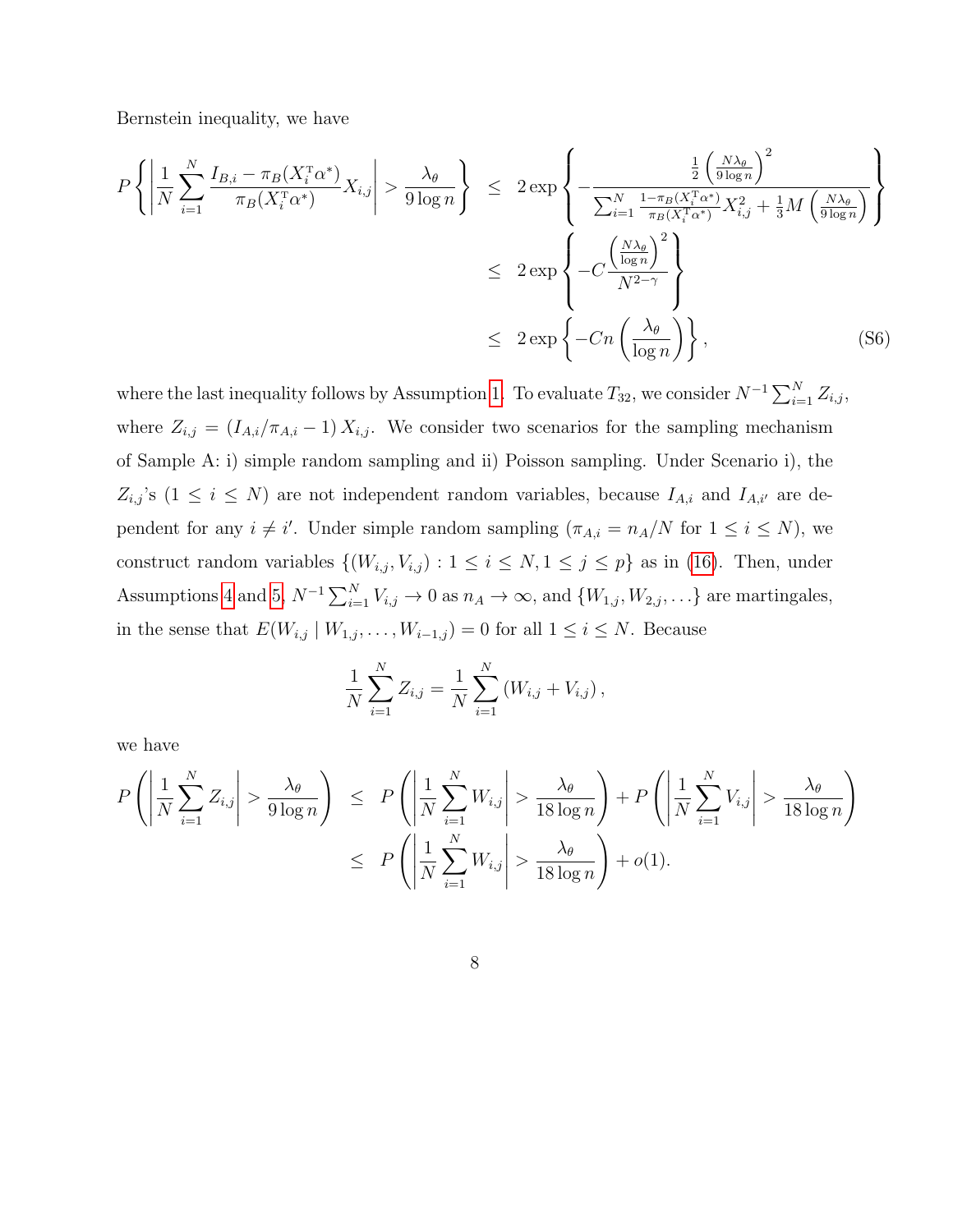We consider  $P\left\{ \right\}$  $N^{-1} \sum_{i=1}^{N} W_{i,j}$  $> \lambda_{\theta}/(18 \log n)$ . We verify conditions in Lemma [S1](#page-41-0) (iii):

$$
E(W_{i,j}^2) = \left(\frac{N}{n_A}\right)^2 X_{i,j}^2 \left\{ \left(\frac{N-n_A}{N-k_i}\right)^2 \frac{n_A}{N} + \left(\frac{n_A - k_i}{N-k_i}\right)^2 \frac{N-n_A}{N} \right\}
$$
  

$$
E(W_{i,j}^2 \mid W_{1,j}, \dots, W_{i-1,j}) = \left(\frac{N}{n_A}\right)^2 X_{i,j}^2 \left(\frac{N-n_A}{N-k_i} \times \frac{n_A - k_i}{N-k_i}\right) \le R_i E(W_{i,j}^2),
$$

where

$$
R_{i} = \max_{1 \leq k \leq n_{A}} \frac{\frac{N - n_{A}}{N - k} \times \frac{n_{A} - k}{N - k}}{\left(\frac{N - n_{A}}{N - k}\right)^{2} \frac{n_{A}}{N} + \left(\frac{n_{A} - k}{N - k}\right)^{2} \frac{N - n_{A}}{N}} = \max_{1 \leq k \leq n_{A}} \left\{ \frac{N(n_{A} - k)}{(N - n_{A})n_{A} + (n_{A} - k)^{2}} \right\} \leq C.
$$

Moreover, for  $k\geq 2,$ 

$$
E(|W_{i,j}|^{k} | W_{1,j},...,W_{i-1,j}) = \left| \left(\frac{N}{n_A}\right) X_{i,j} \right|^{k} \left\{ \left(\frac{N-n_A}{N-k_i}\right)^{k} \frac{n_A - k_i}{N-k_i} + \left(\frac{n_A - k_i}{N-k_i}\right)^{k} \frac{N-n_A}{N-k_i} \right\}
$$
  

$$
= \left| \left(\frac{N}{n_A}\right) X_{i,j} \right|^{k-2} \left\{ \left(\frac{N-n_A}{N-k_i}\right)^{k-1} + \left(\frac{n_A - k_i}{N-k_i}\right)^{k-1} \right\}
$$
  

$$
\times \left(\frac{N}{n_A}\right)^2 X_{i,j}^2 \left(\frac{N-n_A}{N-k_i} \times \frac{n_A - k_i}{N-k_i}\right)
$$
  

$$
\leq 2^{-1} k! M^{k-2} R_i E(W_{i,j}^2 | W_{1,j},...,W_{i-1,j})
$$

for some positive constant  $M$ . By Bernstein inequality,

$$
P\left(\left|N^{-1}\sum_{i=1}^{N}W_{i,j}\right| > \frac{\lambda_{\theta}}{18\log n}\right) \leq 2\exp\left\{-\frac{\frac{1}{4}\left(\frac{N\lambda_{\theta}}{18\log n}\right)^{2}}{\sum_{i=1}^{N}R_{i}E(W_{i,j}^{2})}\right\}
$$

$$
\leq 2\exp\left\{-Cn\left(\frac{\lambda_{\theta}}{\log n}\right)^{2}\right\}.
$$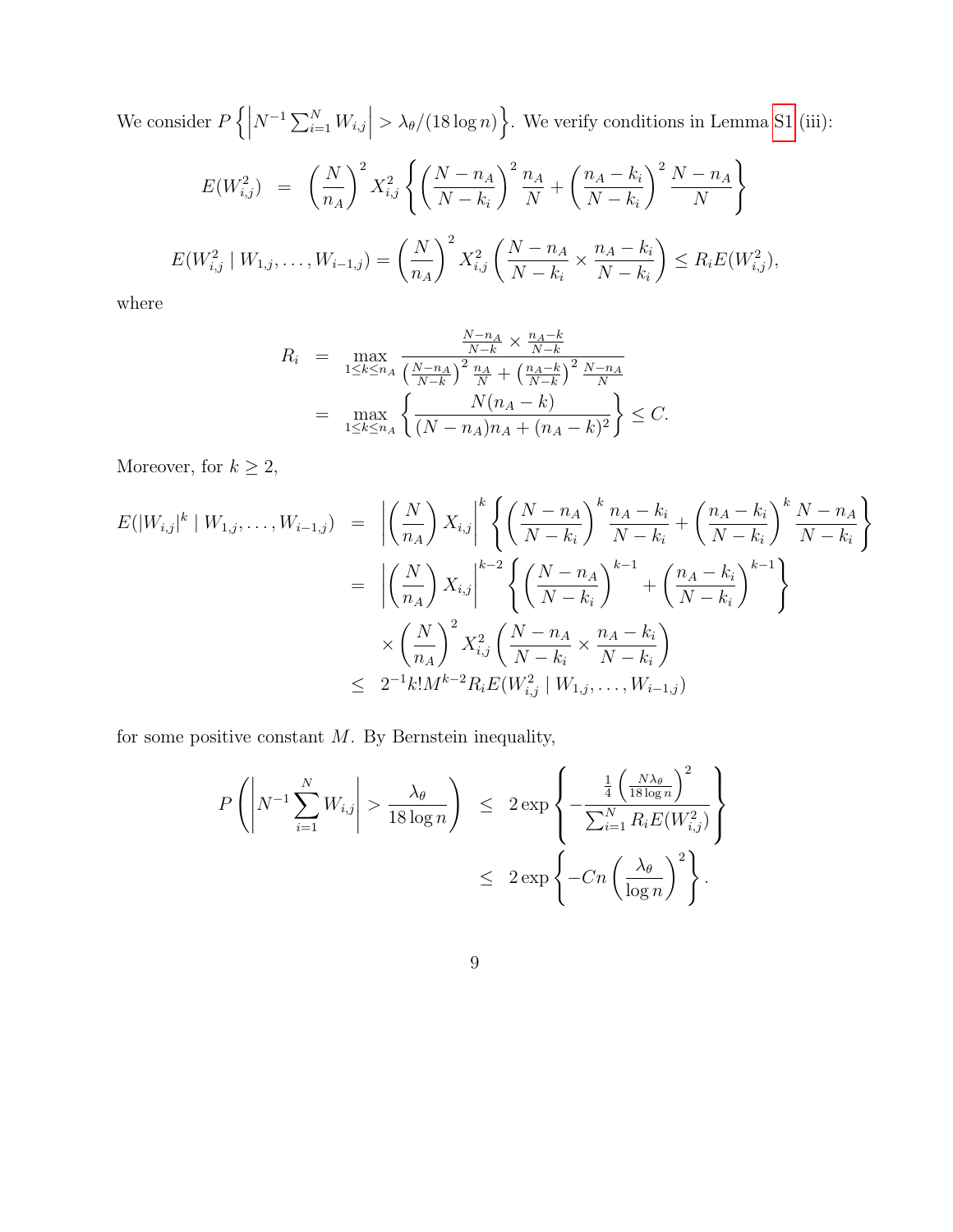Therefore,

$$
P\left(\left|N^{-1}\sum_{i=1}^N Z_{i,j}\right| > \frac{\lambda_{\theta}}{9\log n}\right) \le \exp\left\{-Cn\left(\frac{\lambda_{\theta}}{\log n}\right)^2\right\}.
$$

Under Scenario ii), the  $Z_{i,j}$ 's  $(1 \leq i \leq N)$  are independent mean zero random variables. Similar to [\(S6\)](#page-48-0), we have

$$
P\left\{ \left| N^{-1} \sum_{i=1}^{N} \left( \frac{I_{A,i} - \pi_{A,i}}{\pi_{A,i}} \right) X_{i,k} \right| > \frac{\lambda_{\theta}}{9 \log n} \right\} \leq 2 \exp\left\{ -\frac{1}{2} \frac{\left( \frac{N\lambda_{\theta}}{9 \log n} \right)^2}{\sum_{j=1}^{N} \frac{1 - \pi_{A,i}}{\pi_{A,i}} X_{i,k}^2 + \frac{1}{3} M \left( \frac{N\lambda_{\theta}}{9 \log n} \right)} \right\}
$$
  

$$
\leq 2 \exp\left\{ -Cn \left( \frac{\lambda_{\theta}}{\log n} \right)^2 \right\}.
$$
 (S7)

To evaluate  $T_{33}$ , we consider  $N^{-1} \sum_{i=1}^{N} Z_{i,j}$ , where  $Z_{i,j} = I_{B,i} \{ Y_i - m(X_i^{\text{T}} \beta^*) \} X_{i,j} =$  $I_{B,i}\epsilon_i(\beta^*)X_{i,j}$ . By Assumption [1](#page-6-1) and Assumption [5](#page-17-0) (A2) and (A4), we have

<span id="page-50-0"></span>
$$
E(|Z_{i,j}|^k) = E[|I_{B,i}\epsilon_i(\beta^*)X_{i,j}|^k]
$$
  
\n
$$
\leq CE(|\epsilon_i(\beta^*)|^k)
$$
  
\n
$$
\leq Ck!c_4^{-k}E[\exp{\{c_4|\epsilon_i(\beta^*)|\}}]
$$
  
\n
$$
\leq Ck!c_4^{-k}c_5
$$
  
\n
$$
\leq 2^{-1}k!M^{k-2}\delta,
$$
\n(S8)

for some positive constants M and  $\delta$ , where [\(S8\)](#page-50-0) follows by Taylor expansion of the exponential function. Therefore, the  $Z_{i,j}$ 's satisfy the conditions in Lemma [S1](#page-41-0) (iii). By Bernstein's inequality,

$$
P\left\{ \left| \frac{1}{N} \sum_{i=1}^{N} I_{B,i} \left\{ Y_i - m(X_i^{\mathrm{T}} \beta^*) \right\} X_{i,j} \right| > \frac{\lambda_{\theta}}{9 \log n} \right\} \leq 2 \exp \left\{ -Cn \left( \frac{\lambda_{\theta}}{\log n} \right)^2 \right\}.
$$

10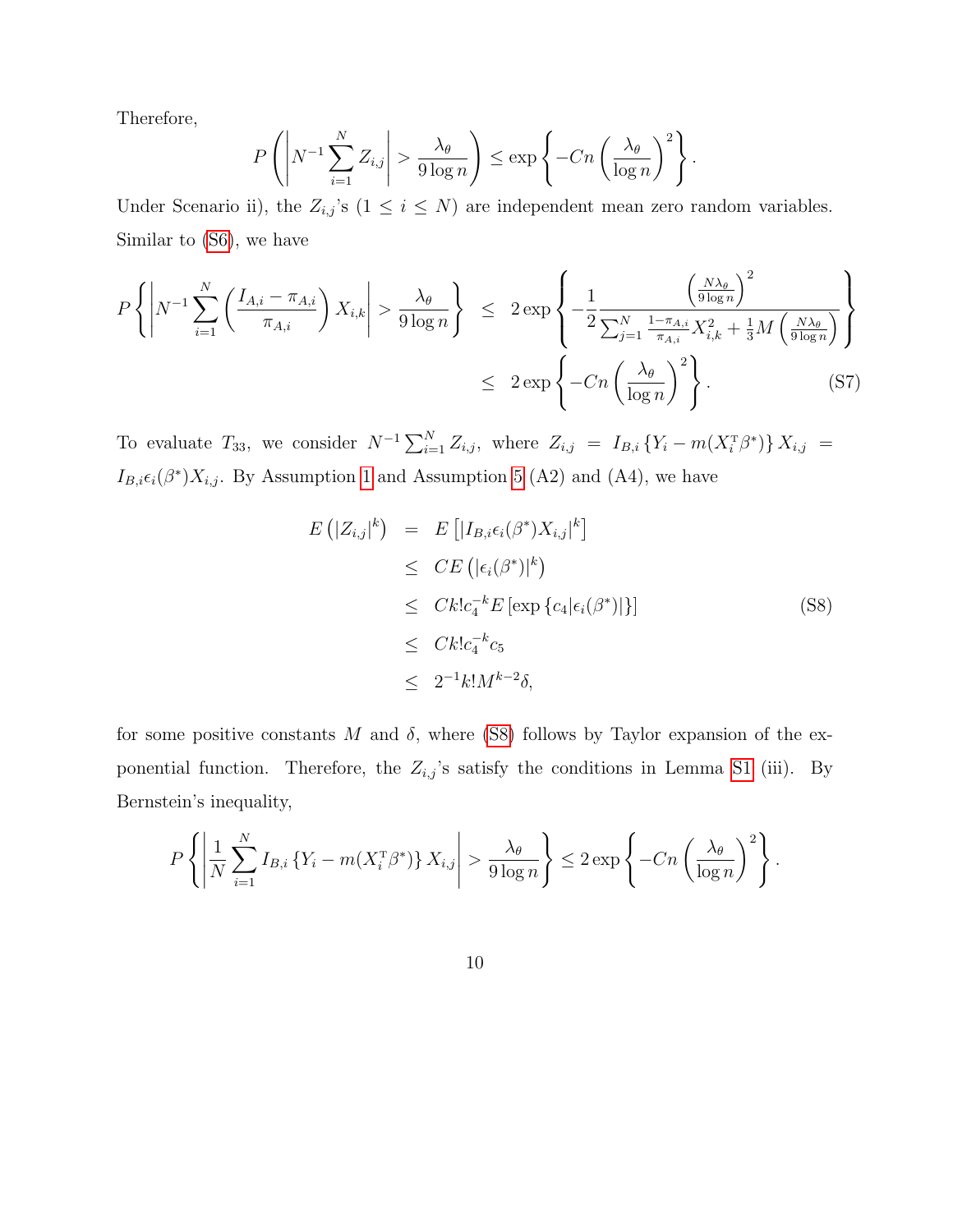Therefore, by Assumption [5](#page-17-0) (A7),  $\log p = o\left\{n\lambda_{\theta}^2/\left(\log n\right)^2\right\}$  and  $n\lambda_{\theta}^2/\left(\log n\right)^2 \to \infty$ , we have

$$
T_3 \le 2 \exp \left[ \log p - Cn \left( \frac{\lambda_\theta}{\log n} \right)^2 \right] = o(1).
$$

**Second, we show that**  $T_4 = o(1)$ . We have

$$
T_4 = P\left\{\max_{j\in\mathcal{M}_{\theta}^{c}}|\nabla_{j,\mathcal{M}_{\theta}}(\theta^{*})(\widetilde{\theta}_{\mathcal{M}_{\theta}} - \theta^{*}_{\mathcal{M}_{\theta}})| > \frac{\lambda_{\theta}}{9\log n}\right\}
$$
  
\n
$$
= P\left\{\max_{j\in\mathcal{M}_{\theta}^{c}}|\nabla_{j,\mathcal{M}_{\theta}}(\theta^{*})(\widetilde{\theta}_{\mathcal{M}_{\alpha}} - \theta^{*}_{\mathcal{M}_{\alpha}})| > \frac{\lambda_{\theta}}{9\log n}, ||\widetilde{\theta}_{\mathcal{M}_{\theta}} - \theta^{*}_{\mathcal{M}_{\theta}}|| \leq \sqrt{s_{\theta}/n}\log n\right\}
$$
  
\n
$$
+ P\left\{||\widetilde{\theta}_{\mathcal{M}_{\theta}} - \theta^{*}_{\mathcal{M}_{\theta}}|| > \sqrt{s_{\theta}/n}\log n\right\}
$$
  
\n
$$
\leq P\left\{\max_{j\in\mathcal{M}_{\theta}^{c}}||\nabla_{j,\mathcal{M}_{\theta}}(\theta^{*})|| > \frac{\lambda_{\theta}\sqrt{n}}{9\sqrt{s_{\theta}}(\log n)^{2}}\right\} + o(1),
$$

where  $o(1)$  in the last line is because  $\hat{\theta}_{\mathcal{M}_{\theta}} - \theta_{\mathcal{M}_{\theta}}^* = O_P(\sqrt{s_{\theta}/n})$ . To evaluate  $T_4$  further, we note that for  $1 \leq j \leq p$ ,

$$
\nabla_{j,\mathcal{M}_{\theta}}(\theta^*) = \left(\begin{array}{c} -\frac{1}{N} \sum_{i=1}^N I_{B,i} \frac{1-\pi_B(X_i^{\mathrm{T}} \alpha^*)}{\pi_B(X_i^{\mathrm{T}} \alpha^*)} X_{i,j} X_{i,\mathcal{M}_{\alpha}} \\ 0 \end{array}\right)^{\mathrm{T}},
$$

for  $p + 1 \leq j \leq 2p$ ,

$$
\nabla_{j,\mathcal{M}_{\theta}}(\theta^*) = \begin{pmatrix} 0 \\ 0 \\ -\frac{1}{N} \sum_{i=1}^N I_{B,i} m^{(1)} (X_i^{\mathrm{T}} \beta^*)^2 X_{i,j} X_{i,\mathcal{M}_{\beta}}^{\mathrm{T}} \end{pmatrix}.
$$

We then have

$$
P\left\{\max_{j\in\mathcal{M}_{\theta}^{c}}||\nabla_{j,\mathcal{M}_{\theta}}(\theta^{*})|| > \frac{\lambda_{\theta}\sqrt{n}}{9\sqrt{s_{\theta}}(\log n)^{2}}\right\} \leq P\left\{\max_{j\in\mathcal{M}_{\theta}^{c}}||\nabla_{j,\mathcal{M}_{\theta}}(\theta^{*})||^{2} > \frac{C\lambda_{\theta}^{2}n}{s_{\theta}(\log n)^{4}}\right\}
$$
  

$$
\leq P\left\{\max_{j\in\mathcal{M}_{\theta}^{c}}|||\nabla_{j,\mathcal{M}_{\theta}}(\theta^{*})||^{2} - E||\nabla_{j,\mathcal{M}_{\theta}}(\theta^{*})||^{2}\right\} > \frac{C\lambda_{\theta}^{2}n}{2s_{\theta}(\log n)^{4}}
$$
  

$$
+P\left\{\max_{j\in\mathcal{M}_{\theta}^{c}}E||\nabla_{j,\mathcal{M}_{\theta}}(\theta^{*})||^{2} > \frac{C\lambda_{\theta}^{2}n}{2s_{\theta}(\log n)^{4}}\right\}.
$$

 $\mathcal{L}$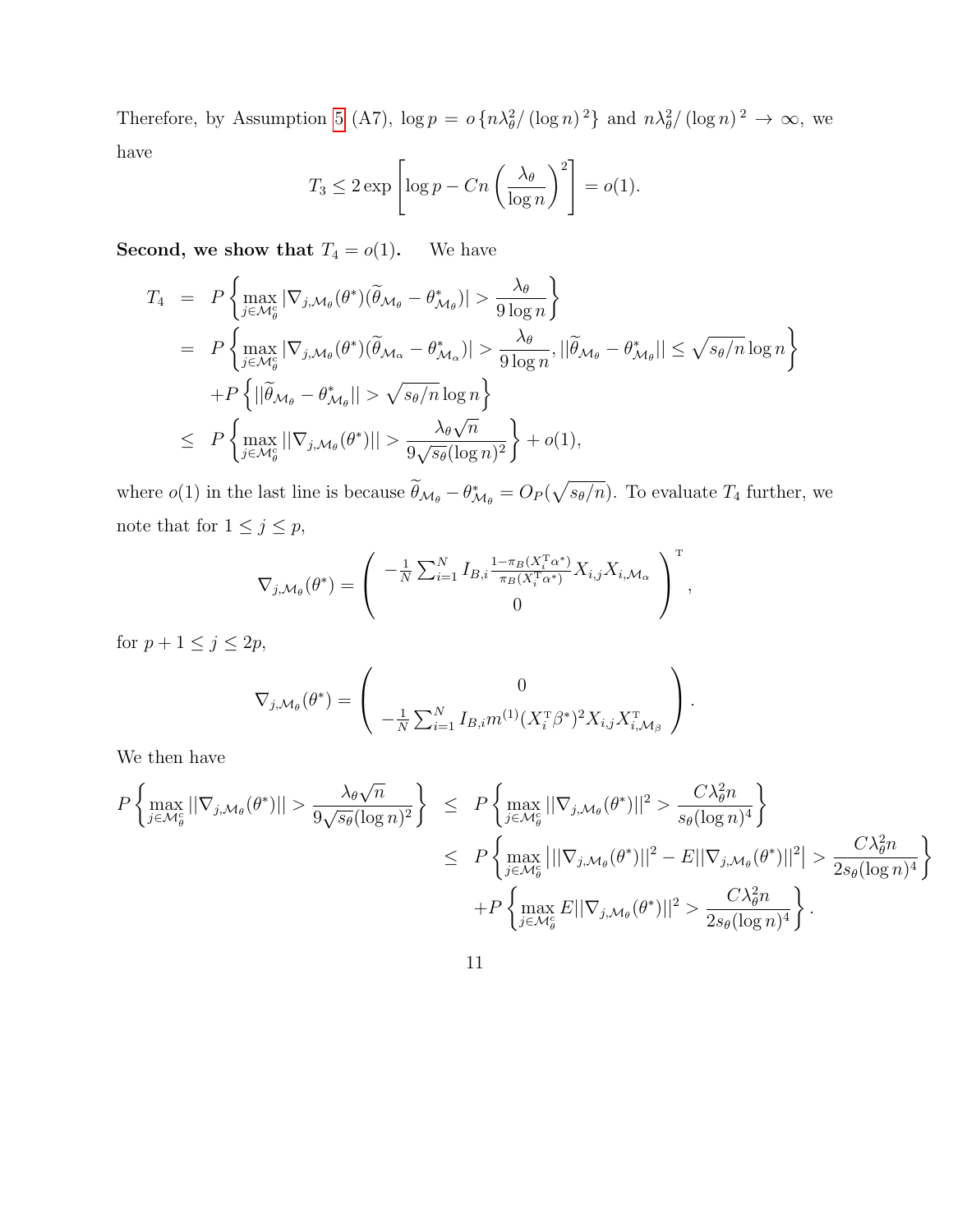Moreover, by Assumption [1](#page-6-1) and Assumption [5](#page-17-0) (A1),

$$
\max_{j\in\mathcal{M}_{\theta}^{c}} E||\nabla_{j,\mathcal{M}_{\theta}}(\theta^*)||^2 = \max_{j\in\mathcal{M}_{\theta}^{c}} E\left[\sum_{j'\in\mathcal{M}_{\theta}} \{\nabla_{j,j'}(\theta^*)\}^2\right] \leq C s_{\theta} \max\left(N^{-\gamma}, N^{\gamma-2}\right) \leq C s_{\theta}/n.
$$

By Assumption [5](#page-17-0) (A7), for a sufficiently large  $n$ , we have

<span id="page-52-0"></span>
$$
T_4 \leq P \left\{ \max_{j \in \mathcal{M}_\theta^c} |||\nabla_{j,\mathcal{M}_\theta}(\theta^*)||^2 - E||\nabla_{j,\mathcal{M}_\theta}(\theta^*)||^2 \right\} > \frac{Cn\lambda_\theta^2}{2s_\theta(\log n)^4} + o(1)
$$
  
\n
$$
\leq \sum_{j \in \mathcal{M}_\theta^c} P \left\{ |||\nabla_{j,\mathcal{M}_\theta}(\theta^*)||^2 - E||\nabla_{j,\mathcal{M}_\theta}(\theta^*)||^2 \right\} > \frac{Cn\lambda_\theta^2}{2s_\theta(\log n)^4} + o(1)
$$
  
\n
$$
\leq C \cdot \sum_{j \in \mathcal{M}_\theta^c} \frac{E\left(\sum_{j' \in \mathcal{M}_\theta} |\nabla_{j,j'}(\theta^*)^2 - E\{\nabla_{j,j'}(\theta^*)^2\}\}\right)^2 s_\theta^2(\log n)^8}{n^2\lambda_\theta^4} + o(1) \quad (S9)
$$
  
\n
$$
= O \left\{ p \left(\frac{s_\theta}{N\gamma}\right)^2 \frac{s_\theta^2(\log n)^8}{n^2\lambda_\theta^4} \right\}
$$
  
\n
$$
= O \left\{ \frac{ps_\theta^4(\log n)^8}{n^4\lambda_\theta^4} \right\} = o(1),
$$

where [\(S9\)](#page-52-0) follows by Markov inequality, and  $o(1)$  in the last line follows by Assumption [5](#page-17-0) (A7).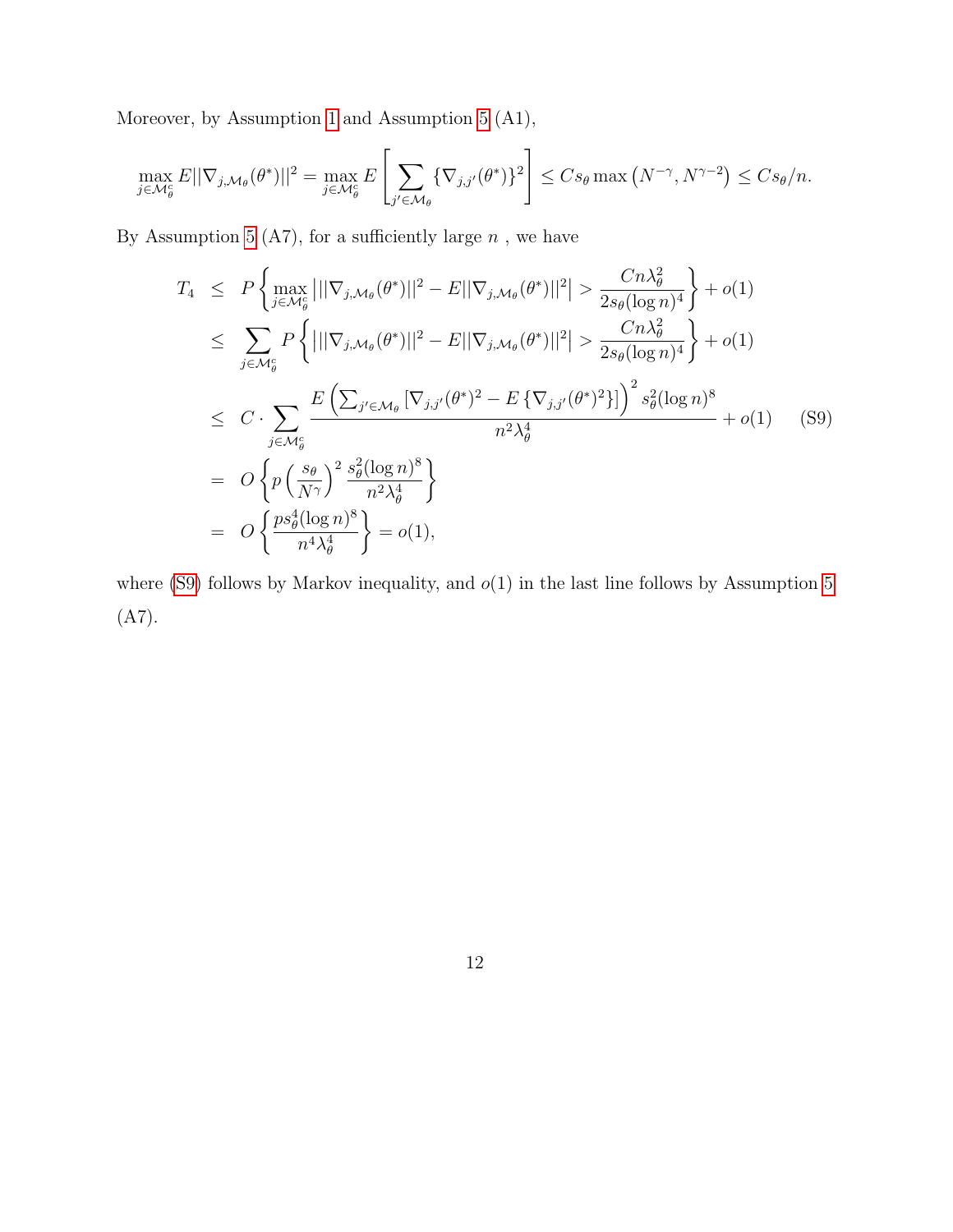**Third, we show that**  $T_5 = o(1)$ . We have

<span id="page-53-0"></span>
$$
T_5 \leq P \left\{ \max_{j \in \mathcal{M}_{\theta}^c} \left| (\widetilde{\theta}_{\mathcal{M}_{\theta}} - \theta_{\mathcal{M}_{\theta}}^*)^T D_{j,\mathcal{M}_{\theta}} (\widetilde{\theta}^*) (\widetilde{\theta}_{\mathcal{M}_{\theta}} - \theta_{\mathcal{M}_{\theta}}^*) \right| > \frac{\lambda_{\theta}}{3 \log n} \right\}
$$
  
\n
$$
\leq P \left\{ \max_{j \in \mathcal{M}_{\theta}^c} \left| (\widetilde{\theta}_{\mathcal{M}_{\theta}} - \theta_{\mathcal{M}_{\theta}}^*)^T D_{j,\mathcal{M}_{\theta}} (\widetilde{\theta}^*) (\widetilde{\theta}_{\mathcal{M}_{\theta}} - \theta_{\mathcal{M}_{\theta}}^*) \right| > \frac{\lambda_{\theta}}{3 \log n}, ||\widetilde{\theta}_{\mathcal{M}_{\theta}} - \theta_{\mathcal{M}_{\theta}}^*|| \leq \sqrt{s_{\theta}/n} \log n \right\}
$$
  
\n
$$
+ P \left\{ ||\widetilde{\theta}_{\mathcal{M}_{\theta}} - \theta_{\mathcal{M}_{\theta}}^* || > \sqrt{s_{\theta}/n} \log n \right\}
$$
  
\n
$$
\leq \sum_{j \in \mathcal{M}_{\theta}^c} P \left[ \text{trace} \left\{ D_{j,\mathcal{M}_{\theta}} (\widetilde{\theta}^*) \right\} > \frac{n \lambda_{\theta}}{3 s_{\theta} (\log n)^3} \right] + o(1)
$$
  
\n
$$
\leq c \sum_{j \in \mathcal{M}_{\theta}^c} \left[ \frac{E \left( \left[ \text{trace} \left\{ D_{j,\mathcal{M}_{\theta}} (\widetilde{\theta}^*) \right\} \right]^2 \right) s_{\theta}^2 (\log n)^6}{n^2 \lambda_{\theta}^2} \right] + o(1), \tag{S10}
$$

where [\(S10\)](#page-53-0) follows by Markov inequality. Because for  $1\leq j\leq p,$ 

$$
D_{j,\mathcal{M}_{\theta},\mathcal{M}_{\theta}}(\theta^*) = \begin{pmatrix} -\frac{1}{N} \sum_{i=1}^N I_{B,i} \frac{1 - \pi_B(X_i^{\mathrm{T}} \alpha^*)}{\pi_B(X_i^{\mathrm{T}} \alpha^*)} X_{i,j} X_{i,\mathcal{M}_{\alpha}} X_{i,\mathcal{M}_{\alpha}}^{\mathrm{T}} & 0 \\ 0 & 0 \end{pmatrix},
$$

and for  $p + 1 \leq j \leq 2p$ ,

$$
D_{j,\mathcal{M}_{\theta}\mathcal{M}_{\theta}}(\theta^{*}) = \begin{pmatrix} 0 & 0 \\ 0 & -\frac{1}{N} \sum_{i=1}^{N} I_{B,i} 2m^{(1)} (X_{i}^{T}\beta^{*}) m^{(2)} (X_{i}^{T}\beta^{*}) X_{i,j} X_{i,\mathcal{M}_{\beta}} X_{i,\mathcal{M}_{\beta}}^{T} \end{pmatrix},
$$

by Assumption [5](#page-17-0) (A1), (A4), (A5) and (A6), we have

$$
E\left(\left[\operatorname{trace}\left\{D_{j,\mathcal{M}_{\theta}}(\widetilde{\theta}^*)\right\}\right]^2\right) \leq C s_{\theta}^2/N^{\gamma},
$$

for all j. Therefore,  $T_5 = O\{ps_{\theta}^4(\log n)^6/(n^3\lambda_{\theta}^2)\} + o(1) = o(1)$ .

Combining all results together, we complete the proof for Theorem [1.](#page-18-0)

13